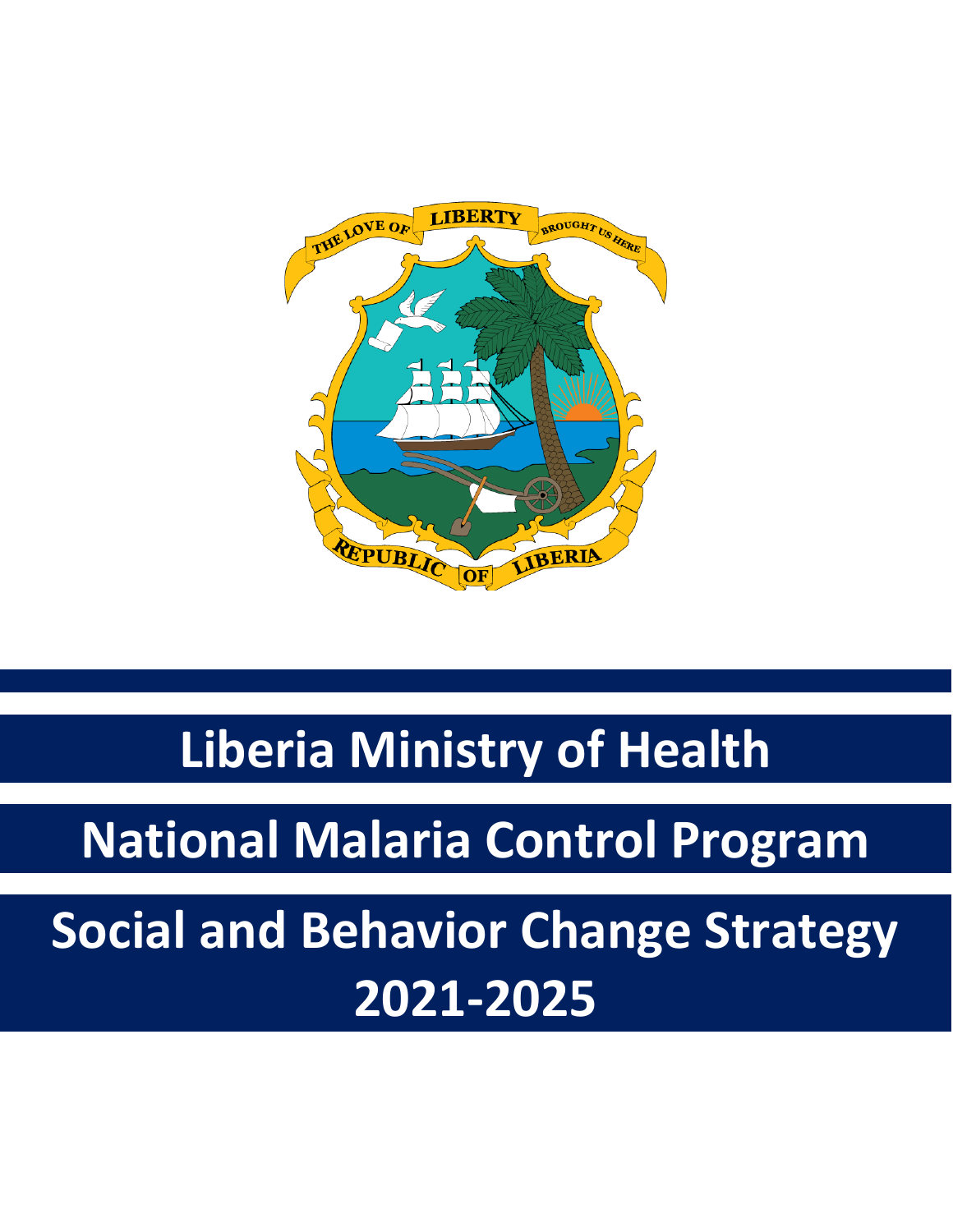

*A satisfied client and health service provider*

The development of this strategy was made possible by the U.S. Agency for International Development (USAID) and U.S. President's Malaria Initiative under the terms of Cooperative Agreement No. AID-OAA-A-17-00017 of the Breakthrough ACTION project.





Liberia National Malaria Social and Behavior Change Strategy 2021-2025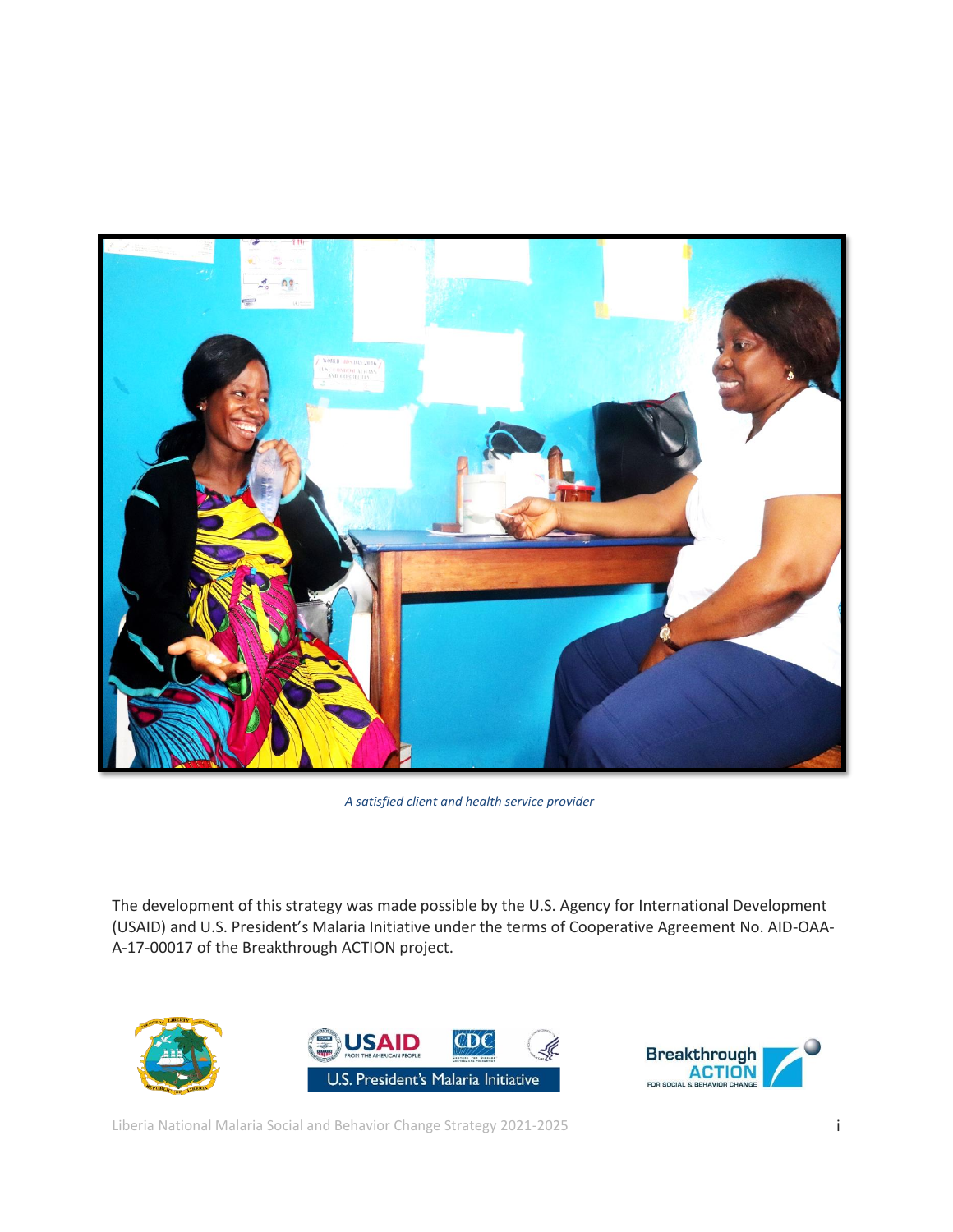#### **Table of Contents**

| Foreword                                                                                 | $\mathbf v$      |
|------------------------------------------------------------------------------------------|------------------|
| <b>Acknowledgments</b>                                                                   | vi               |
| <b>Acronyms</b>                                                                          | viii             |
| <b>Vision</b>                                                                            | $\mathbf{1}$     |
| The Role of Social and Behavior Change in Malaria Prevention, Treatment, and Elimination | $\mathbf{1}$     |
| <b>Priority Areas for SBC</b>                                                            | $\overline{2}$   |
| <b>Situation Analysis</b>                                                                | 3                |
| <b>SBC Strategy Objectives</b>                                                           | $\boldsymbol{4}$ |
| <b>Strengthening Coordination for Effective SBC Implementation</b>                       | 5                |
| Ministry of Health "Healthy Life" Umbrella Brand                                         | 5                |
| <b>Proposed SBC Channels</b>                                                             | 5                |
| <b>Gender Integration</b>                                                                | 6                |
| <b>Assumptions</b>                                                                       | $\overline{7}$   |
| <b>Behavior Specific SBC Strategies</b>                                                  | 9                |
| Malaria Case Management                                                                  | 9                |
| <b>Integrated Vector Management</b>                                                      | 16               |
| Malaria in Pregnancy                                                                     | 24               |
| <b>Monitoring and Evaluation</b>                                                         | 29               |
| Routine /Monthly tracking of SBC activities                                              | 29               |
| Monitoring and Evaluation Plan                                                           | 30               |
| Current Gaps in Existing SBC Data                                                        | 36               |
| <b>Annex A: Pathways Model</b>                                                           | 37               |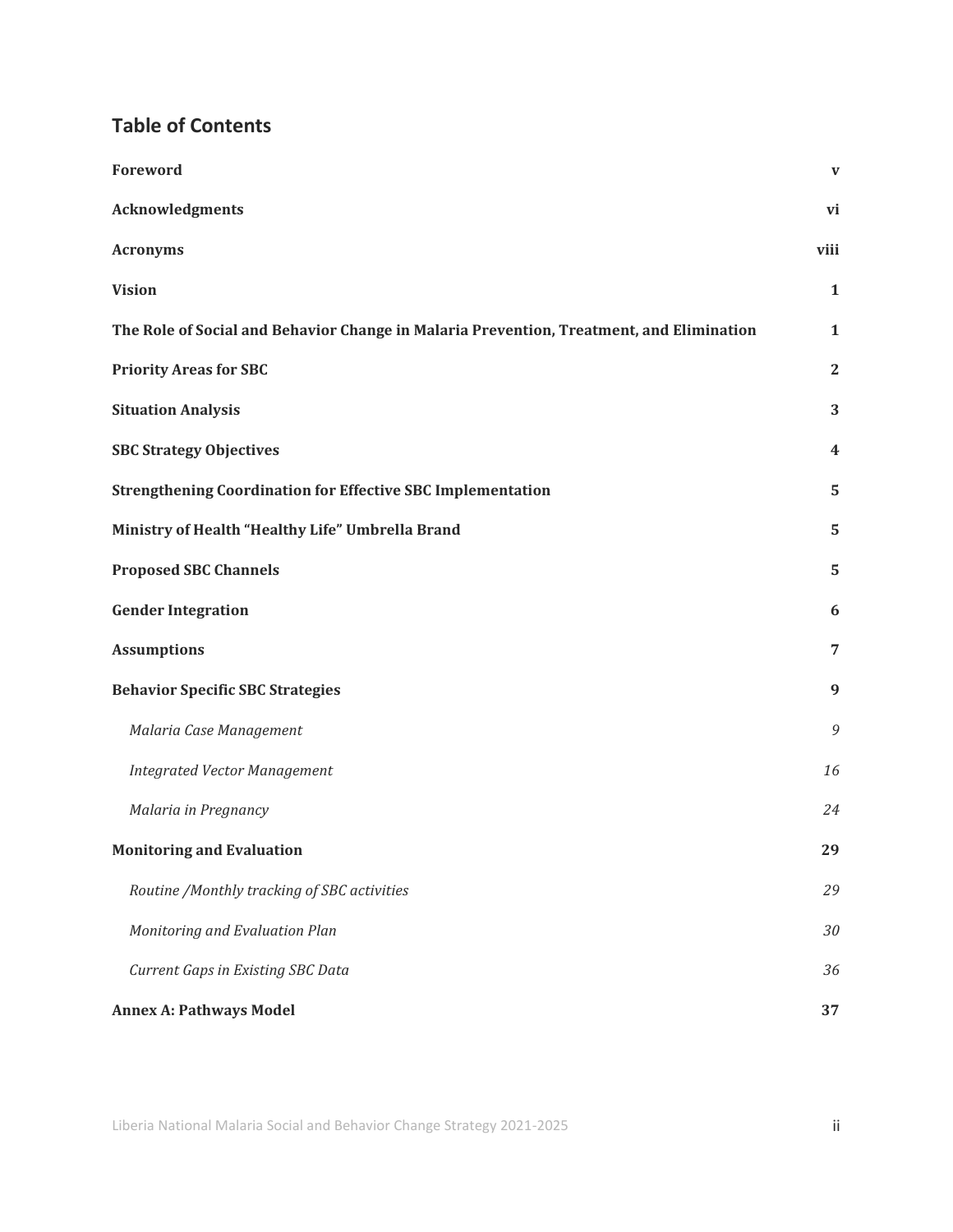#### **List of Tables**

| Table 1: SBC to address service delivery gaps                                                                                                                                                                     | 11        |
|-------------------------------------------------------------------------------------------------------------------------------------------------------------------------------------------------------------------|-----------|
| Table 2: SBC Behavioral Objective 1- By the end of 2025, 75% of caregivers of children under<br>five years old with fever seek treatment with a provider within 24 hours                                          | 13        |
| Table 3: SBC Behavioral Objective 2- By 2025, 95% of suspected malaria cases adhere to national<br>treatment guidance following a parasitological test at public/private health facilities and<br>community level | 14        |
| Table 4: SBC Behavioral Objective 3- By 2025, 90% of caregivers of children under five are<br>accessing approved anti-malarials from accredited health facilities (public/ private/ medicine<br>stores).          | 15        |
| Table 5: SBC Behavioral Objective 4- Increase proportion of the general population with access<br>to ITN to 80% by 2025                                                                                           | 18        |
| Table 6: SBC Behavioral Objective 5- Increase the number of children under five who sleep<br>under ITNS to 80% by 2025                                                                                            | 20        |
| Table 7: SBC Behavioral Objective 6- Increase practice of correct and consistent net use among<br>the general population to 65% by 2025                                                                           | 21        |
| Table 8: SBC Behavioral Objective 7- Increase the proportion of households that cooperate with<br>spray operators and follow pre-and post- spray guidelines given by spray personnel to 80% by<br>2025.           | 23        |
| Table 9: SBC Behavioral Objective 8- Increase IPT3+ uptake by pregnant women to 80% by 2025.                                                                                                                      | 25        |
| Table 10: SBC Behavioral Objective 9- Increase consistent and correct net use by pregnant<br>women to 80% by 2025.                                                                                                | 26        |
| Table 11: SBC Behavioral Objective 10- By 2025, increase the % of pregnant girls (aged 10-19)<br>who utilized MIP services to 50%.                                                                                | 27        |
| Table 12: M&E Plan - Malaria Case Management                                                                                                                                                                      | 30        |
| Table 13: M&E Plan - Insecticide-Treated Nets (ITN)                                                                                                                                                               | 32        |
| Table 14: M&E Plan - Indoor Residual Spraying (IRS)                                                                                                                                                               | 34        |
| Table 15: M&E Plan - Malaria in Pregnancy                                                                                                                                                                         | 34        |
| Table 16: M&E Plan - Cross Cutting Issues                                                                                                                                                                         | 36        |
| Table 17: Current Gaps in Existing SBC Data<br>Liberia National Malaria Social and Behavior Change Strategy 2021-2025                                                                                             | 36<br>iii |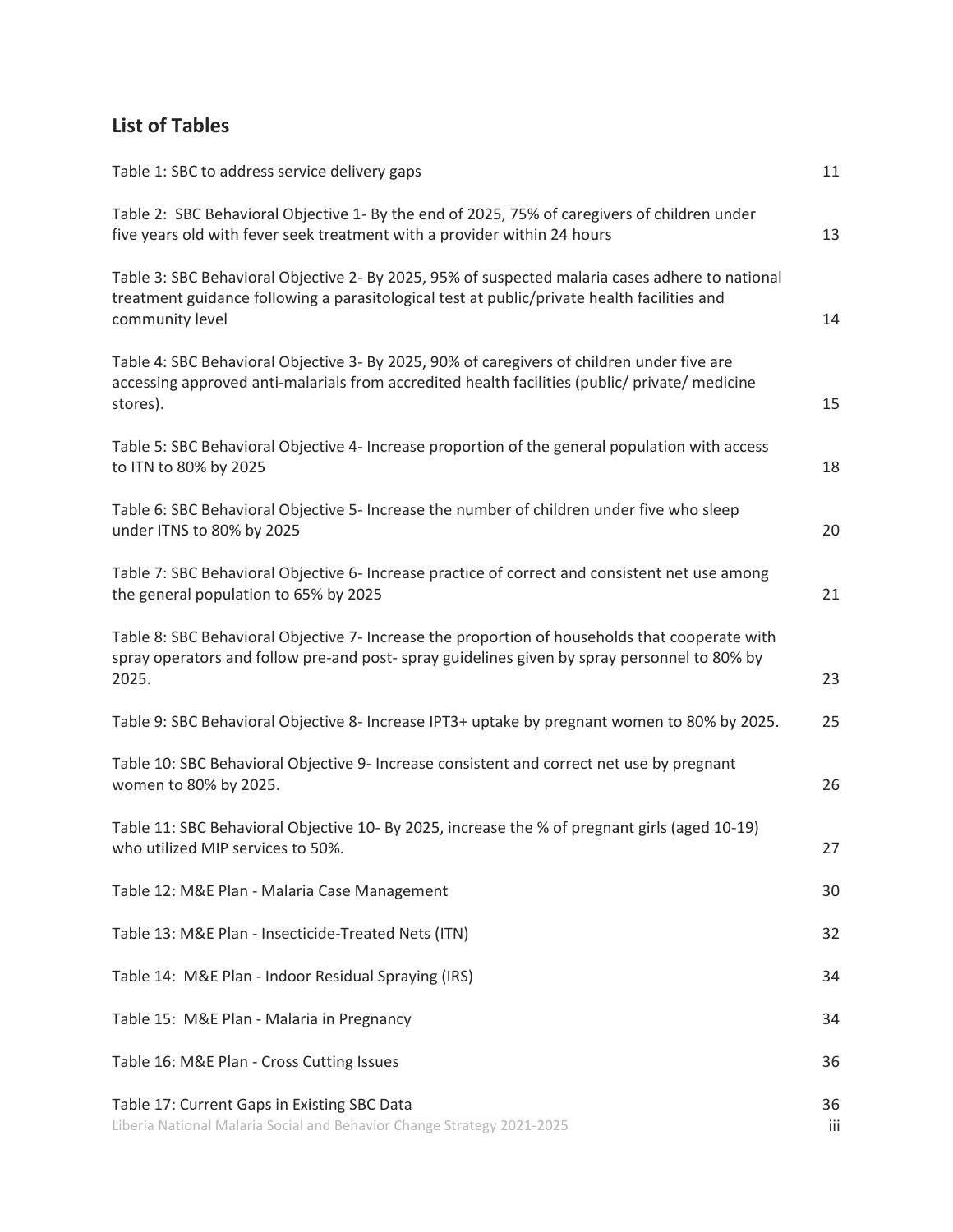Liberia National Malaria Social and Behavior Change Strategy 2021-2025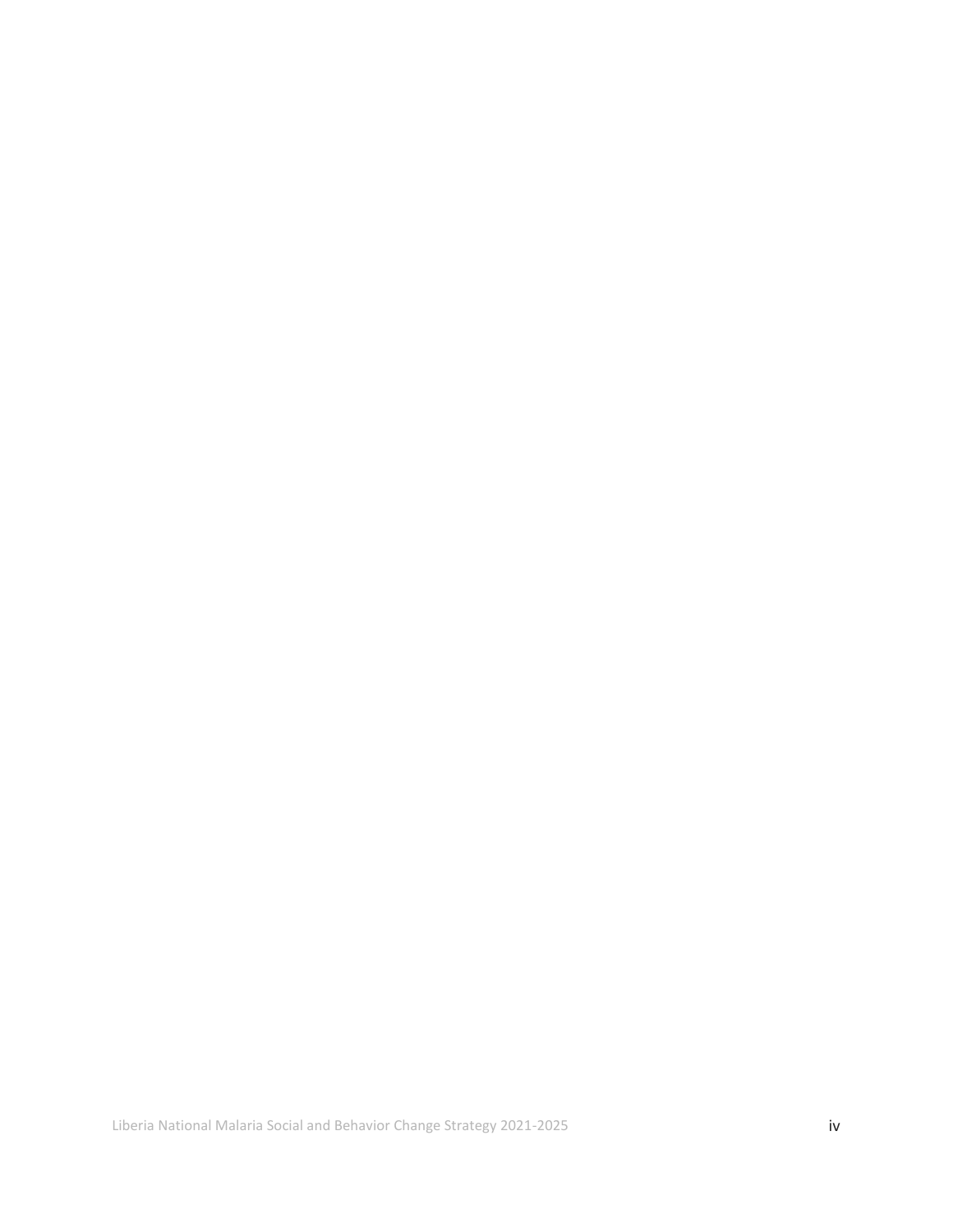### <span id="page-5-0"></span>Foreword

The Liberia National Malaria Strategic Plan (NSP) 2021–2025<sup>1</sup> redefines the strategic direction and focus of the malaria program, including strengthening of management and coordination structures, health systems, and capacities to achieve greater equity, coverage, quality, and more effective delivery of the interventions. In addition, the malaria NSP includes plans for preparedness and timely response during emergencies to ensure malaria control activities continue with minimal disruptions in an emergency (e.g., Ebola Virus Disease or coronavirus).

As the first National Malaria Social and Behavior Change Strategy for Liberia, this document is intended to guide all social and behavior change efforts supporting the objectives outlined in the NSP.

The participatory strategy development process involved partners of the Ministry of Health (National Health Promotion Unit (NHPU), the National Community Health Services Program (NCHP), the NMCP, Family Health Program (FHP) at the national and subnational levels, donors, non-governmental organizations, and international partners.

Francis N. Kateh, MD, MHA, MPS/HSL, FLCP

Chief Medical Officer- RL/ Deputy Minister of Health Services

Minister of Health

Republic of Liberia

 $^{\rm 1}$  National Malaria Control Program, 2020; Malaria National Strategic Plan 2021-2025; Ministry of Health, Liberia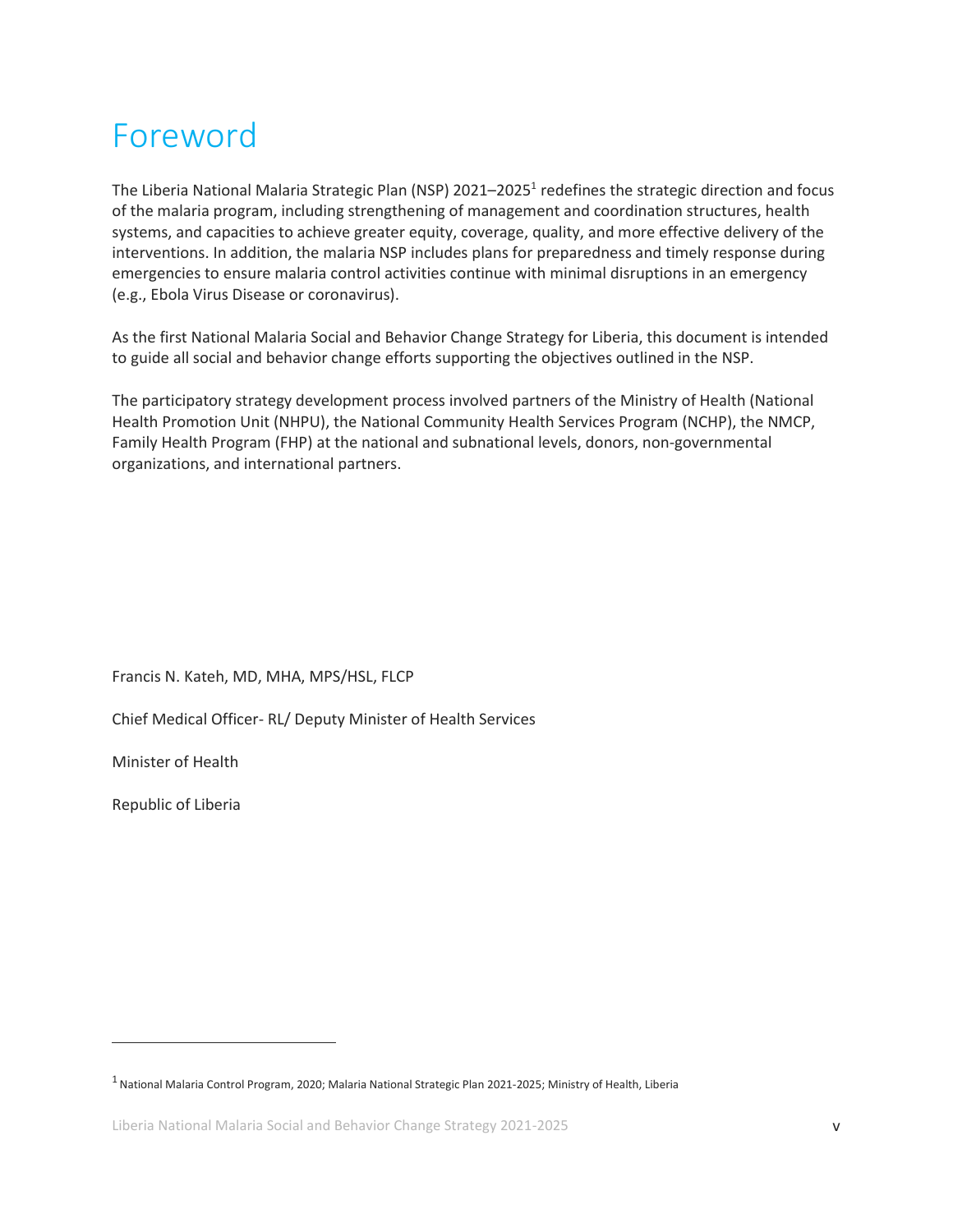## <span id="page-6-0"></span>Acknowledgments

The Ministry of Health, through the National Malaria Control Program, appreciates the contributions of the following partners in developing the National Malaria SBC Strategy (2021-2025):

- USAID
- The U.S. President's Malaria Initiative
- The U.S. Centers for Disease Control
- Global Fund
- World Health Organization
- Johns Hopkins Center for Communication Programs- Breakthrough ACTION Liberia
- Chemonics Global Health Supply
- Jhpiego Strategic Technical Assistance for Improved Health Systems Performance and Health **Outcomes**
- Chain- Procurement Supply Management
- Plan International Scaling up malaria prevention and control interventions through all sectors in Liberia for sustained universal impact
- ICF- PMI Measure Malaria

With technical assistance from Breakthrough ACTION Liberia, the National Malaria Control Program led the development of this strategy. Government officials, technical leads, and partners who contributed to the final review and edition of this strategy include:

| National Malaria Control Program- Central                   | Daniel Somah, Victor Koko, Joseph Alade, Jamesetta<br>Smith, Agnes Nador, Agnes Janafo, Chrispin Williams, D.<br>Levi Hinneh, Odell Wannie Kumeh, Oliver E Pratt                    |
|-------------------------------------------------------------|-------------------------------------------------------------------------------------------------------------------------------------------------------------------------------------|
| County Health Teams- Malaria focal persons                  | Habakkuk Kollie, Mona Peters, Eunice Nyemah, Frederick<br>Yarsiah, Tina Summerville, Randoh Weah, Christiphus<br>Wolobah, Amelia Sarmu, Joyce N. Hallowanger and<br>Joseph Y. Newah |
| National Health Promotion Unit                              | Korto Suakollie, Lahannah Ville-Jawara, Geraldine<br>George, Shadrach Bestman                                                                                                       |
| County Health Team- Health Promotion<br><b>Focal Person</b> | <b>Roseline Clark</b>                                                                                                                                                               |
| <b>SBCC Core Team</b>                                       | Queenie Nah, William Karloweah                                                                                                                                                      |
| National Community Health Program                           | Hawa Gboyah, Asatu Dono                                                                                                                                                             |
| <b>Family Health Division</b>                               | Jemimah Brown, Bentoe Tehoungue and Mbah Jusu                                                                                                                                       |
| <b>Fixed Amount Reimbursement Agreement</b>                 | Garmetta Tokpah-Brown                                                                                                                                                               |
| <b>CHEMONICS</b>                                            | Ibrahim Dukuly                                                                                                                                                                      |

Liberia National Malaria Social and Behavior Change Strategy 2021-2025 vi metal and the view view view view vi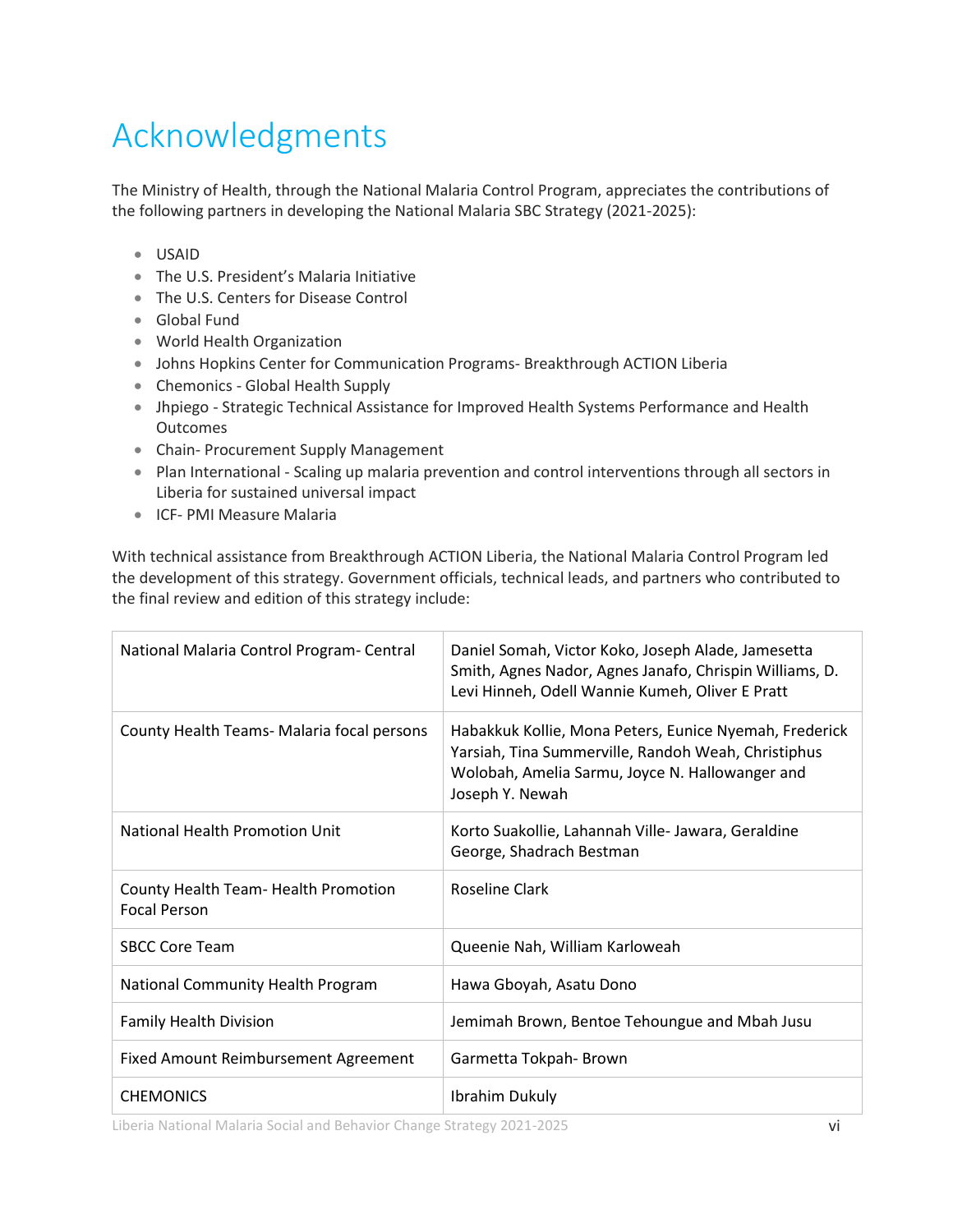| PMI Measure Malaria                                                                 | Eric Diabolo                                                                                                                                         |
|-------------------------------------------------------------------------------------|------------------------------------------------------------------------------------------------------------------------------------------------------|
| USAID/ President's Malaria Initiative                                               | Jessica Kafuko, Mamadou Diallo, Miatta Sonkarlay Joejoe                                                                                              |
| Strategic Technical Assistance for Improved<br>Health System Performance and Health | Jethro Zawolo                                                                                                                                        |
| World Health Organization                                                           | Vachel Harris Lake, Moses K Jeuronlon                                                                                                                |
| Last Mile Health                                                                    | Lekilay G. Tehmeh                                                                                                                                    |
| Breakthrough ACTION Liberia                                                         | Lindsey Leslie, Teah Doegmah, Meata Freeman, J. Ben<br>Kitson, Anna McCartney Melstad, Micheal Toso, Eric<br>Filemyr, Tyler Best, Saratu Olabode-Ojo |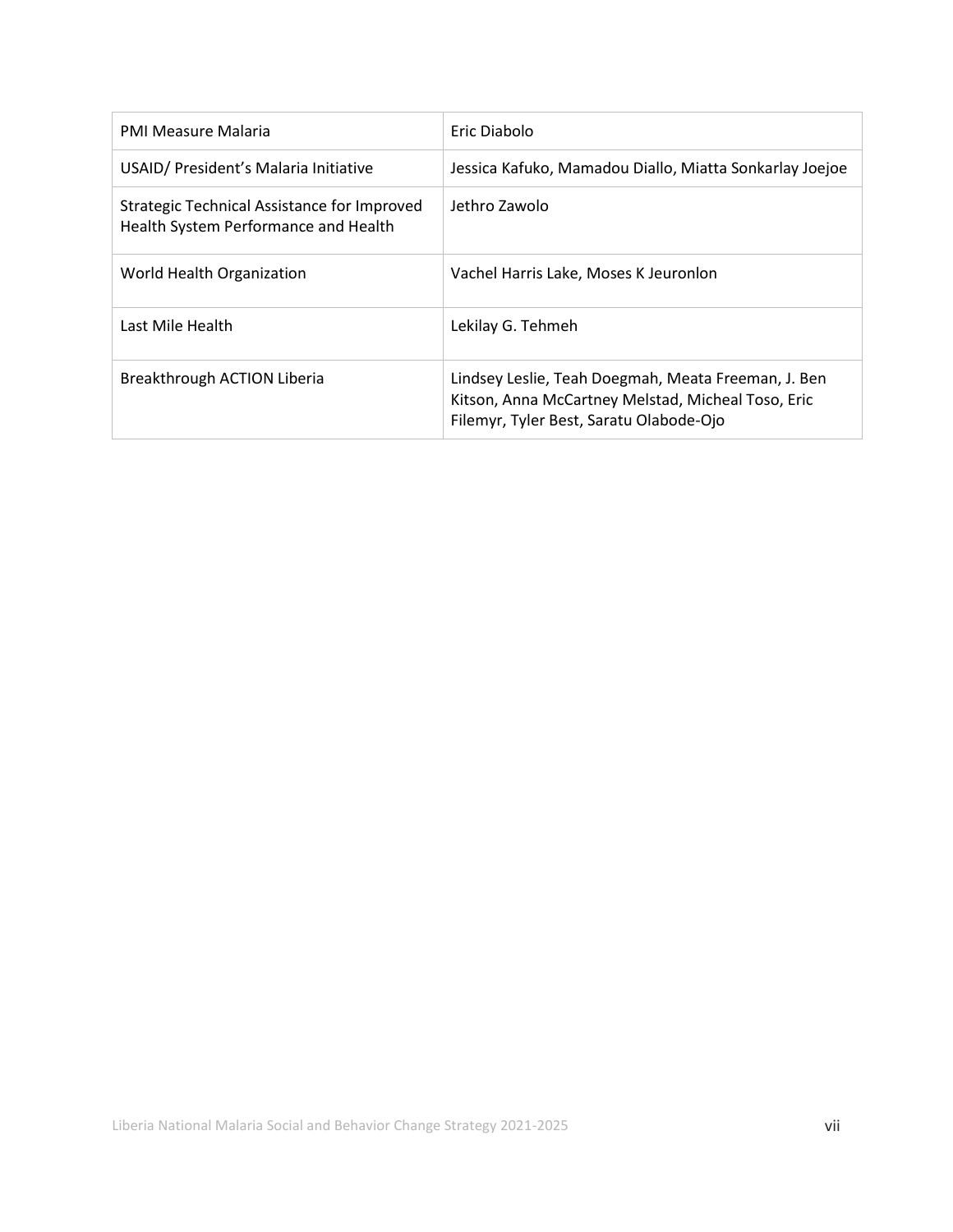### <span id="page-8-0"></span>Acronyms

| <b>ACT</b>   | Artemisinin-Based Combination Therapy                                            |
|--------------|----------------------------------------------------------------------------------|
| <b>CHA</b>   | <b>Community Health Assistant</b>                                                |
| <b>CHT</b>   | <b>County Health Team</b>                                                        |
| <b>CHV</b>   | <b>Community Health Volunteer</b>                                                |
| <b>DHT</b>   | District Health Team                                                             |
| <b>FARA</b>  | <b>Fixed Amount Reimbursement Agreement</b>                                      |
| <b>GTS</b>   | <b>Global Technical Strategy</b>                                                 |
| <b>iCCM</b>  | <b>Integrated Community Case Management</b>                                      |
| <b>IPTp</b>  | Intermittent Preventive Treatment for Malaria in Pregnancy                       |
| <b>IRS</b>   | Indoor residual Spray                                                            |
| <b>ITN</b>   | <b>Insecticide-Treated Net</b>                                                   |
| <b>IVM</b>   | <b>Integrated Vector Management</b>                                              |
| <b>LDHS</b>  | Liberia Demographic and Health Survey                                            |
| <b>LMIS</b>  | Liberia Malaria Indicator Survey                                                 |
| <b>MBS</b>   | Malaria Behavioral Survey                                                        |
| <b>MOH</b>   | Ministry of Health                                                               |
| <b>mRDT</b>  | Malaria Rapid Diagnostic Test                                                    |
| <b>NCHP</b>  | National Community Health Services Program                                       |
| <b>NMCP</b>  | National Malaria Control Program                                                 |
| <b>NSP</b>   | National Malaria Strategic Plan                                                  |
| <b>PBC</b>   | Provider Behavior Change                                                         |
| PMI          | U.S. President's Malaria Initiative                                              |
| <b>RBM</b>   | <b>Roll Back Malaria</b>                                                         |
| <b>SBC</b>   | Social and Behavior Change                                                       |
| <b>SMS</b>   | <b>Short Messaging Service</b>                                                   |
| S.P.         | Sulphadoxine pyrimethamine                                                       |
| <b>STAIP</b> | Strategic Technical Assistance for Improved Health System Performance and Health |
|              | Outcome                                                                          |
| <b>TTM</b>   | <b>Trained Traditional Midwife</b>                                               |
| <b>WHO</b>   | World Health Organization                                                        |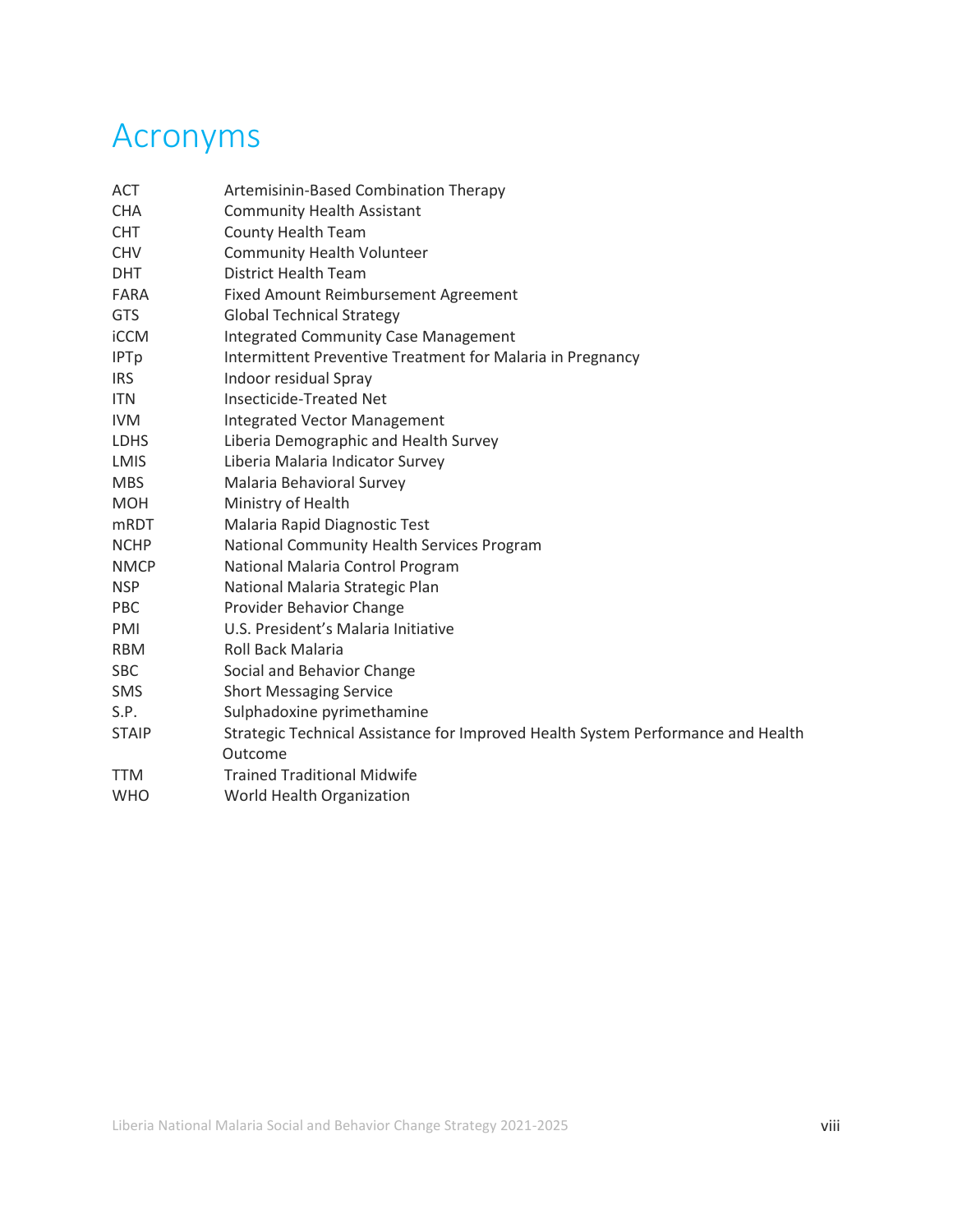### <span id="page-9-0"></span>Vision

The vision of the National Malaria Control Program is a malaria-free and healthy Liberian population. The National Malaria SBC Strategy (2021-2025) outlines social and behavior change approaches that focus on improving critical areas of malaria prevention and treatment to support the vision of the National Malaria Control Program. No person should die or suffer from malaria, a preventable disease.

## <span id="page-9-1"></span>The Role of Social and Behavior Change in Malaria Prevention, Treatment, and Elimination

Social and Behavior Change (SBC) is a strategic design-thinking process that integrates different methodologies (e.g., advanced audience segmentation, behavioral science, strategic communication, and community mobilization) and develops solutions tailored to each unique behavioral challenge. SBC approaches seek to understand individual, social, environmental, and structural determinants that drive audiences to achieve positive health and development outcomes. Interventions are cross-cutting and are applied across all domains of malaria control programs to support desired outcomes. As such, the integration of SBC interventions into strategic malaria plans is crucial for eliminating the disease<sup>2</sup>.

There are many social and behavioral barriers to the acceptance and use of malaria preventive measures. More effective strategies can be developed through an improved understanding of these behavioral factors and how they influence exposure to malaria. This strategy outlines evidence-based, theory-driven approaches that can positively influence malaria prevention and treatment behaviors. Further, by taking a systems-based approach, including advocating for improved coordination and policy change, this strategy aims to contribute towards Liberia's malaria elimination efforts.

SBC encompasses more than communication. Human behavior is influenced by several subconscious biases, contextual factors, and psychological or mental "shortcuts" that do not always represent a rational, logical pathway. SBC must evolve and change to meet the complexities presented by human behavior. This strategy will draw on advances in the field, such as human-centered design and behavioral economics, to design messages and interventions that reflect the behavioral nuances of a target population. Enhanced audience segmentation through audience profiles (personas), empathetic engagement of end-users, and critical review of the behavioral patterns that emerge from data on current malaria behavior will strengthen the SBC approaches outlined by NMCP to achieve stated malaria goals.

Hence, this strategy takes into consideration several important factors which influence individual as well as interpersonal (provider-client) and community-level behaviors (for example, local perceptions of malaria and its causes; household-decision making; patterns of treatment-seeking behavior during episodes of malaria; the role of the community in implementing malaria prevention and treatment measures; resource and time constraints; gender norms; religious and traditional beliefs; and social

<sup>&</sup>lt;sup>2</sup> The Strategic Framework for Malaria SBCC: 2018-2030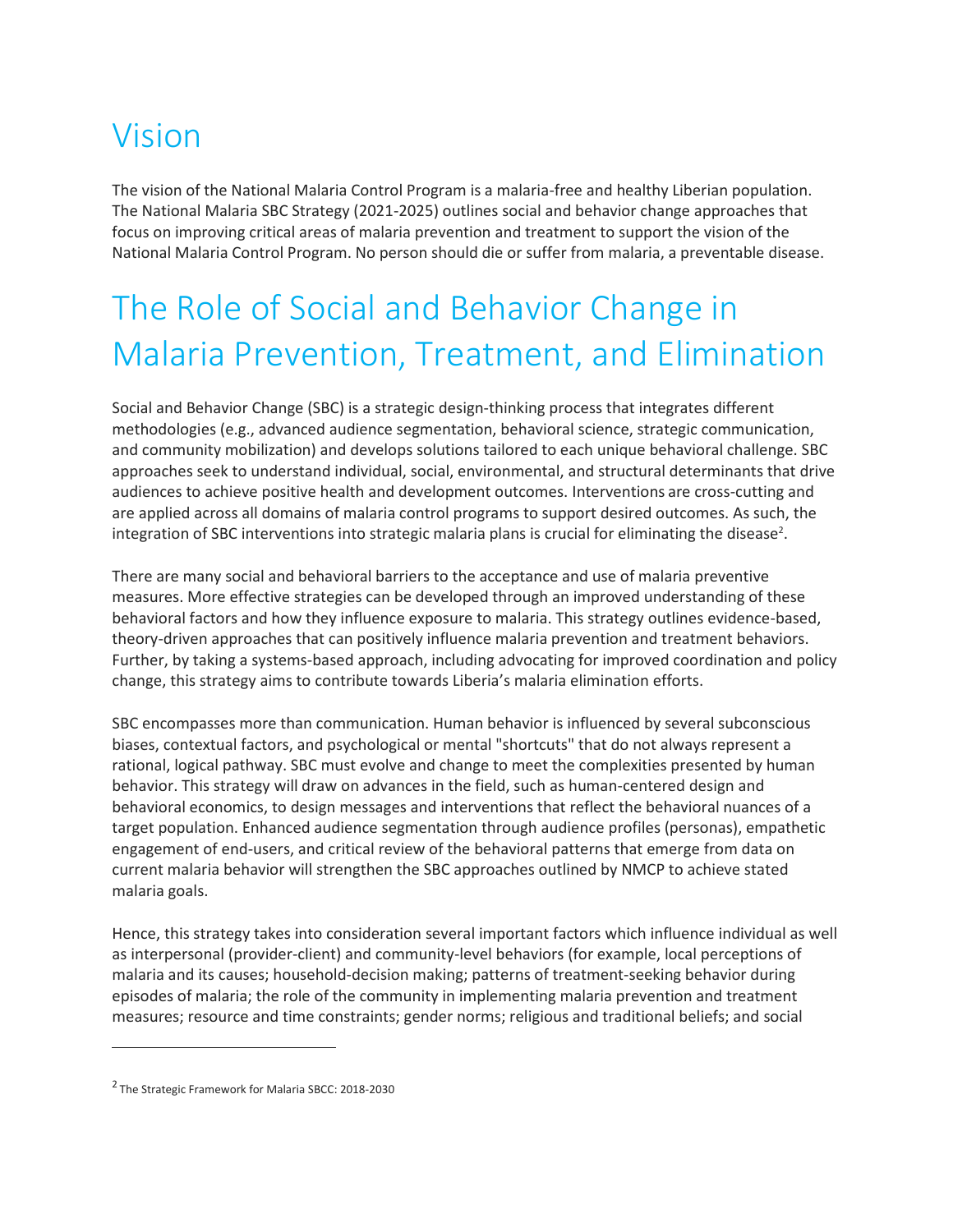norms). All these factors play a significant role in determining commitment to consistent practice malaria preventative behaviors at the individual, household, and community levels.

Behavioral models are critical to developing informed, relevant, and effective SBC interventions to eliminate malaria. Liberia's National Malaria Communication Strategy (2016-2020) drew upon the Pathways Framework<sup>3</sup> and included elements of several theories of behavior change. This strategy updates the Pathways Model, which is an integrated model of behavior change. The updated model reflects current realities related to individual attitudes, beliefs, practices, social structures, the environment, and gender. For more details, see appendix A: Pathways Framework.

### <span id="page-10-0"></span>Priority Areas for SBC

This strategy focuses on applying SBC approaches to influence knowledge, attitudes, practices, and outcomes in three areas known to contribute towards malaria prevention, treatment, and elimination effectively:

Malaria Case Management

- SBC will focus on care-seeking behaviors, as well as communication gaps among clients and service providers before, during, and after care, especially those related to parasitological testing of all suspected malaria cases before treatment, and adherence to treatment in line with NMCP technical guidelines, based on the World Health Organization (WHO) 3-T's (Test, Treat, and Track).
- SBC can support awareness among individuals, providers, and communities on the availability and risks posed by substandard and counterfeit antimalarial medicines.

Integrated Vector Management

- SBC will focus on the demand for ITNs to increase the acquisition of nets during mass distribution and continuous distribution efforts.
- SBC will address communication gaps related to care, misuse, and beneficial net repurposing while establishing a culture of consistent, year-round use by all Liberians.
- SBC will focus on knowledge and acceptance of Indoor Residual Spraying (IRS) and larvicides.

Malaria in Pregnancy

• SBC will support Liberia's updated technical guidelines for malaria case management and malaria in Pregnancy (2020), which follows WHO recommendations on timing, frequency, and dosage protocol for intermittent preventive therapy for malaria in pregnancy (IPTp), to promote a minimum of 3 doses of IPTp.

<sup>&</sup>lt;sup>3</sup> Kincaid DL, Figueroa ME, Underwood C. Pathways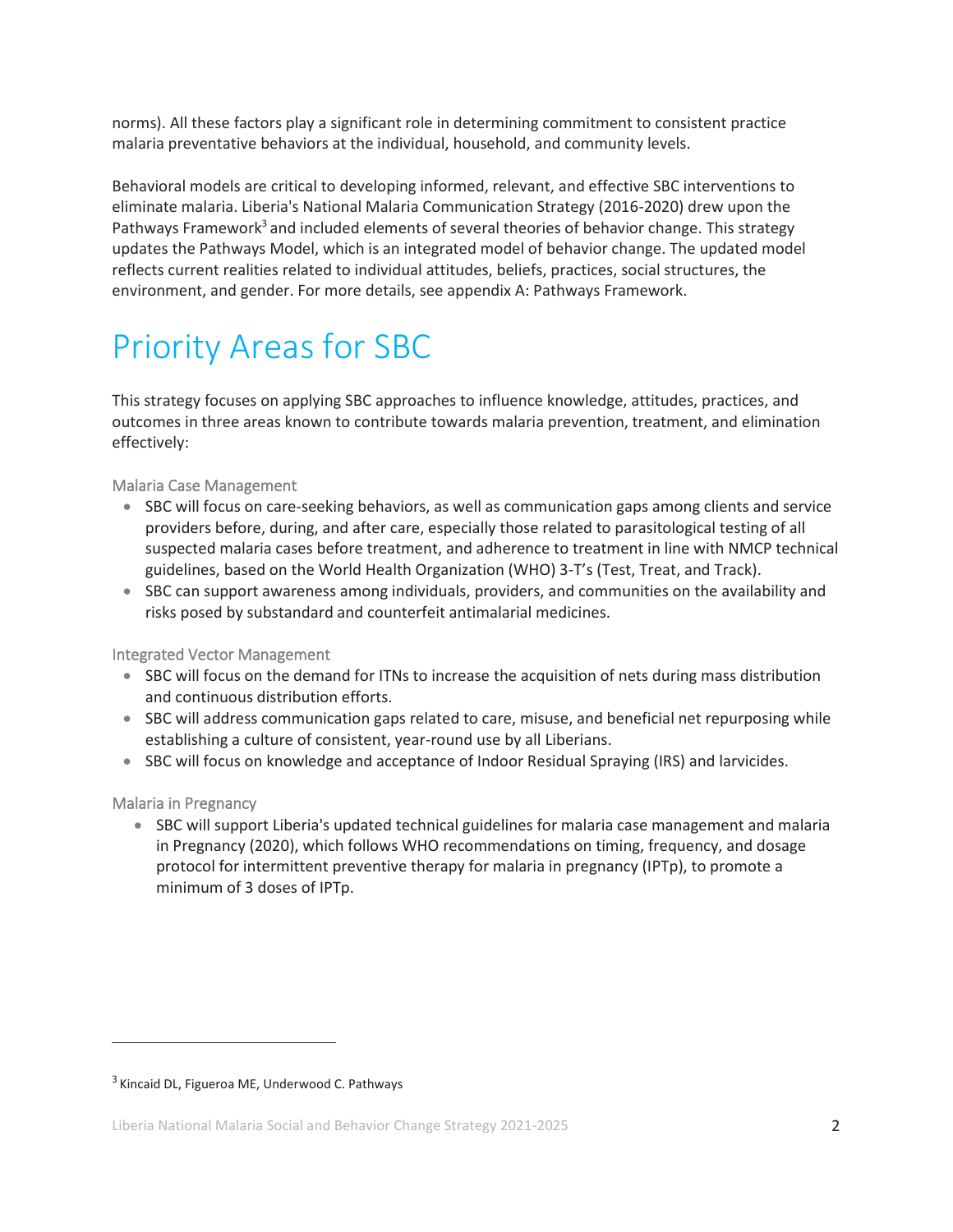### <span id="page-11-0"></span>Situation Analysis

Malaria is endemic in Liberia. It poses a risk to the entire population year-round, especially pregnant women and children under five (the 2019-2020 DHS lists as particularly vulnerable).

Knowledge and perceptions of malaria prevention are high in Liberia. According to the Liberia 2016 Malaria Indicator Survey (MIS)<sup>4</sup>, 58% of women surveyed had seen or heard a malaria message in the past few months; among them, the most common messages are those about bed nets, such as 'use your mosquito net' (98%), 'everywhere, every night, sleep under the net' (96%), and 'hang up, keep up' (57%). Other messages were also reported by a large majority of women exposed to the malaria message: ' if you have fever, go to the health facility' (93%), and 'pregnant women should take drugs to prevent malaria' (91%).

According to the 2019-20 Liberia Demographic and Health Survey (LDHS), 55% of households possess at least one Insecticide Treated Net (ITN). However, according to the 2019-20 DHS, only 40% of the population had access to nets. In fact, 45% of households did not have any net, and another 30% did not have enough nets to cover at least one net for two people.<sup>5</sup>

ITN access, use, seasonal temperature variations, and rainfall can lead to shifts in net use over a year. Among those who have access to a net in the 2019 DHS, use is 98% (78% for pregnant women). However, pregnant women and most children under five are not regularly sleeping under ITNs. Over half of all pregnant women surveyed (53%) did not report sleeping under an ITN. This trend held in children under five (56%). Given that 98% of people with access to a net use them, access to nets must be increased.

Fever is a primary clinical manifestation of malaria, although it is also a symptom of other illnesses. According to the 2019 LDHS, a quarter of children (25%) under five had a fever during the two weeks preceding the survey. The percentage of children with a fever was slightly higher among rural areas than in urban areas (27% and 24%, respectively). Advice or treatment was sought for 81% of children with a fever, and almost half (49%) had blood taken from a finger or heel for testing.

Nearly 90% of women with a live birth in the two years preceding the survey reported taking at least one dose of sulphadoxine-pyrimethamine (S.P.) for intermittent preventive treatment in pregnant women (IPTp), 70% received two or more doses, and 40% reported taking three or more doses. In

<sup>4</sup> Liberia 2016 Malaria Indicator Survey (MIS)

<sup>&</sup>lt;sup>5</sup> Liberia Institute of Statistics and Geo-Information Services (LISGIS), Ministry of Health and Social Welfare [Liberia], and ICF. 2020. Liberia Demographic and Health Survey 2019-20: Key Indicators. Monrovia, Liberia, and Rockville, Maryland, USA: Liberia Institute of Statistics and Geo-Information Services (LISGIS), Ministry of Health and Social Welfare, and ICF.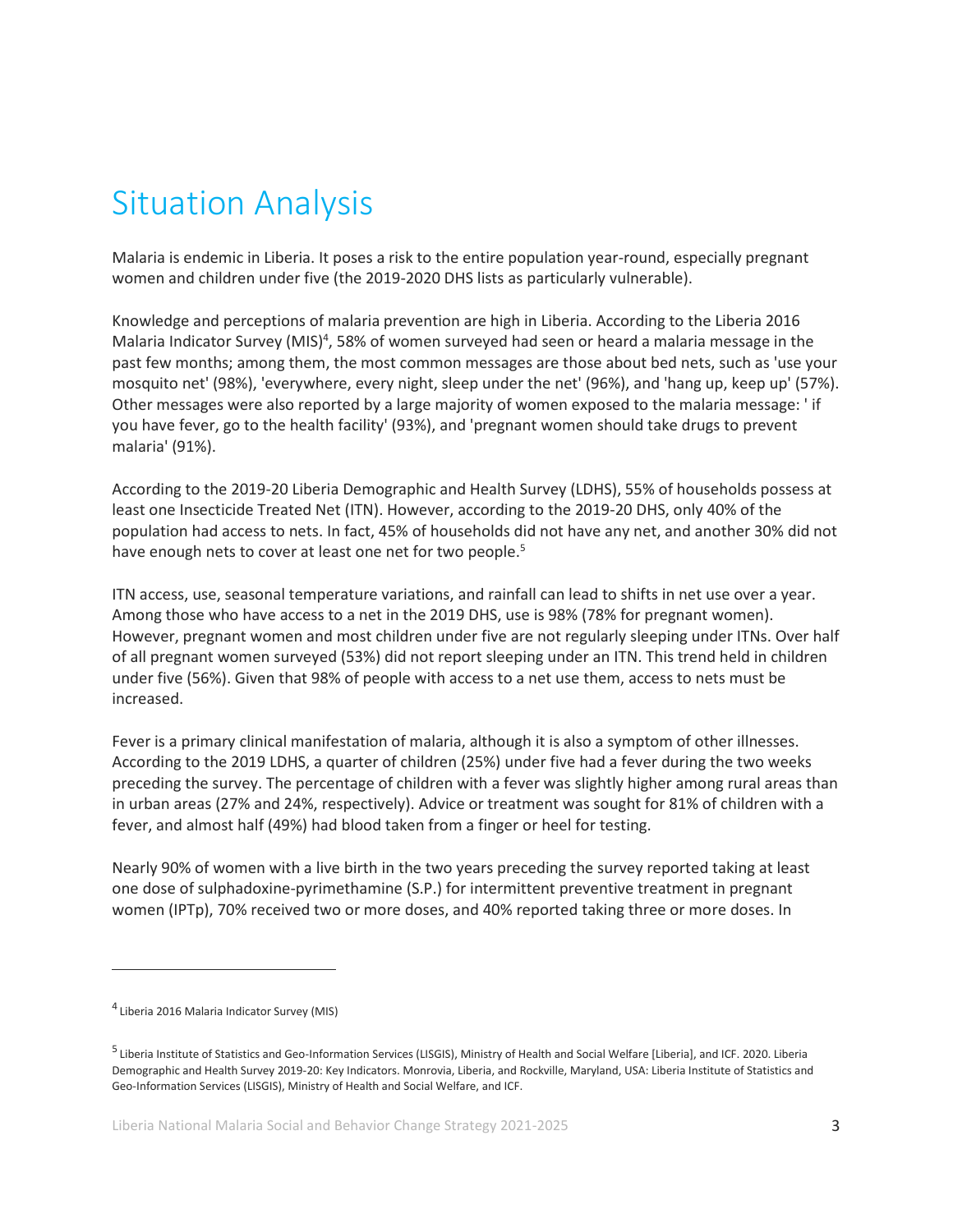addition, the IPTp3 trend indicates an increase from 11% in 2011 to 23% in 2016 and 40% in 2019 (2019- 20 DHS. Thus, despite the increase in IPTp uptake, there is room for improvement.

### <span id="page-12-0"></span>SBC Strategy Objectives

The National Malaria SBC Strategy (2021-2025) contributes towards goals and objectives outlined in the National Strategic Plan 2021–2025. In addition, the strategic objectives are informed by the National Health Promotion Policy and Plan and the National Communication Strategy (2016-2021). This malaria SBC strategy also reflects the goals of the WHO High Burden to High Impact strategy and WHO's Global Technical Strategy (GTS) 2016-2030, the Roll Back Malaria Partnership to End Malaria (RBM), and the U.S. President's Malaria Initiative (PMI). The RBM Social and Behavior Change (SBC) working group's strategic framework and PMI's global strategy also served as important guidance documents.

The National Malaria SBC Strategy (2021-2025) contributes towards goals and objectives outlined in the National Strategic Plan 2021–2025. The SBC-specific strategy objectives include:

At the Individual Level:

- To maintain high levels of knowledge (98%) related to malaria, including prevention behaviors
- To increase nightly net use to 65%
- To increase the proportion of individuals who adhere to treatment based on test results (quality medicines prescribed by recognized medical providers) to 70%

At the Household Level:

- To maintain the proportion of the general population who correctly and consistently use the net (once accessed), currently at 98%
- To increase household acceptance of IRS to 85%

At the Community Level:

- To increase the proportion of children and pregnant women who seek quality malaria preventative services, specifically, access to nets, to 75%
- To increase the proportion of pregnant women who seek quality malaria preventative services at least three times (IPTp3+) during ANC visits to 70%

At the Service Level:

- To increase the proportion of the population who seek prompt care for a fever to 75%
- To increase the proportion of people who demand a test to 80%
- To increase the proportion of caregivers for children under five with recent fever who receive anti-malarial drugs to 90%
- To increase IPTP rates and net access among pregnant women by ensuring providers adhere to clinical guidelines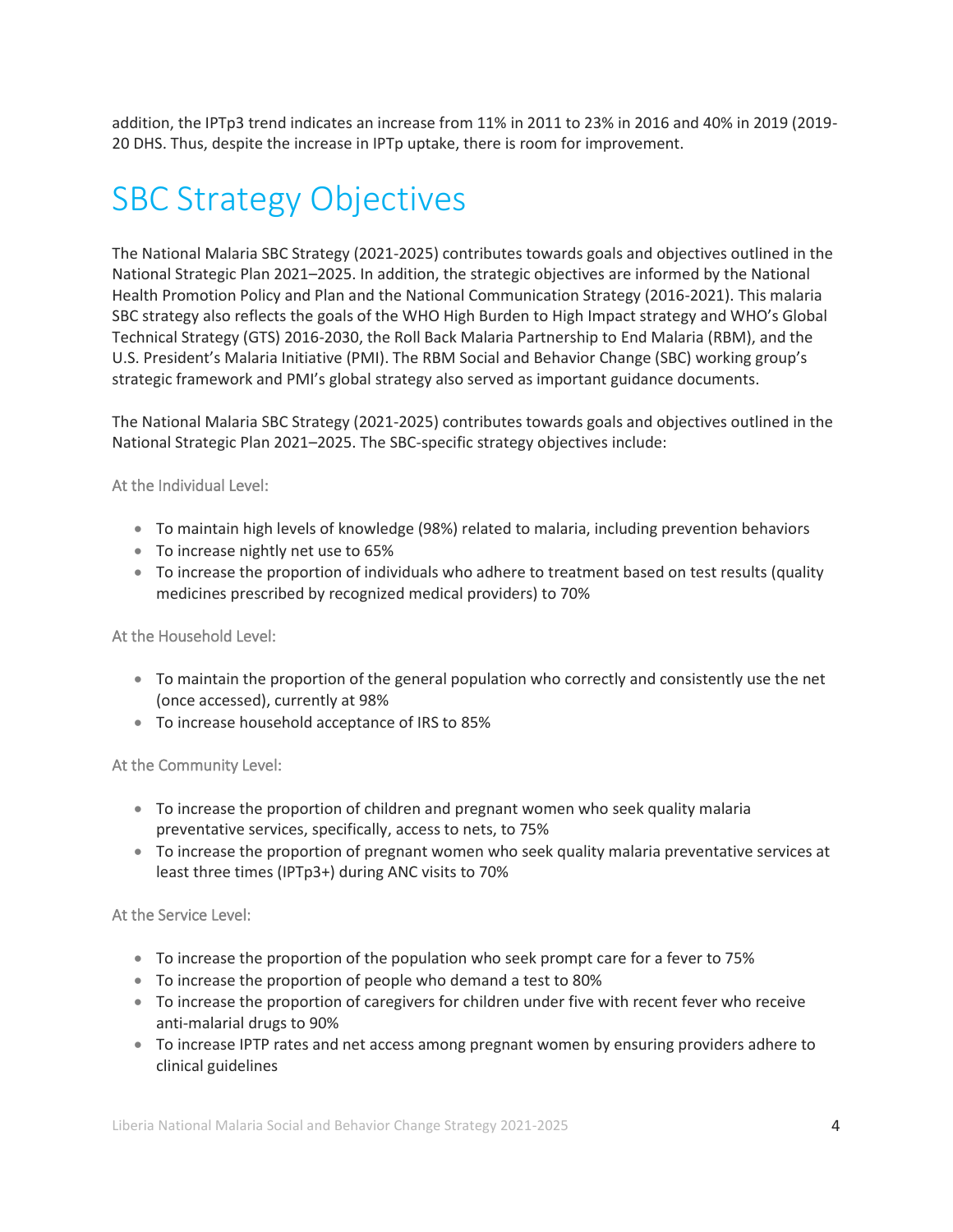## <span id="page-13-0"></span>Strengthening Coordination for Effective SBC Implementation

Each of the stated SBC priority areas involves a range of actors within the Government of Liberia and external partners. SBC efforts can only realize their full potential for improving results with improved coordination at the national and sub-national levels. A shared agenda for SBC and clarity on the roles and responsibilities are critical to effectively implementing this strategy and fully achieving the objectives.

While the NMCP is responsible for providing leadership, coordination, and strategic direction for operationalization of the strategy, effective collaboration with other multi-sectoral stakeholders at all levels will ensure strategy implementation and scale-up results in high-quality malaria prevention, care, and treatment efforts across Liberia. Through regular coordination meetings, message harmonization efforts, information sharing, joint monitoring, and other coordination efforts, the SBC efforts outlined in this strategy will reach the outlined objectives. Therefore, this strategy aligns with the coordination plan outlined and discussed in the National Malaria Strategic Plan 2021-2025. In addition, it is expected that all stakeholders, implementing partners, and donors will actively participate in providing technical and funding support as appropriate and support the implementation of the SBC interventions to support congruent thematic areas as outlined in the National Malaria Strategic Plan 2021-2025, the National Communication Strategy (2016-2021), the National Health Promotion Policy and Plan.

## <span id="page-13-1"></span>Ministry of Health "Healthy Life" Umbrella Brand

The Ministry of Health developed the "Healthy Life" brand as an overarching symbol and a unifying identity for Liberia's revitalized health system for all health-promoting activities, materials, and messages. The MOH's umbrella logo will be included in SBC media, materials, and messages to align with the MOH efforts to engage all units in promoting a Healthy Life. This brand approach effectively impacts social norms and emphasizes a community value about everyone's responsibility in preventing malaria transmission for a "Healthy Life."

### <span id="page-13-2"></span>Proposed SBC Channels

An array of SBC channels will be used to reach the primary audience, including:

- **Umbrella "Healthy Life" campaign** (see above MOH Healthy Life Umbrella campaign).
- **Health talks** are facility-based short presentations that are often health-focused. Talking points and visual aids should guide the talks.
- **Radio** is a top source of information on malaria in Liberia; before airing audio content, there should be a clear strategy including the type of content, proposed frequency/timing, anticipated timeline, monitoring plans, and, eventually, a mechanism for evaluating impact.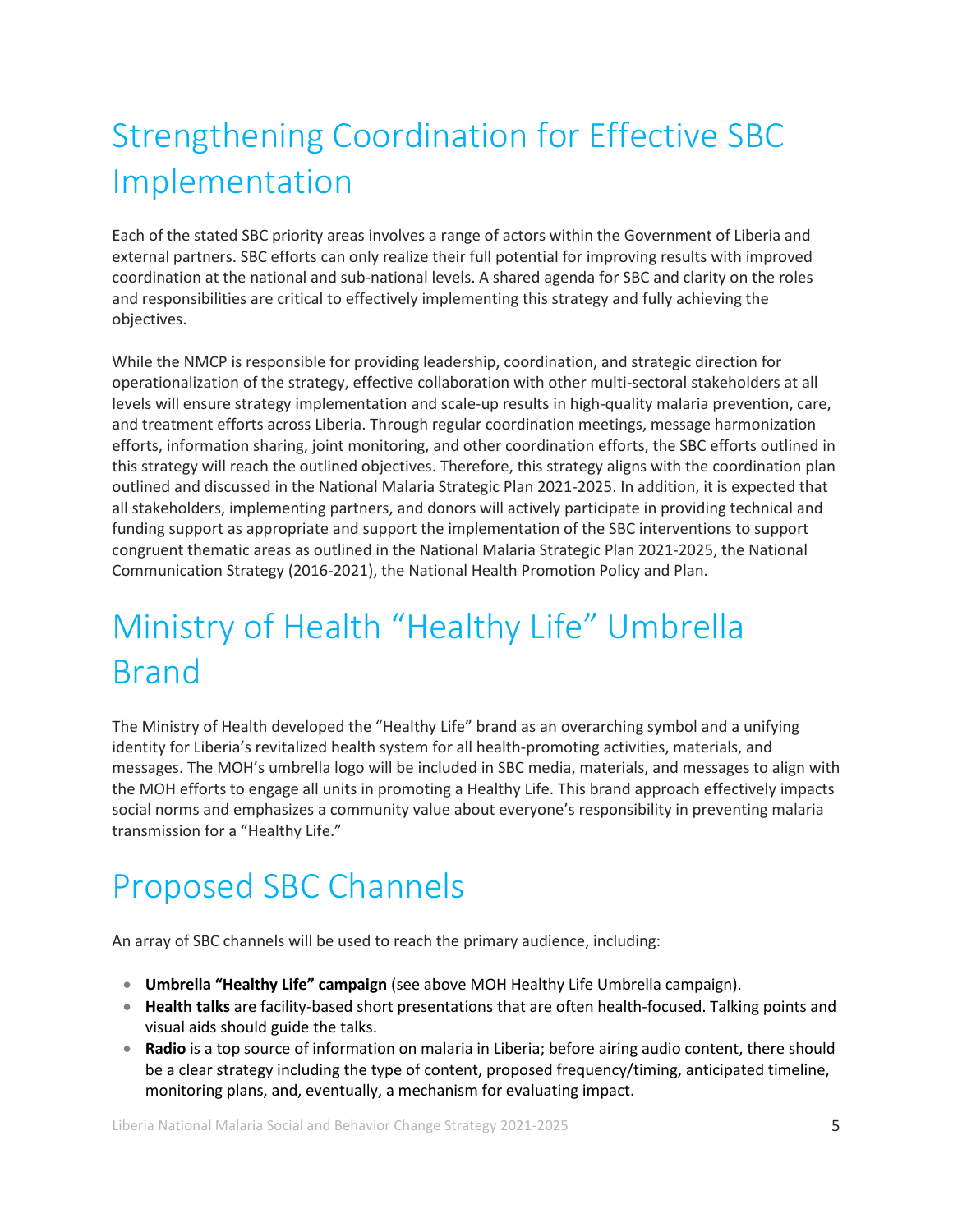- **Print materials** that are understood by a broad audience, durable to withstand the elements, and relevant.
- **Real Stories** Use examples and testimonials of real people to highlight the benefits of the intended behavior.
- **SMS messages** with information and motivation can be blasted to mobile phones regularly, reinforcing practices using cues to action.
- **Social media platforms** refer to internet-based programs such as Facebook.
- **Community outreach**, including community drama, Video Clubs, advocacy and sensitization meetings, town halls, town criers, marketplaces, and dialogues.
- **Door-to-door mobilization** to deliver messages concerning IRS with social mobilizers who can disseminate information to communities on when and how households should prepare for IRS before, during, and after the spraying exercise.
- **Advocacy and town hall meetings** with communities and community leaders will disseminate information on SBC activities and address rumors and misconceptions around SBC activities.
- **Faith and community leaders-** Town chiefs, women's clubs, youth clubs, health committees, traditional leaders, school health clubs are potential behavior change agents that can promote malaria prevention and control.
- **Service providers** are trusted sources and can help disseminate information as part of routine care. In addition, they can engage in multiple forms of health promotion, including facility visits, health talks, home visits, and outreach by community health workers (CHAs, CHVs, TTMs, etc.)
- **Pre-service and in-service training** is an opportunity to integrate key malaria SBC messages focused on service provider attitudes, self-efficacy, perceived risk, and social norms.
- **Job aides** could clearly outline national guidelines in an easy-to-use format.
- **Cues to action** challenge SBC implementers to examine existing behaviors the key audience does well and identify potential avenues for leveraging those existing habits (as cues) to
- encourage the uptake of preventative malaria behaviors.
- **Schools** can incorporate malaria awareness and control as health education topics, including dangers associated with malaria and key preventative actions they should take, including ITN use and care.
- **School health teachers and nurses** can also raise awareness of malaria prevention and treatment through class educational activities.
- **Mass distribution** should encourage registration, raise awareness about the time and location of distribution points, encourage people to obtain and offer options for replacing nets either in the private sector or through routine distribution channels.

### <span id="page-14-0"></span>Gender Integration

SBC activities, including malaria SBC activities, should consider gender for effective programming. This strategy will prioritize the integration of gender across all priority areas of this activity. According to the LDHS 2019-2020, 69% of currently married women participate in all three specified household decisions either alone or jointly with their husbands, and 12% do not participate in any of the three decisions. SBC activities will improve household gender dynamics related to malaria through increased support during pregnancy (emotional support, accompaniment to health services, transportation, and domestic responsibilities), including seeking care and support for children under five.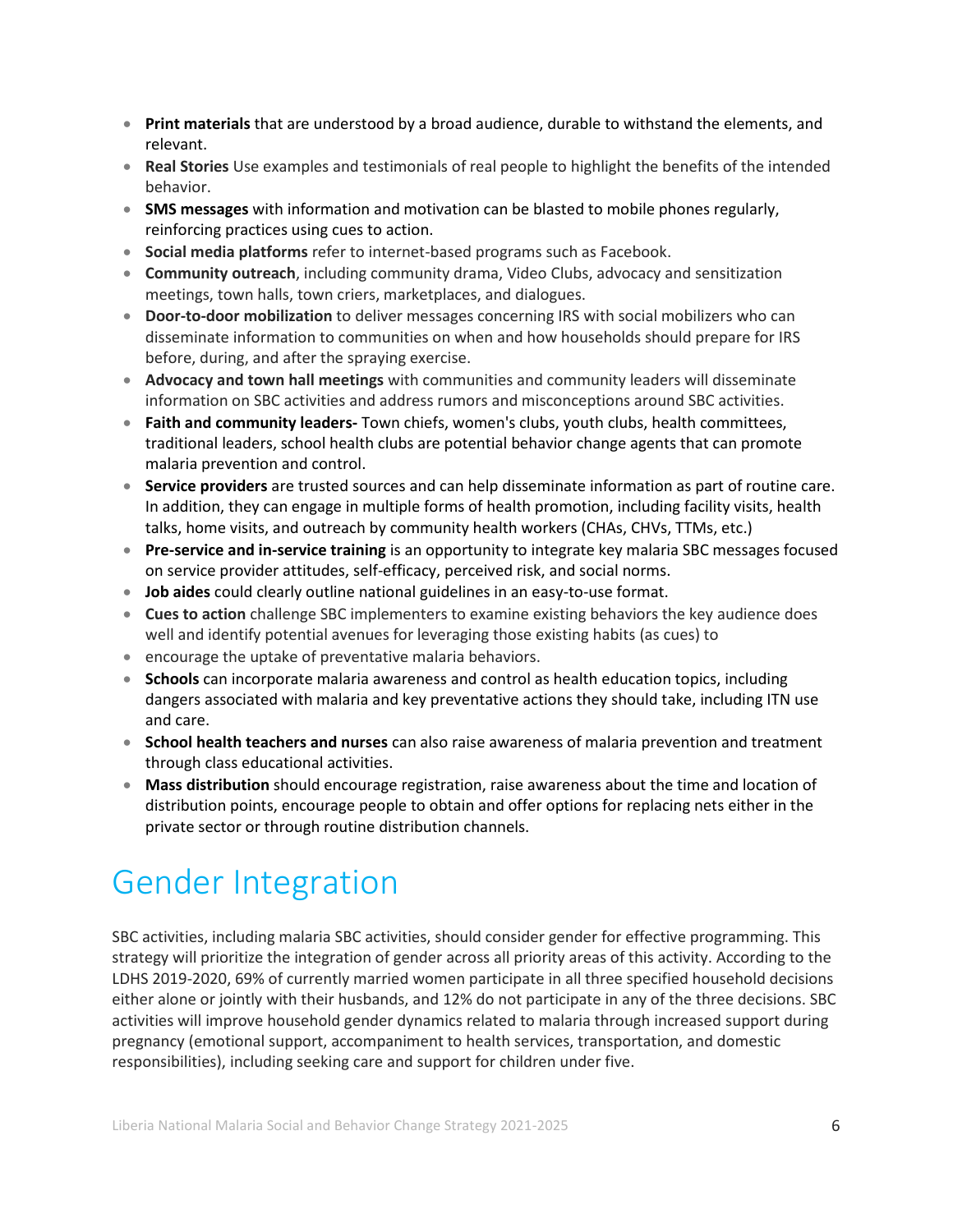In addition, this strategy will highlight areas for increased male involvement within the priority areas of malaria case management, integrated vector management, and malaria in pregnancy. For example, this strategy may materialize as a shared responsibility, joint decision-making during fever case seeking, advocating for ITN use every night, or male partners providing support for pregnant women.

The Malaria National Strategic Plan (2021-2025) cites a 2018 process evaluation report<sup>6</sup> finding that adolescents face unique barriers, particularly pregnant girls. These barriers include:

- being frequently unable to access health facilities independently (as health staff requires the presence of an adult),
- shame related to their pregnancy,
- poor adherence and refusal to access resources often requiring extensive follow-up from healthcare workers,
- lack of social support due to absent fathers of their babies, and
- language barriers at the health facility. Considering the impact of gender in malaria, SBC can assist in overcoming these barriers.

### <span id="page-15-0"></span>Assumptions

This strategy is based on the following assumption:

- **Data:** An evidence-driven, theory-informed strategy requires comprehensive and recent behavioral data. This strategy focuses on SBC interventions based on available behavioral, demographic, and epidemiological data. The assumption is that newer data will become available over the next fiveyear period. Breakthrough ACTION in coordination with the NMCP plans to field a Malaria Behavior Survey in 2021, which will provide updated malaria behavioral data. As additional data becomes available from forthcoming formative assessments, *NMCP will encourage widespread dissemination while continually reviewing all available evidence to inform the development of SBC interventions to reflect variations across counties, audiences, behavioral determinants, and other key factors*. Regular data use activities at all levels (review meetings, bulletins, dashboard at least quarterly) should include an analysis of data relevant to SBC efforts.
- **Public Health Emergencies:** Public health emergencies, infectious disease outbreaks, and other public health risks are evolving situations that will continue to impact malaria SBC activities for the foreseeable future. SBC is critical to preserve the previous gains in malaria prevention and treatment and mitigate the impact of public health emergencies on the demand, utilization, and update of malaria interventions. The assumption is that public health emergencies (e.g., Ebola Viral Disease, COVID-19) will continue to rise in Liberia and may impact malaria SBC activities for the foreseeable future. For example, emergency preparedness did not change the importance of social mobilization, but it has impacted how mobilization efforts were operationalized during the COVID-19 outbreak. *NMCP, in consultation with partners, will guide how the continuation of routine SBC malaria*

<sup>&</sup>lt;sup>6</sup> Process Evaluation Report, Plan International, 2018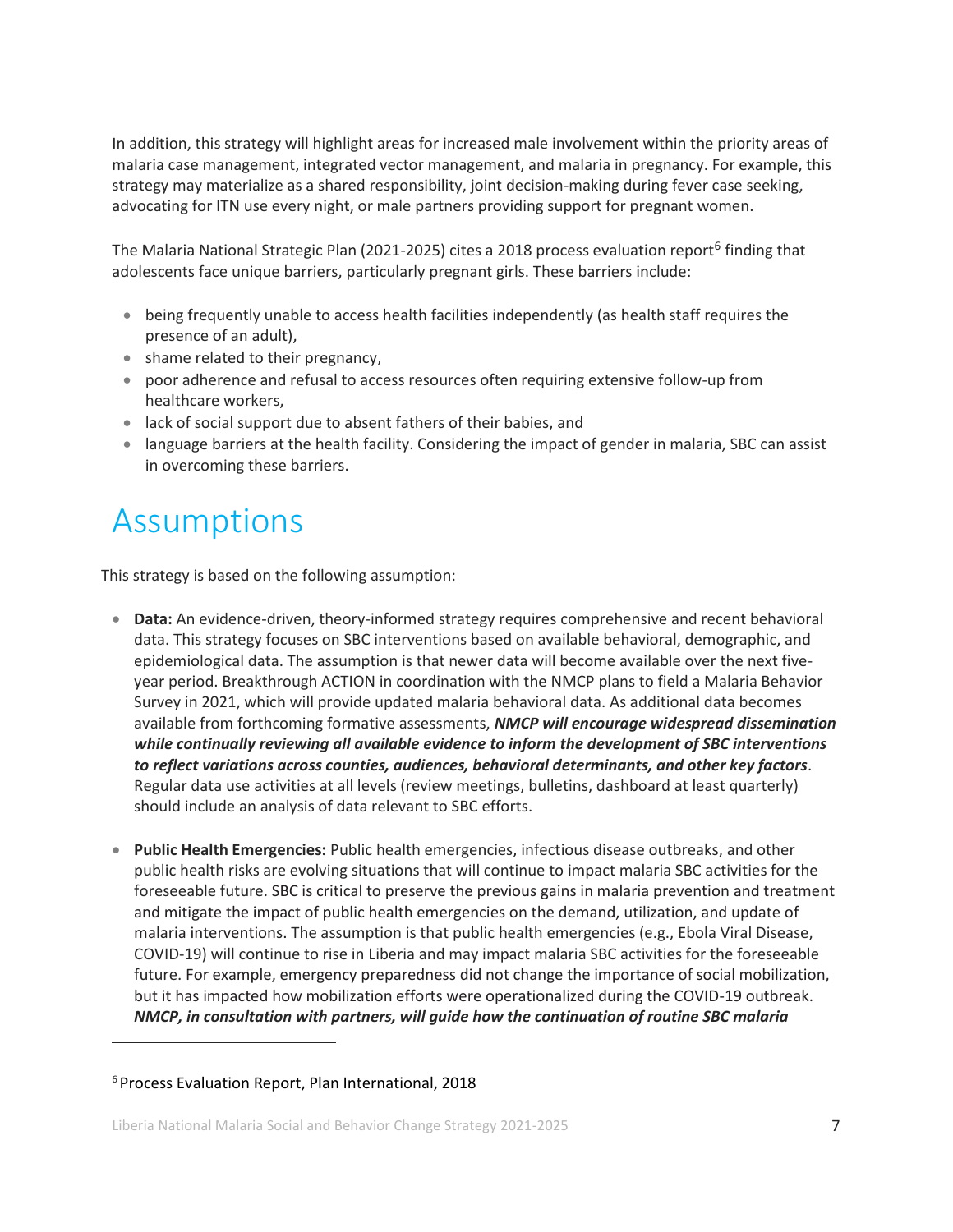*activities during public health emergencies*. NMCP will also support efforts to track, monitor, manage, and mitigate rumors that may emerge related to public health emergencies.

- **SBC Capacity:** Successful implementation of this strategy depends on trained and experienced SBC practitioners to support such activities at the central, county, district, and community levels. The assumption is that *NMCP will identify opportunities to continue strengthening existing structures to contribute to the planning, design, development, implementation, monitoring, and evaluation of this National Malaria SBC strategy.* For example, capacity assessments to capture SBC knowledge and skills and develop future training opportunities or developing a detailed message guide that includes harmonized messages for malaria prevention and treatment.
- **Advocacy:** NMCP will continue to be a highly visible program within the Ministry of Health. The assumption is that *as NMCP leads malaria advocacy efforts, there will be requests for increased support and coordination necessary to carry out SBC activities.* NMCP will also engage other Ministries (e. g. Internal Affairs, Education, Agriculture, Gender, and Youth) to coordinate high-quality SBC activities for optimal results.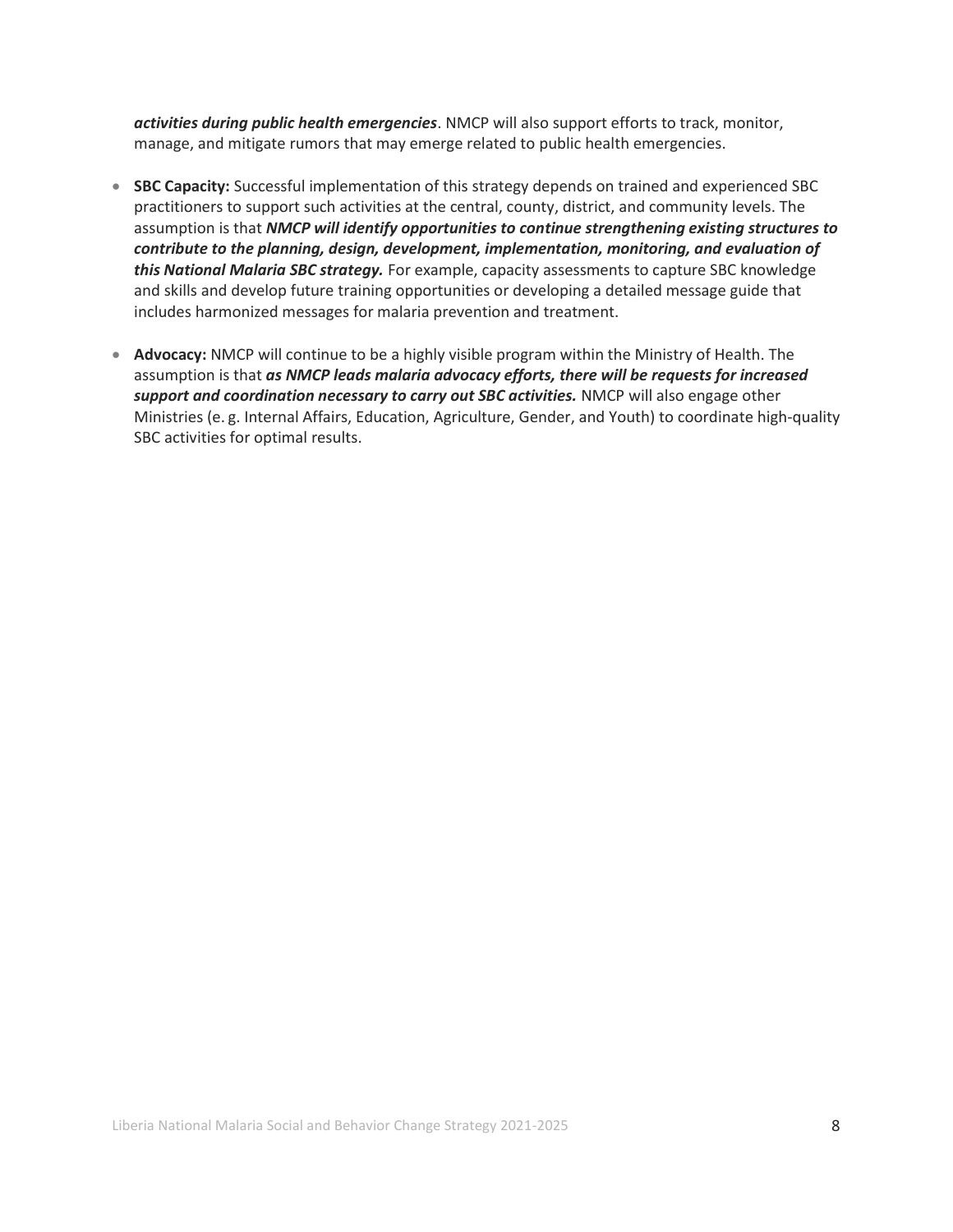### <span id="page-17-0"></span>Behavior Specific SBC Strategies

Behavior specific SBC strategies will address the following key areas: Malaria Case Management, Integrated Vector Management, and Malaria in Pregnancy.

### <span id="page-17-1"></span>Malaria Case Management

**At a glance:** SBC efforts will support the service delivery continuum for both clients and providers in alignment with national guidelines and treatment protocols. For example, creating demand for testing, building trust in the results, supporting providers to align to national protocols, and ensuring clients take a complete regimen of quality Artemisinin-Based Combination Therapy (ACTs) if prescribed.

#### Current Situation

According to the WHO treatment guidelines (which NMCP adopted in 2011 and recently updated in  $2020$ ,<sup>7</sup> every patient suspected with malaria should be assessed and tested with malaria rapid diagnostic tests (mRDT) or microscopy and treated based on the positive test results and classification. The NMCP adopted the WHO 3-Ts (Test, Treat, and Track) policy in 2010.

The percentage of suspected malaria cases that receive a parasitological test at public/private health facilities is high. According to the routine health management information system-2020, the testing rate stands at 95% for children under five. However, the population-based Malaria Indicator Survey 2016 result reported that 49% of children under five received tests for fever. Furthermore, the LDHS 2019- 2020 shows little change since 2016, as advice or treatment from a facility/provider was sought for only 48% of children the same or the next day in 2019.<sup>8</sup> These results are below the desired target of 95% as per the National Strategic Plan 2021-2025.

Since the introduction of mRDTs, confirmed malaria diagnosis has increased significantly in the public sector (currently 94%). According to the malaria case management barrier study<sup>9</sup>, the quantitative findings show that of the 83 patients interviewed, 52 patients acknowledged that there were no challenges during the course of the treatment at the facilities. However, 31 patients admitted facing different challenges ranging from health workers' attitudes to being given a prescription because of stock-outs. These challenges were similar to the challenges discussed by participants in the qualitative part of the report, which mentioned poor treatment-seeking attitudes were due to stock-outs of Malaria drugs and testing kits, unavailability of services, inaccessibility of healthcare, unaffordable services, and health worker attitudes. A patient receiving treatment without a confirmed diagnosis is contrary to the national guidance. In Liberia, artemisinin-based combination therapy (ACT) is the recommended first-

 $7$  WHO's Guidelines for the Treatment of Malaria, Second Edition (2010)

<sup>8</sup> LDHS, 2019-2020

<sup>&</sup>lt;sup>9</sup> Malaria Case management barrier study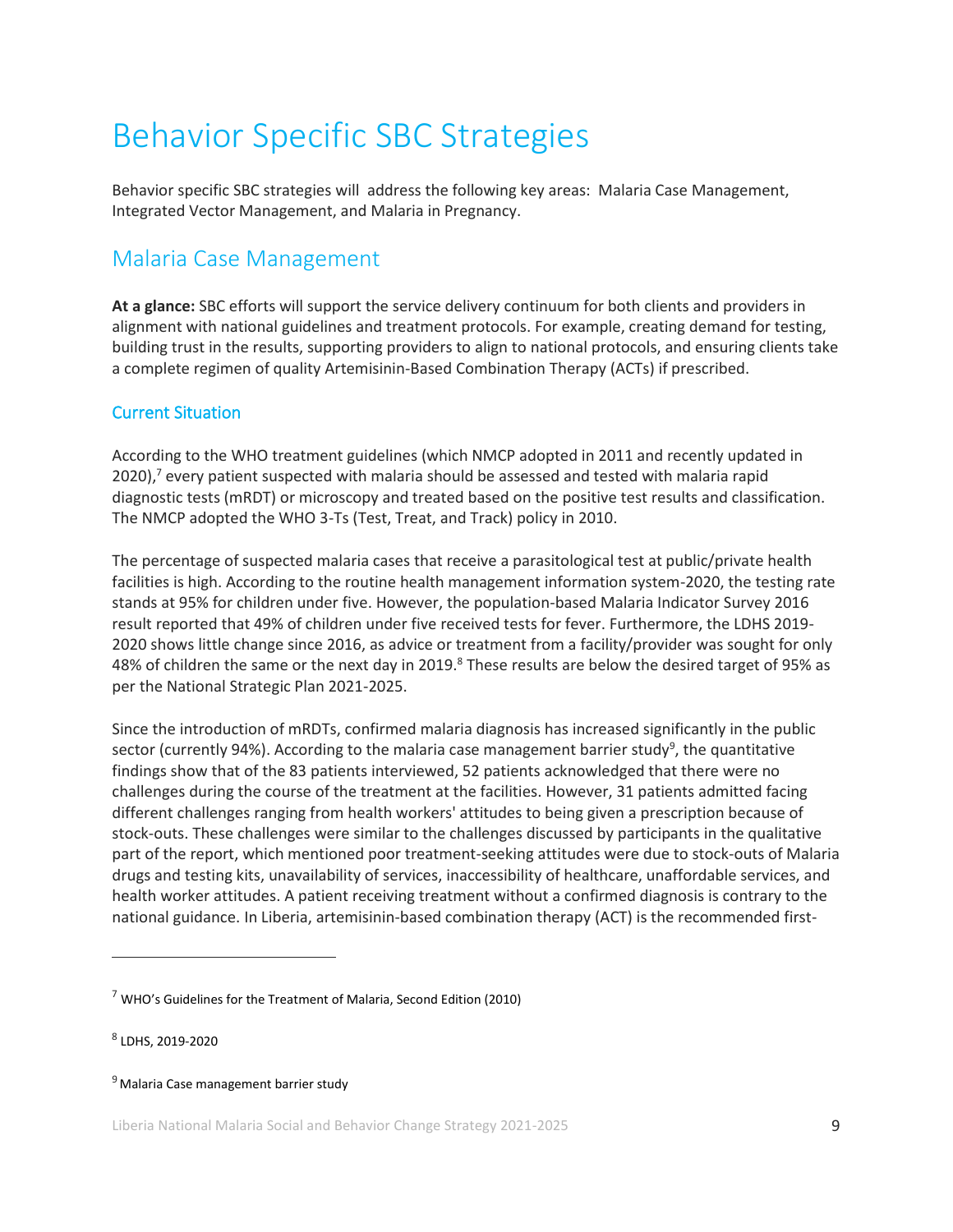line treatment for uncomplicated malaria. There are several challenges experienced at the health facility as they administer ACTs, including limited resources, staff turnover, stock-outs, and challenges related to compliance to treatment guidelines and adherence to treatment protocols. In line with the malaria case management technical guidelines, all patients who test positive for malaria must be treated with first-line ACTs. According to the recent HMIS data, 95% of patients received first-line treatment (ACTs).

Several studies show that service providers' attitudes – not only their level of knowledge or training – can affect the type and level of care they provide. Service provider care, specifically their interpersonal communication towards clients, can also affect the uptake of health services, which extends to malaria care-seeking practices. Though responsible for SBC implementation, service providers are not wellresourced, resulting in gaps in the consistency of SBC messages, quality of SBC implementation, and inconsistent provider behavior related to malaria testing and treatment.

#### Summary of gaps in case management

Nonadherence to treatment guidelines

- Health workers treating uncomplicated malaria with injectables, and treating when the test result is negative for malaria
- Provider-client communication challenges, provider attitudes towards the patient
- Community members may elect to disregard instructions from screeners/ dispensers

Non-compliance to the treatment regimen

- Misinterpretations, lack of adherence to the instructions provided for treatment dispensed at the health facility
- Decisions to stop treatment course pre-maturely (as soon as their health improves)
- Limited awareness and understanding of the benefits of completing treatment

Self-diagnosis and self-medication among community members

- Overall limited health-seeking behavior practices by the community
- Community members access treatment from pharmacy and medicine stores without demanding tests
- Community members use traditional practices and monotherapy that are not recommended (Artemeter tablet, herbs, etc.)
- Community members' primary preference for health-seeking is usually the medicine store (MIS 2011) due to long waiting hours, stock-outs, health worker attitude.

A holistic approach to SBC for service delivery would incorporate SBC approaches for malaria case management to address gaps as they arise across the service delivery continuum. This may include: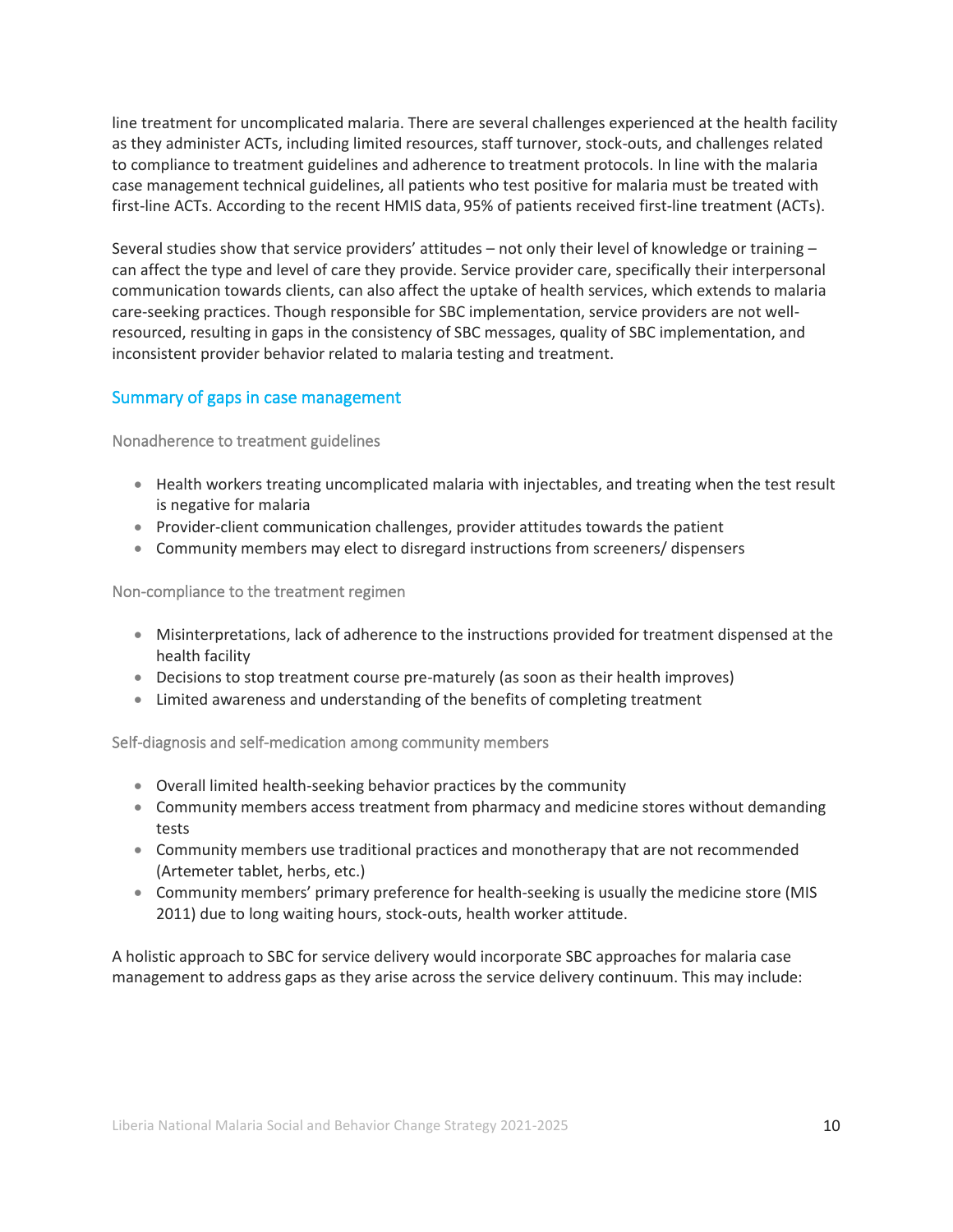#### <span id="page-19-0"></span>*Table 1: SBC to address service delivery gaps*

| <b>Client-side</b>                                                                                                                                                                                                                                                                                                                                                                                                                                                                                                                                                                                                           | <b>Provider-side</b>                                                                                                                                                                                                                                                                                                                                                                                                                                                                                                                                                                                                                                                |
|------------------------------------------------------------------------------------------------------------------------------------------------------------------------------------------------------------------------------------------------------------------------------------------------------------------------------------------------------------------------------------------------------------------------------------------------------------------------------------------------------------------------------------------------------------------------------------------------------------------------------|---------------------------------------------------------------------------------------------------------------------------------------------------------------------------------------------------------------------------------------------------------------------------------------------------------------------------------------------------------------------------------------------------------------------------------------------------------------------------------------------------------------------------------------------------------------------------------------------------------------------------------------------------------------------|
| Seek prompt care with a health provider<br>$\bullet$<br>within 24 hours of first signs and<br>symptoms<br>Be aware of a malaria test result before<br>receiving treatment; and build trust in<br>malaria test results, as necessary<br>Complete course of quality malaria<br>medications<br>Have access to affordable quality-assured<br>$\bullet$<br>treatment, be able to identify and buy<br>recommended treatment according to<br>National Malaria control guideline<br>Understand that not every fever is malaria<br>۰<br>Know that treatment of uncomplicated<br>$\bullet$<br>malaria is free at public health centers | Educate the client on the importance of testing<br>$\bullet$<br>before treatment and disclose test results<br>Provide clear instructions and benefits of<br>$\bullet$<br>completing the full course of treatment to<br>patients<br>Test all suspected malaria cases before treating<br>$\bullet$<br>Treat only parasitological confirmed malaria<br>$\bullet$<br>cases<br>Treat confirmed cases based on classification<br>$\bullet$<br>Track malaria testing and treatment to gauge<br>$\bullet$<br>progress; ensure the use of quality malaria<br>medications<br>Stock and prescribe/ sell recommended anti-<br>$\bullet$<br>malarial according to NMCP guideline |

#### Audience Analysis

*Clients:* Family and community members that assist in decision-making regarding care-seeking, especially for children under five years of age, regardless of gender (mothers, fathers, grandmothers, older children, and parents and guardians) must be able to observe the child's mood regularly to detect or identify changes in the child's behavior (feeling sick, loss of appetite, etc.) and seek immediate care when changes occur. Heads of households should serve as the support arm to the caregivers and are usually responsible for providing resources (money) to cover/facilitate treatment for the child at the health facility. Couples should discuss care-seeking in advance of a child's illness so that there is a plan, including finances and logistics, to seek care promptly when a fever presents to encourage male involvement.

*Providers: T*he primary audience to be considered will include health facilities, pharmacies, medicine stores, and community-based service providers who provide services for clients experiencing fever (e.g., Registered Nurses, Medical Doctors, Physician Assistants, laboratory technicians, certified midwives, and CHAs/ CHVs, dispensers). At the facility level, health workers are trained to use of NMCP national guidelines and are provided job aids to identify and manage uncomplicated and complicated malaria cases appropriately.

*At community level*: Community Health Assistants (CHAs) are trained in integrated community case management of childhood illnesses and are provided job aids to appropriately identify and manage uncomplicated malaria cases according to NMCP guidelines and make appropriate referrals for Complicated cases. The CHA role is critical for the timely management of uncomplicated malaria cases, reducing the chance of progression to complicated malaria in communities beyond 5kms of healthcare facilities.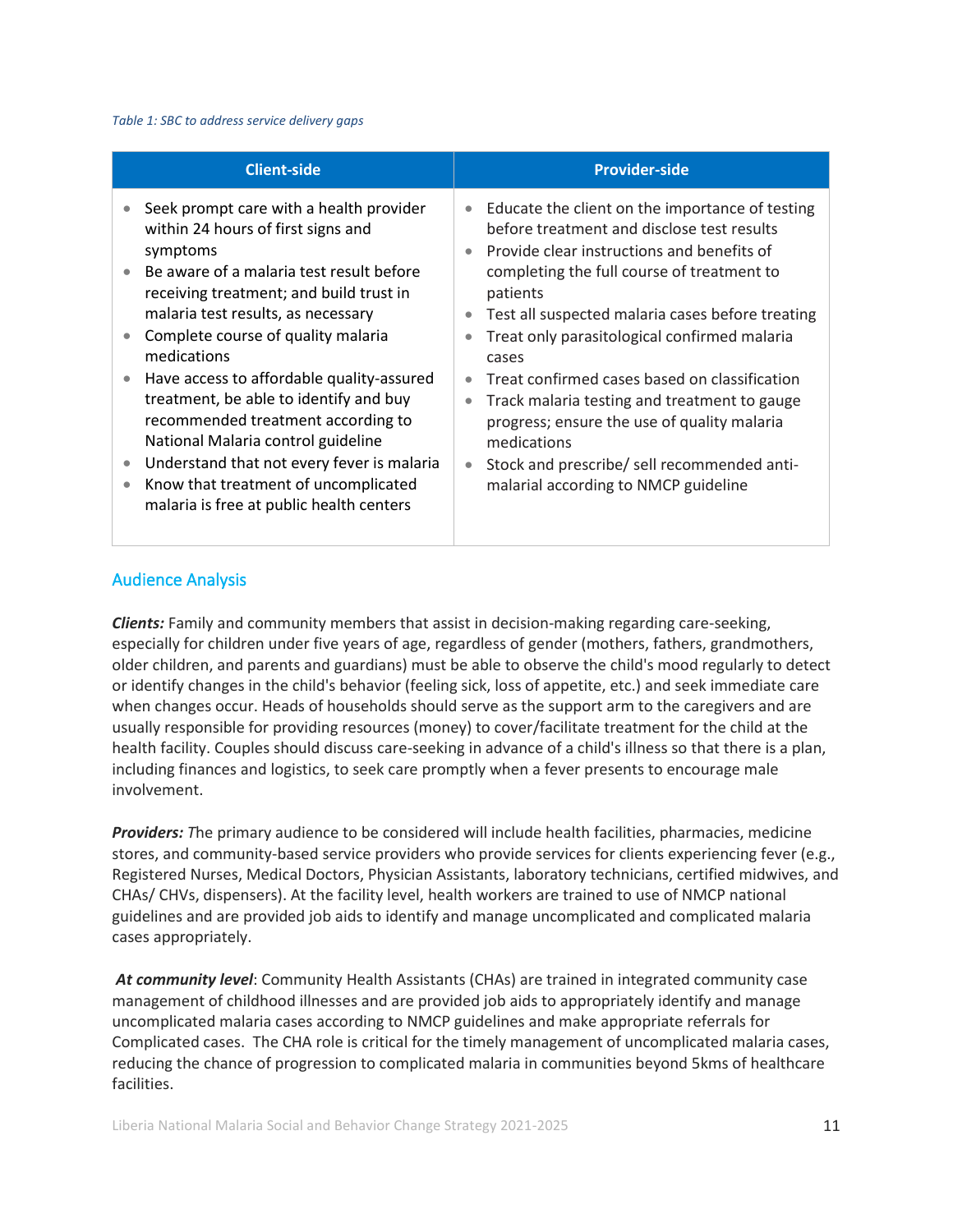However, when complicated cases are identified CHA will administer appropriate pre-referral treatment, properly complete referral processes, and follow the referral pathways (Community- Health Facility). When complicated cases are identified, at health facilities where management is not possible, screeners will be able to administer appropriate pre-referral treatment, properly complete referral processes, and follow the referral pathways) for prompt and effective malaria case management.

Gaps identified during supportive supervision visits are expected to be addressed through onsite coaching and mentoring. Dispensers are also critical in providing information on treatment dispensed or prescribed at health facilities, pharmacies, and medicine stores. At facilities, they are mostly the last to have contact with patients. In contrast, they are the first line –and often only line- of contact with patients at pharmacies and medicine stores. Therefore, it is essential to ensure they are adequately trained to explain instructions and benefits to patients for full compliance.

*Government:* MOH is an important audience for advocacy efforts as they allocate resources, commodities, and support for malaria case management.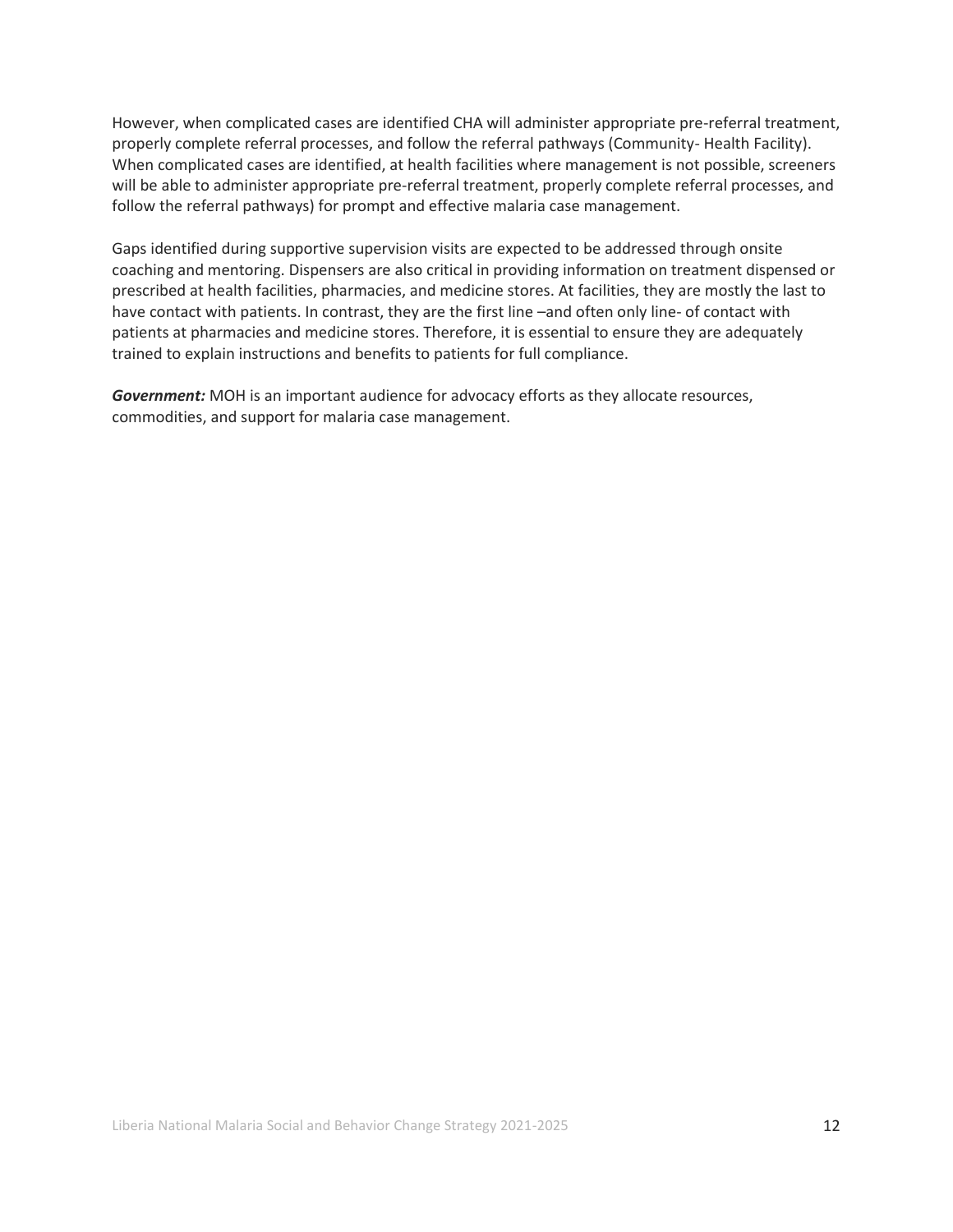#### Behavior-specific Plan

<span id="page-21-0"></span>*Table 2: SBC Behavioral Objective 1- By the end of 2025, 75% of caregivers of children under five years old with fever seek treatment with a provider within 24 hours*

#### SBC Behavioral Objective 1

By the end of 2025, 75% of caregivers of children under five years old with fever seek treatment with a provider within 24 hours

**Primary audience**: Primary caregivers (e.g., mothers, fathers, grandmothers)

**Secondary audience:** Aunts, Uncles, Screeners, Dispensers, CHVs/ CHAs

**Communication Objective 1:** Increase the proportion of caregivers of children under five who know when to seek care upon observing danger signs for malaria

**Communication Objective 2:** Increase the proportion of caregivers who feel confident in seeking care within 24 hours for children under five, immediately after recognizing signs and symptoms of malaria.

**Key benefit:** If caregivers seek care for children with fever within 24 hours, the children will receive treatment early and will recover quickly, be healthy and happy. Early care-seeking will also prevent uncomplicated malaria from progress to complicated malaria and death.

**Supporting points:** Prompt and effective care and treatment for malaria brings economic benefits such as reduced economic burden on household health care spending. It also prevents the child from missing school and helps early detection of other infectious diseases that might mimic malaria symptoms. Effective testing and treatment for malaria are free and mostly available in all public health facilities and communities. Private facilities also have the capacity to effectively test and treat malaria at a cost once they are trained.

**Channels/ Activities:** 

**Mass Media:** Umbrella Media Campaign; Health Talks; Radio

**Testimonials:** Print materials; Social Media

**Community:** Faith and community leaders; Community Outreach including community drama, Video Clubs, advocacy and sensitization meetings, town halls, town criers, marketplaces, and dialogues.

**Service:** Service providers; Job Aids

**Cues to action**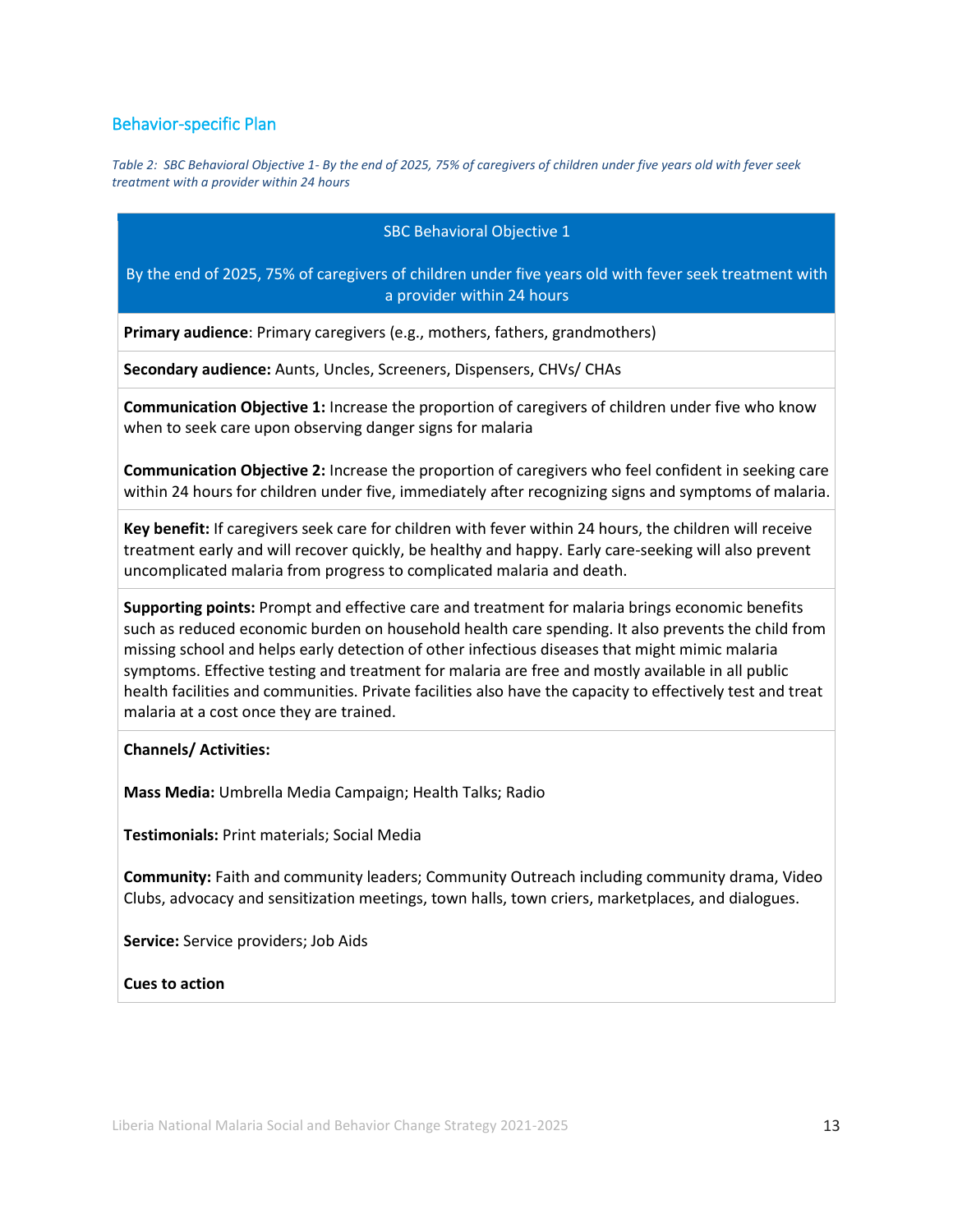**Gender:** All patients, irrespective of their sex, will have equal access to care and treatment for malaria. Therefore, couple communication will be crucial to improving joint decision-making for their child's health. This approach will be enhanced if partners dialogue before the child gets sick. Then, by agreeing on the action required in taking their child/children for health care services, they can save time and focus on seeking care. Patients will also be told that malaria care provided at public facilities is free.

<span id="page-22-0"></span>*Table 3: SBC Behavioral Objective 2- By 2025, 95% of suspected malaria cases adhere to national treatment guidance following a parasitological test at public/private health facilities and community* 

#### SBC Behavioral Objective 2

By 2025, 95% of suspected malaria cases adhere to national treatment guidance following a parasitological test at public/private health facilities and community level

**Primary audience:** Caregivers (e.g., mothers, fathers, grandmothers, older school-age children)

**Secondary audience:** Service Providers (Screeners, CHAs, CHVs)

**Communication Objective 1**: Increase the proportion of community members (especially caregivers) who believe it is important to complete anti-malarial treatment (administered following a confirmatory diagnosis).

**Communication Objective 2**: Increase the proportion of health workers who prioritize the use of diagnosis guidelines, protocols, and reference materials at the various screening/laboratory rooms.

**Key benefit**: If malaria cases are identified correctly, they will receive proper treatment. For service providers, clients will have faith in the health system, which will be a point of pride and satisfaction.

**Supporting points:** Clients will feel empowered and satisfied that the diagnosis was first confirmed with a malaria test before treatment. Providers are satisfied when the caretakers demand a malaria test before treatment. This improves the quality of services delivered in the health facility.

**Channels/ Activities:** 

- **Community: Community outreach**, including community drama, Video Clubs, advocacy and sensitization meetings, town halls, town criers, marketplaces, and dialogues; **Faith and community leaders**
- **Service:** Health talks; Service providers; Job aids; Pre-service and in-service training
- **Mass media:** Umbrella media campaign; Radio; Print; Testimonials; SMS; Social media platforms
- **Cues to action**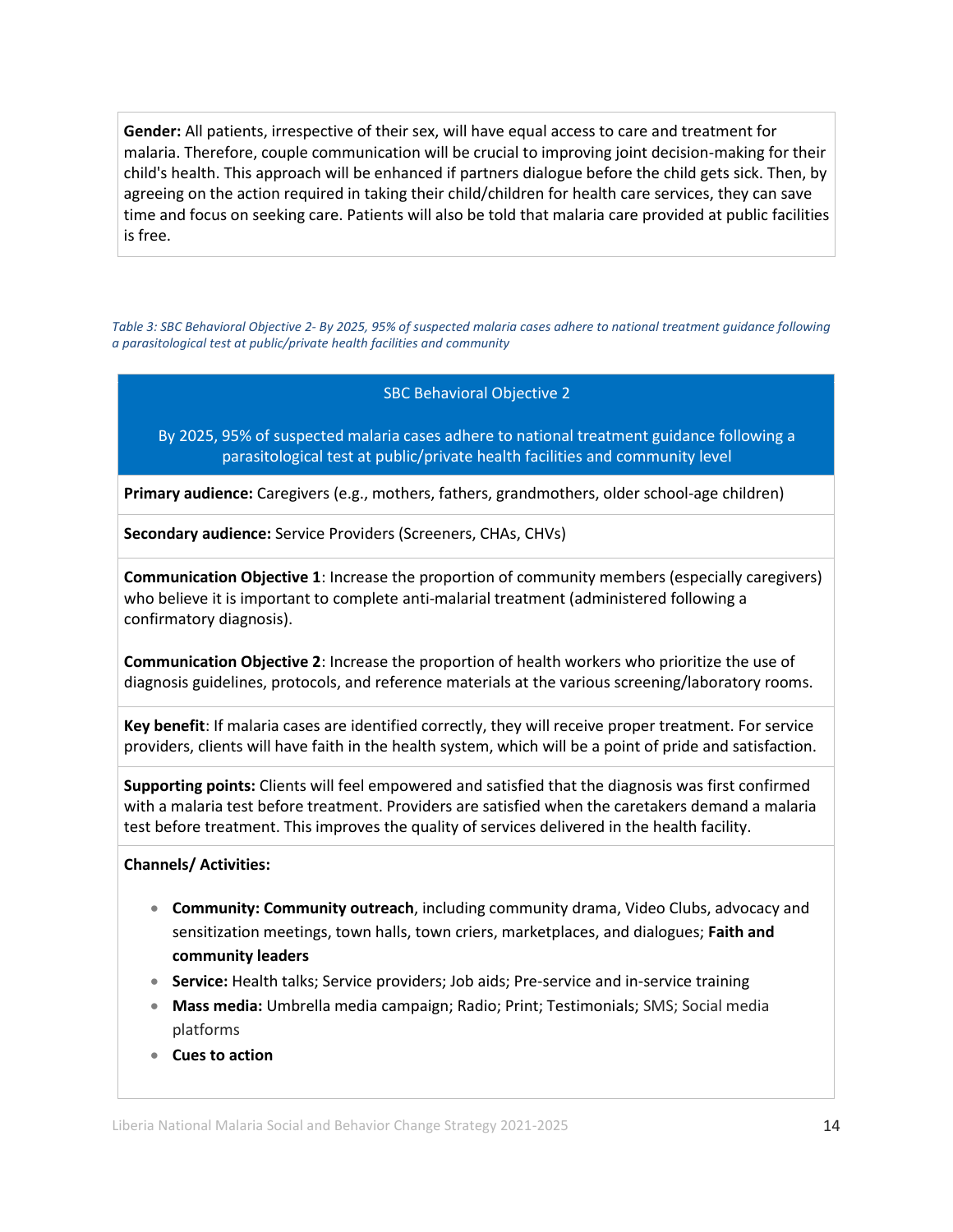**Gender:** Service providers should treat caretakers with respect regardless of age or gender (a young unaccompanied mother should be treated the same as other couples). A woman's requests and feelings should be given the same importance as a man's. Service providers should feel empowered to conduct testing, regardless of gender dynamics between them and their supervisors and patients. All patients, irrespective of their gender and geographical location should be tested once suspected of malaria. Patients should also be informed that malaria tests are free at public facilities and provided at a cost at private facilities.

<span id="page-23-0"></span>*Table 4: SBC Behavioral Objective 3- By 2025, 90% of caregivers of children under five are accessing approved anti-malarials from accredited health facilities (public/ private/ medicine stores).*

#### SBC Behavioral Objective 3

By 2025, 90% of caregivers of children under five are accessing approved anti-malarials from accredited health facilities (public/ private/ medicine stores).

**Primary audience:** Caregivers of young children who receive a parasitological confirmation for malaria (specifically, mothers, fathers, grandmothers, school-age children)

**Secondary audience:** Screeners, Dispensers, CHAs/ CHVs, CHSS

**Communication Objective 1:** Increased percentage of community members who know the importance of taking quality first-line anti-malarials

**Communication Objective 2:** Increased percentage of caregivers who access approved anti-malarials from accredited health facilities (hospitals, health centers, clinics, pharmacy, and medicine stores)

**Key benefit:** Children will receive the appropriate treatment for malaria, increasing outcomes like child survival. Clients will be happy as the medications will have the desired outcome. These benefits will lead to increased satisfaction, trust in health facilities and the health system.

**Supporting points**: Caregivers want to provide their families with the best treatment available. Using quality medications will help their family members regain their health.

#### **Channels/ Activities:**

- **Community: Community outreach**, including community drama, Video Clubs, advocacy and sensitization meetings, town halls, town criers, marketplaces, and dialogues; **Faith and community leaders**
- **Service:** Health talks; Service providers; Job aids; Pre-service and in-service training
- **Mass media:** Umbrella media campaign; Radio; Print; Testimonials; SMS; Social media platforms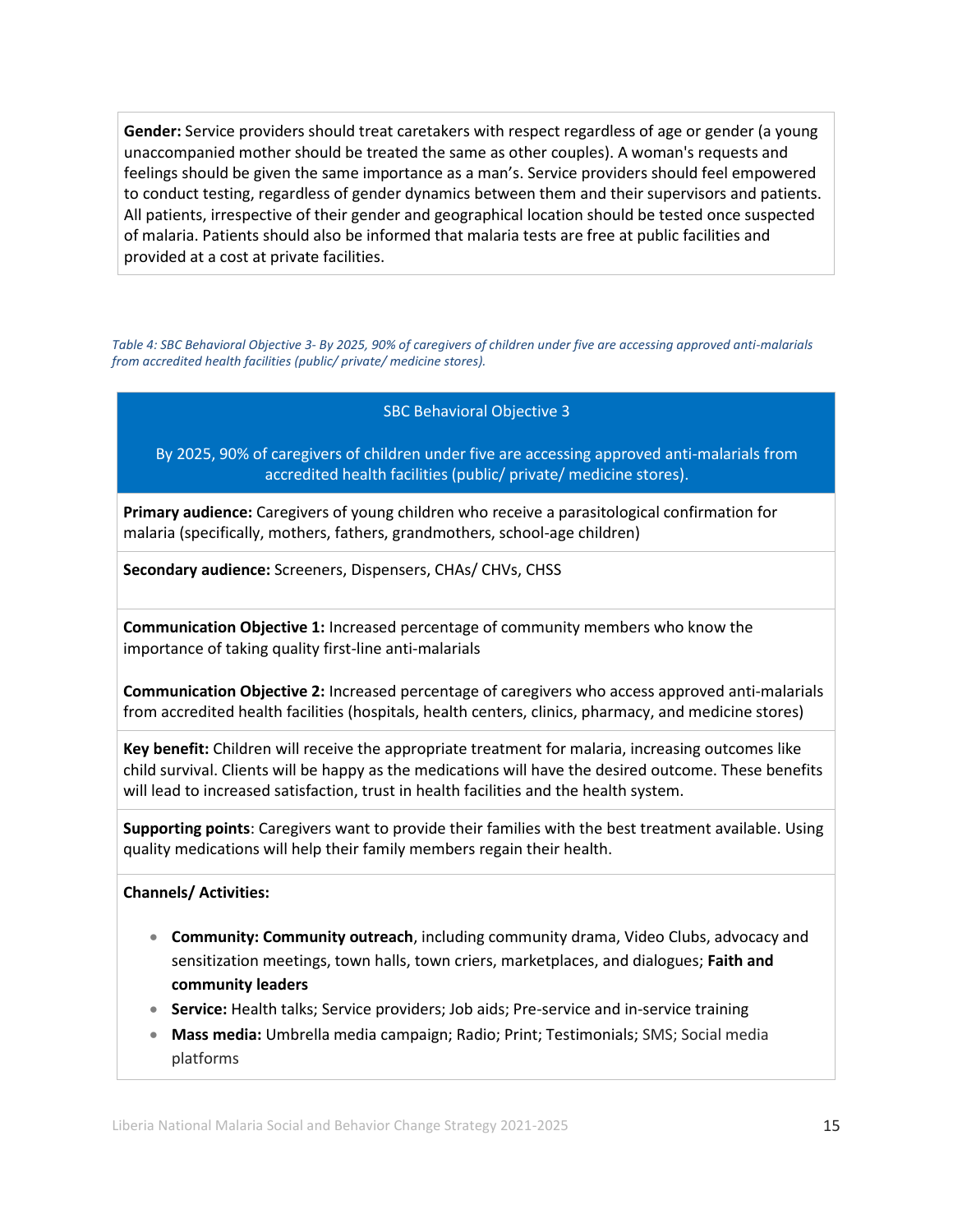#### • **Cues to action**

**Gender:** Caregivers should feel empowered to access appropriate treatment, regardless of gender. Caregivers should follow the full course of appropriate treatment and be linked to recognized health facilities, pharmacies, and medicine stores that stock quality assured anti-malaria drugs. All patients, irrespective of their sex and geographical location, will have access to treatment. Patients will also be told that malaria treatment provided at public facilities is free and at a cost at private facilities. Providers should treat all caregivers and patients the same regardless of gender or age.

#### <span id="page-24-0"></span>Integrated Vector Management

**At a glance**: To achieve universal coverage of malaria preventive interventions, the NMCP will increase household access, coverage, and use of ITNs, and maintain adequate ITNs stock at health facilities through mass distribution campaigns every three years, routine distribution at ANC facilities, and institutional distribution through health facilities, schools, orphanages, barracks, and other strategic locations. In addition, the program will seek inter-sectoral collaboration with relevant actors to achieve impact.

Subject to the availability of funds and in line with the National Policy and Strategic Plan on IVM 2019 - 2025, indoor residual spraying (IRS) will be implemented in targeted areas with high prevalence as per the malaria epidemiological profile. The NMCP will advocate and collaborate with local and international partners and mobilize funds for IRS. IRS will use only insecticides on the WHO prequalified list that shows acceptable susceptibility for malaria vectors in Liberia.

ITNs can kill night-biting mosquitoes. In addition, IRS can provide extended protection against malaria. SBC approaches will focus on increasing demand for integrated vector control interventions while addressing gaps in the use and care of ITNs.

Insecticide-Treated Nets (ITNS)

#### Current Situation

As a preventive measure, the use of insecticide-treated nets is the core intervention in Liberia. The LMIS 2016 found that among women who have heard of malaria and who say there are ways to avoid getting malaria, 88.2% cited bed nets as a specific way to avoid malaria. Notwithstanding the high awareness of the importance of net use, there is room to increase net access and ownership.

Since 2015, the country has conducted three mass distribution campaigns of over 5 million nets nationwide. In Liberia, net use among those with access to a net is high (98%, LDHS 2019-2020). According to the Liberia Demographic and Health Survey (LDHS-2019) household, ITN ownership is 55%, dropping 62% in the 2016 Liberia Malaria Indicator Survey (LMIS). ITN coverage of a net for every two persons is currently estimated at 25% following the 2018 mass distribution campaign (LDHS 2019). Access, which dropped from 42% in 2016 to 40% in 2019, is likely to have improved due to the 2021 mass distribution campaign (which ended in July 2021).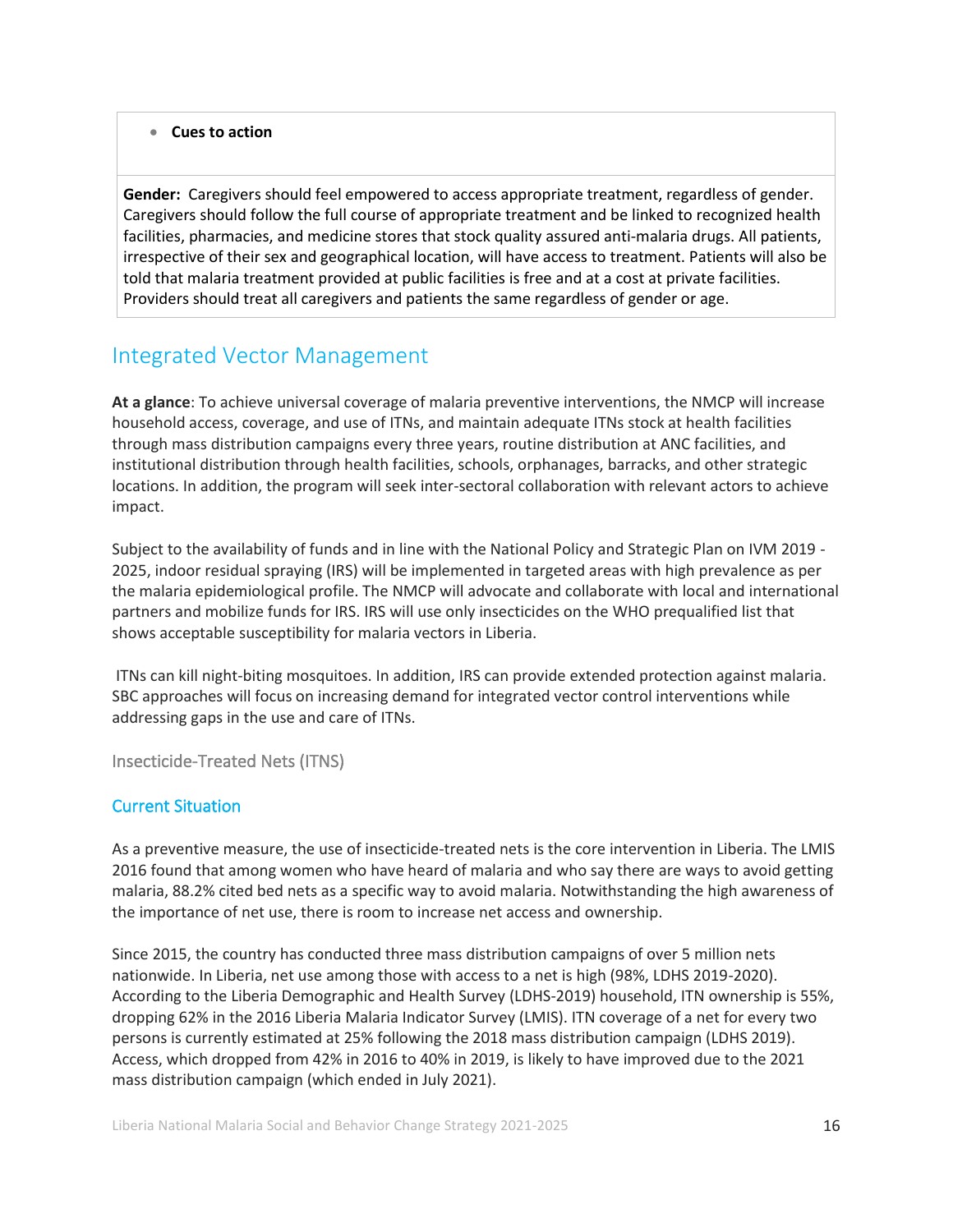#### *Figure 1: ITN use in Liberia*



Previously, reasons for not having access to an ITN included households not registered, limited access to ITN distribution locations (e.g long distances). The timing between household registration and net distribution also emerged as a contributing factor, as vouchers went missing or household members relocated. Additional challenges with net access include damage to the nets. They are at times lost or thrown out.

Studies have shown very high knowledge of malaria amongst the general population, particularly ITN as a key preventive measure. Knowledge of ITN as the most effective means of protection against malaria is high at 88% (LMIS-2016). However, despite high knowledge of the benefits of net use, several perceptions negatively impact ITN use, including:

• **Nets are too hot and skin burn/irritation**: Low utilization of net among the population is also attributed to the complaint by some that the net is too hot to sleep under, while others complain of skin burn/irritation when they sleep under the net.

• **Nets are stored away:** Importantly, some households reported having more nets, some stored away for the future. This finding is an indication that some households have more nets than needed while others report having less than they need.

More information is needed on knowledge related to household care of ITNs. When households receive nets, the suggested actions each household should take include households should hang ITNs under the shade to air out for 24 hours, tie up or fold the ITN at daytime to keep it away from dirt, children, and rodents. When the net is in use, proper care includes washing the ITN with bath soap when dirty and preventing holes to extend the life of the ITN. Net care and beneficial repurposing of old nets can be integrated into SBC interventions that promote access to and consistent use of ITNs. Repurposing of old nets should include using old nets as curtains on windows to serve as physical barriers.

With low access to ITNs, utilization is well below desired coverage (39% for the general population compared to the 80% target). The 2019-2020 LDHS reports that about 56 percent of children under five years of age and 53 percent of pregnant women ages 15-49 did not sleep under an ITN the night before the survey. While evidence of a decline in net ownership and access among the general population is of concern, all efforts are being made to increase net ownership, access, and use in the population. The NMCP Strategic Plan (2021-2025) seeks to increase net ownership from 55% in 2019 to 90% by 2025 and use among children under five and pregnant women from 44% and 47% in 2019 to 80% respectively in 2025. Targets will be achieved through various net distribution channels and mass campaigns supported by a sustained SBC campaign. In addition, the routine campaign which targets pregnant women attending ANC visits and facility-based (institutional) deliveries will be expanded to school-based net distribution.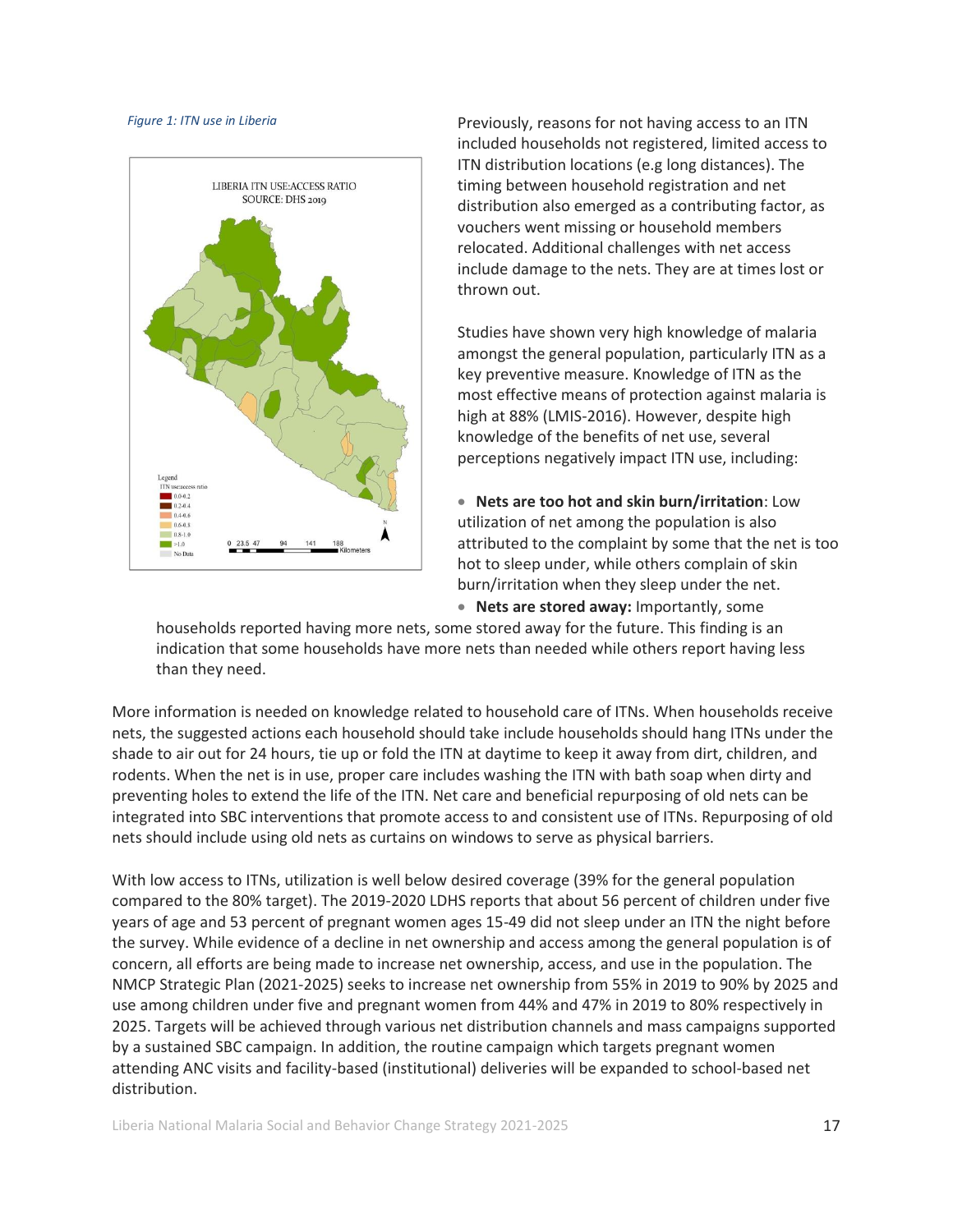#### Audience Analysis

The entire population in Liberia is at risk of malaria. As such, everyone must use ITNs. However, children under five and pregnant women remain the primary audience for increasing net access, ownership, and use. Another benefit to increasing net access is that in households with sufficient ITNs, male and female use of nets is nearly identical. However, in households lacking sufficient nets, males are more likely to forgo sleeping under the net. Therefore, SBC approaches must target young children's parents (mother and fathers) to encourage having their children sleep under ITNs to achieve increased access.

Additionally, pregnant women and their spouses/partners must be targeted to ensure that every pregnant woman believes in the importance of sleeping under an ITN throughout their pregnancy and with their newborn babies after delivery. While there is no data on the knowledge of spouses/partners of pregnant women about the danger malaria poses to their pregnant wives/women and unborn child (this information will be included in the upcoming Malaria Behavior Survey (MBS)), they nonetheless can support ITN-use. With this knowledge, spouses must support their pregnant partner's desire to sleep under an ITN everywhere and every night and encourage them to do so.

Service providers (including facility and community-based providers) are often trusted sources of information and play a key role in educating clients on the importance of sleeping under an ITN everywhere and every night. They provide information on when, where, and how to use the ITN in their homes and other places where they sleep. Service providers must provide accurate information on the key benefits of using the ITN, thereby creating trust and enabling clients to see the benefits of sleeping under the ITN and promote continuous use amongst families and communities.

#### Behavior-specific plans

<span id="page-26-0"></span>*Table 5: SBC Behavioral Objective 4- Increase proportion of the general population with access to ITN to 80% by 2025*

#### SBC Behavioral Objective 4

Increase proportion of the general population with access to ITN to 80% by 2025

**Priority Audience:** General population

**Secondary Audience:** Policy Makers (as they need to ensure adequate supplies of ITNs are available at front-line facilities and in the community), Parents, and Community Leaders.

**Communication Objective 1:** Increase the proportion of the population who know the steps necessary to obtain a net

**Communication Objective 2:** Increased self-efficacy to obtain ITNs (at mass campaigns, ANC appointments, facility delivery, private sector, or other channels)

**Key Benefit:** People cannot use a net they do not have access to. Increasing net access should increase net use, especially in areas where use is high, and access is low. If everyone has access to a net they can use every night, there will be a reduction in the number of times members of the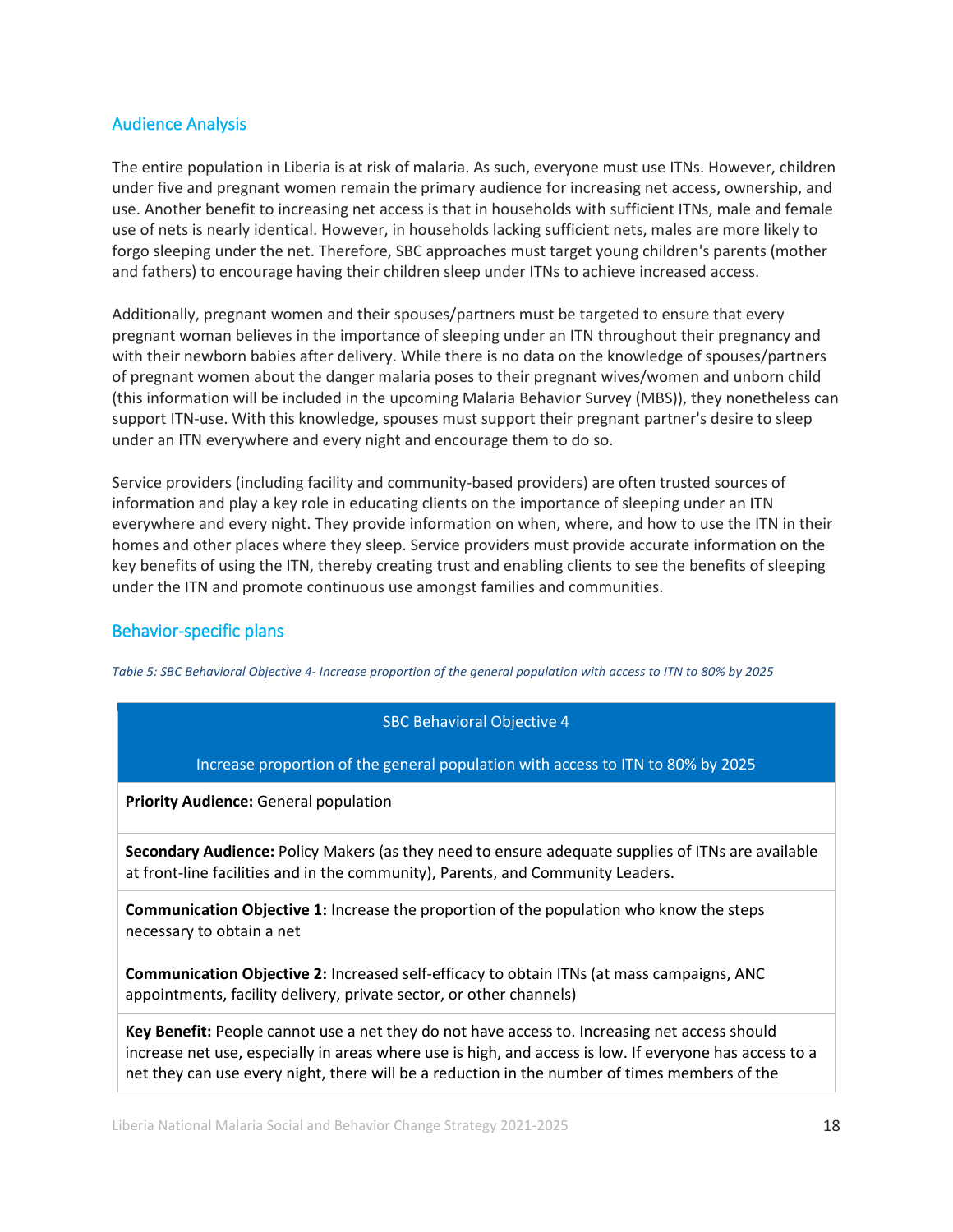household, especially children and pregnant women, will get sick due to illness from malaria. Less sickness will enable student household members to remain in school and adults to miss work less

The general population will also benefit as they will spend less on malaria-related expenses. In addition, fewer missed days from work due to illness might have a more significant economic impact on the entire household.

**Supporting Points:** Spending less on child health care saves money to be used for other purposes. With fewer health facility visits, caregivers have more time to invest in other economic activities. With healthier children, the caregivers will be viewed favorably by those in their social networks. Healthy children will regularly attend school and have better focus.

#### **Channels/ Activities:**

- **Mass Media:** Umbrella Media Campaign; Radio, Print, Testimonial, SMS, Social Media
- **Schools**: School health teachers and/or nurses can also raise awareness of malaria prevention and treatment issues through class educational activities.
- **Mass Campaign:** Before distribution efforts, SBC should encourage county engagement meetings, household registration, raise awareness about the time and location of distribution points, encourage people to obtain and offer options for replacement of nets either in the private sector or through routine distribution channels.
- **Service: Health talks; Service Providers**
- **Community:** Community outreach, including community drama, Video Clubs, advocacy and sensitization meetings, town halls, town criers, marketplaces, and dialogues; **Faith and community leaders**
- **Cues to action**

**Gender**: Specific programs will be developed targeting heads of households to help promote efforts to secure nets for their households. SBC interventions should consider modeling examples of men and women making decisions together or discussing decisions. Examples include showing images of men and women involved in proper net use and care; radio spots of men and women discussing the importance of using nets; images of a family sleeping under a net can depict a man, woman, and child sleeping under the net; men can be shown helping to hang the net.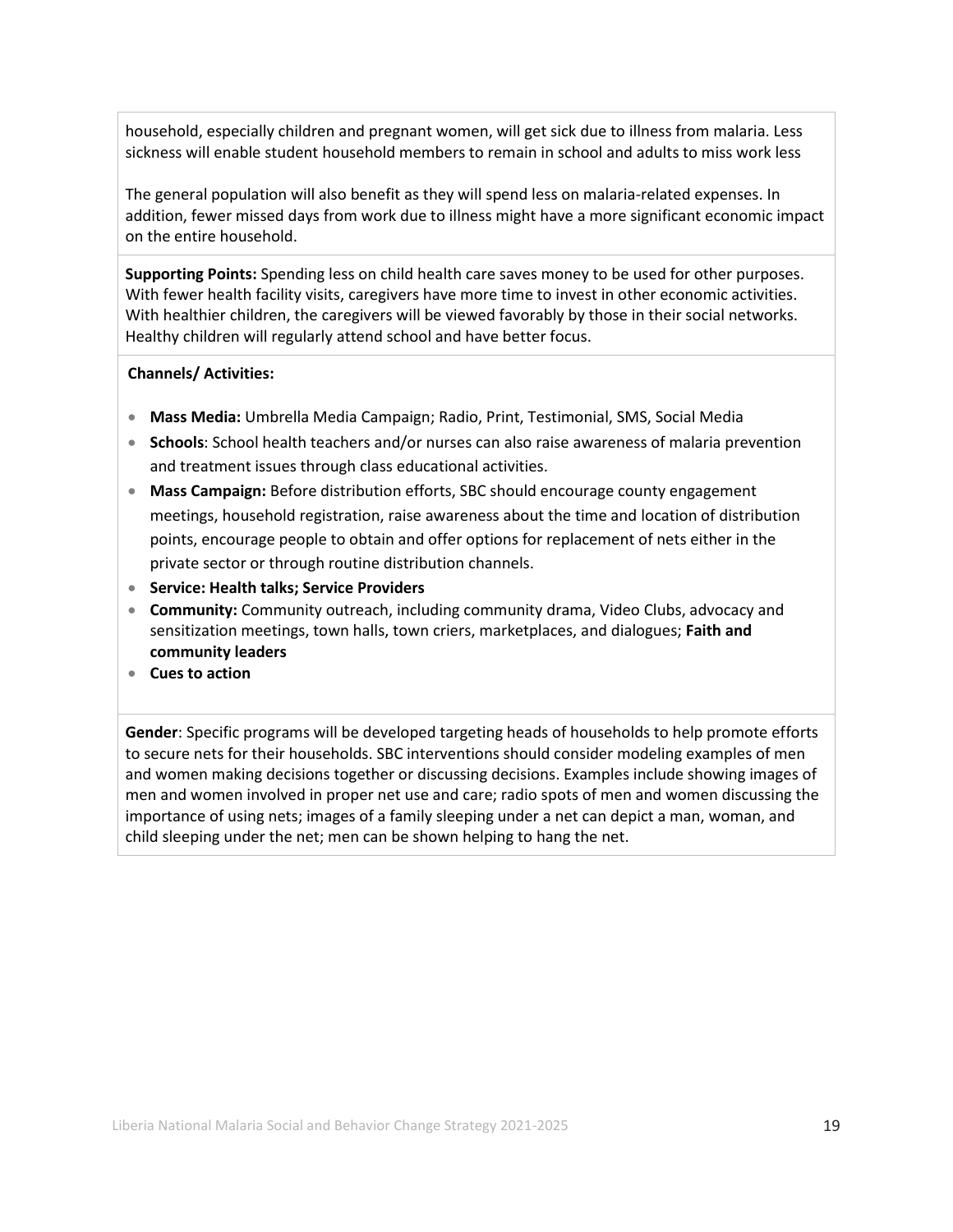<span id="page-28-0"></span>*Table 6: SBC Behavioral Objective 5- Increase the number of children under five who sleep under ITNS to 80% by 2025*

#### SBC Behavioral Objective 5

#### Increase the number of children under five who sleep under ITNS to 80% by 2025

**Primary Audience:** Caregivers (mothers, fathers, grandmothers, older school-age children)

**Secondary Audience:** Older Children, CHAs/ CHVs

**Communication Objective 1:** Increase the proportion of heads of households (and the general population) who perceive their children as at risk of malaria if they do not sleep under an ITN yearround.

**Communication Objective 2:** Increase perceived response-efficacy of ITNs among caregivers of children under five

**Key Benefit:** Children under-five who sleep under an ITN can avoid complications due to malaria. The burden of malaria among children under five will reduce, avoiding preventable disease and death.

**Supporting Points:** Preventing malaria in young children reduces the burden on an overburdened health system.

#### **Channel/ Activities:**

- **Mass Media:** Umbrella Media Campaign; Radio, Print, Testimonial, SMS, Social Media
- **Schools**: School health teachers and/or nurses can also raise awareness of malaria prevention and treatment issues through class educational activities.
- **Mass Campaign:** Before distribution efforts, SBC should encourage county engagement meetings, household registration, raise awareness about the time and location of distribution points, encourage people to obtain and/or offer options for replacing nets either in the private sector or through routine distribution channels.
- **Service:** Health talks; Service Providers; Pre-service and in-service training
- Community: Community outreach, including community drama, Video Clubs, advocacy and sensitization meetings, town halls, town criers, marketplaces, and dialogues; **Faith and community leaders**
- **Cues to action**

**Gender**: Specific programs will be developed targeting men to support net use in their families. SBC interventions should consider modeling examples of men and women making decisions together or discussing decisions. Examples include showing images of men and women involved in proper net use and care; images of a family sleeping under a net can depict a man, woman, and child sleeping under the net; men can be shown helping to hang the net or attending ANC with their partners.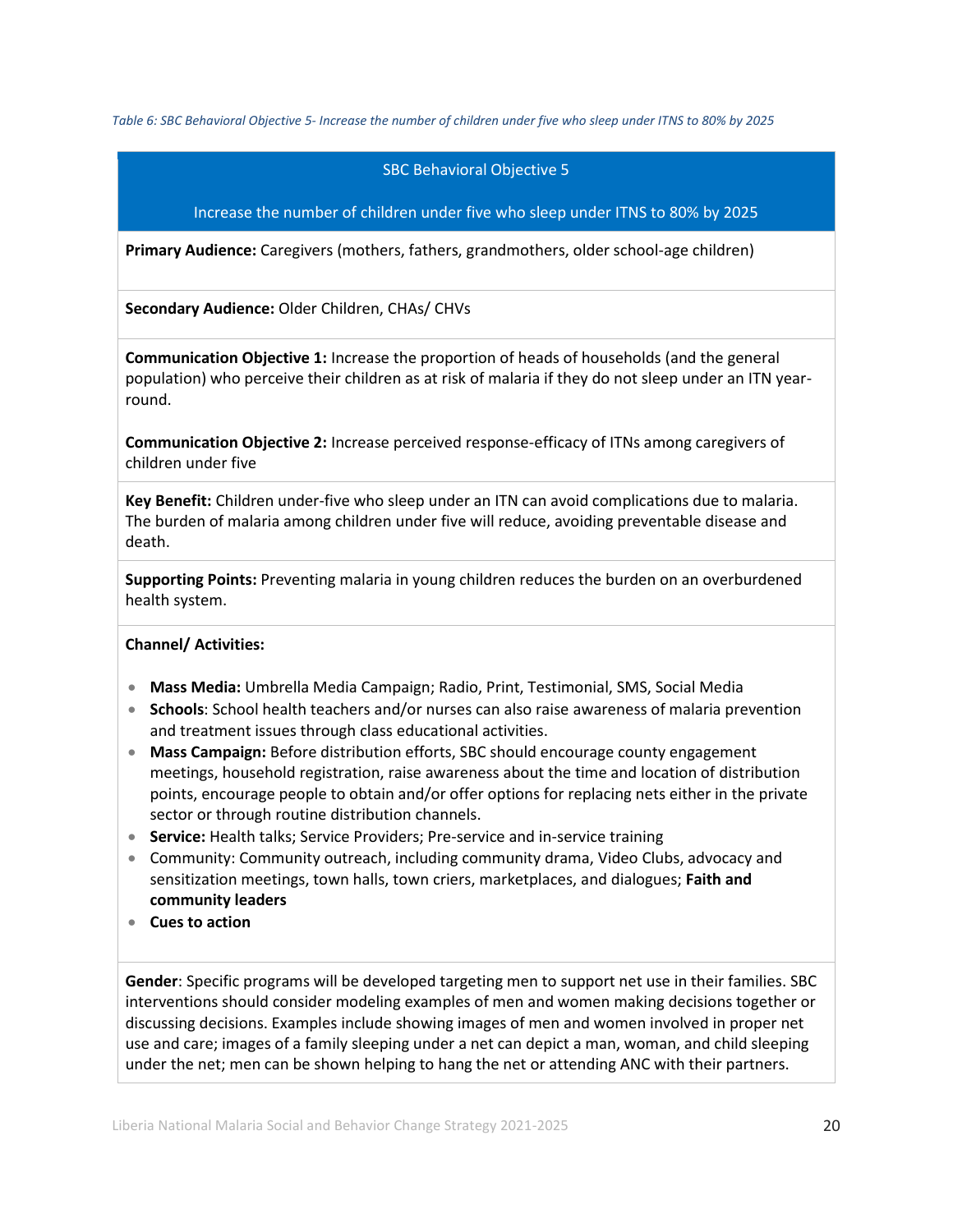<span id="page-29-0"></span>*Table 7: SBC Behavioral Objective 6- Increase practice of correct and consistent net use among the general population to 65% by 2025*

#### SBC Behavioral Objective 6

Increase practice of correct and consistent net use among the general population to 65% by 2025

**Priority Audience:** General population

Service Providers (facility and community based)

**Communication Objective 1:** Increased proportion of the population who encourage their friends and family to sleep under an ITN

**Communication Objective 2:** Increased proportion of the population who feel confident in their ability to sleep under an ITN every night

**Key Benefit:** Used consistently, you can sleep easy knowing you are protected from malaria and that your family is protected and healthy

**Supporting Points:** If the whole community uses nets consistently, mosquitos will have difficulty feeding and reproducing.

#### **Channels/ Activities:**

- **Mass media:** Umbrella media campaign; Radio; Print; Testimonials; SMS; Social Media
- **Community:** Community outreach**,** including community drama, Video Clubs, advocacy and sensitization meetings, town halls, town criers, marketplaces, and dialogues; Faith and community leaders
- **Mass Campaign:** Before distribution efforts, SBC should encourage county engagement meetings, household registration before distributions, raise awareness about the time and location of distribution points, encourage people to obtain and/or replace nets either in the private sector or through routine distribution channels like ANC.
- **Services:** Health talks; Service providers
- **Schools:** School health teachers and/or nurses can also raise awareness of malaria prevention and treatment issues through class educational activities
- **Cues to action**

**Gender:** Male engagement activities will be developed targeting men to help encourage their support of the use of ITNs. SBC interventions should consider modeling examples of men and women making decisions together or discussing decisions. Examples include showing images of men and women involved in proper net use and care; images of a family sleeping under a net can depict a man, woman, and child sleeping under the net; men can be shown helping to hang the net or attending an ANC with their partners.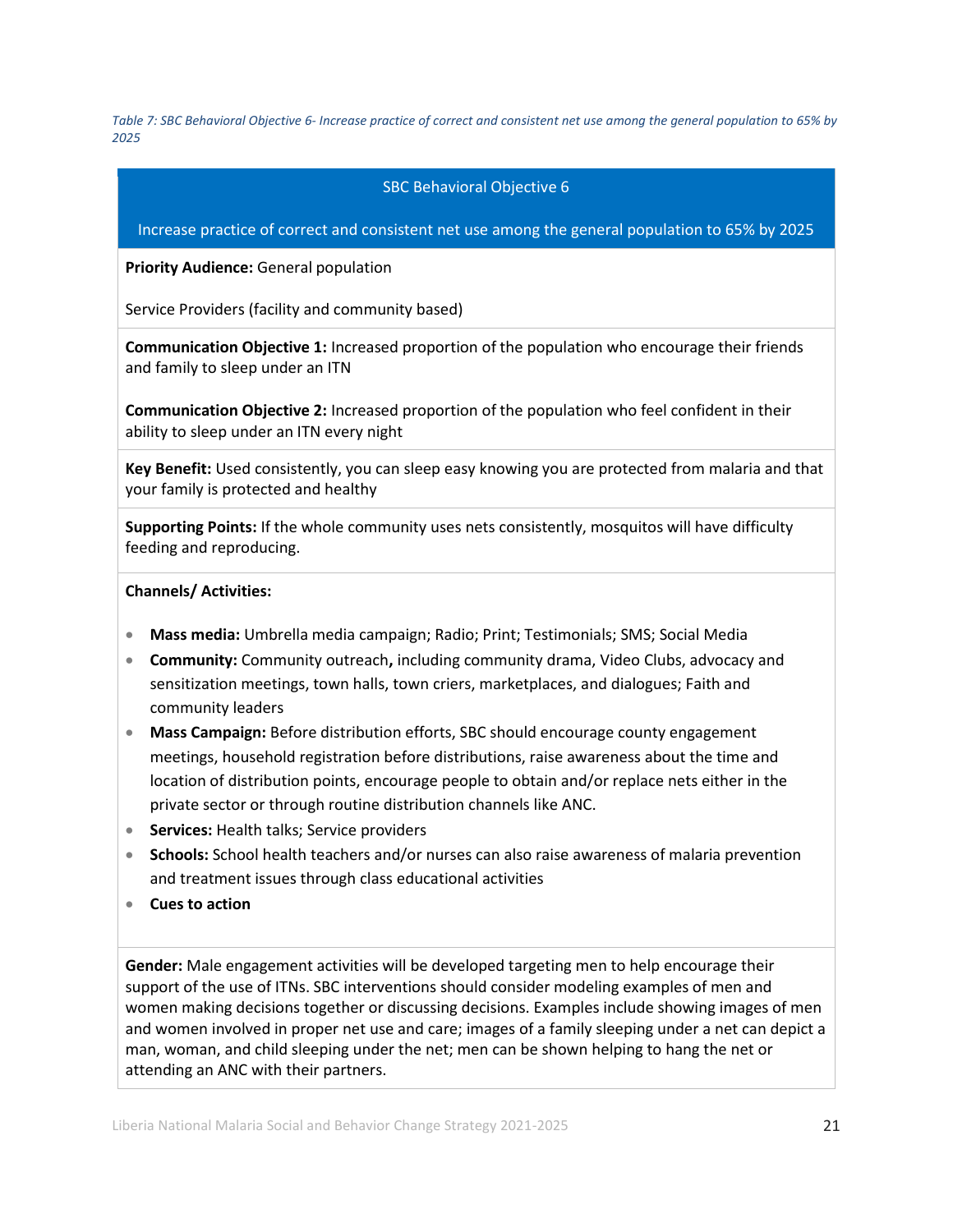Indoor Residual Spraying (IRS)

#### Current Situation

Indoor residual spraying (IRS) is an effective intervention for malaria control and elimination efforts. IRS works by reducing the lifespan of adult mosquitoes that comes in contact with a sprayed surface. Regular IRS is shown to be effective when there is high coverage of at least > 85% of all structures that are potential resting places for mosquitoes. <sup>10</sup>. As a result, it is critical to apply IRS in a targeted manner within the broader context of the national malaria control efforts.

The reintroduction of IRS in Liberia was facilitated by PMI, which implemented the Africa Indoor Residual Spraying project from 2009-2013 in selected districts in five counties, namely: Margibi, Montserrado, Bong, Grand Bassa, and Nimba. The districts where IRS was conducted were selected based on Liberia's strategic approach to prioritize communities with high malaria burdens.

A lack of trust previously affected the IRS intervention when it was first introduced. Despite the hesitation from communities, IRS was conducted for three years, and communities have been inquiring about it in recent years and would like to see it return to Liberia. The National Strategic Plan 2021-2025 includes IRS as a critical strategic approach and aims to have at least 85% of the population in targeted districts protected by IRS y 2025. The WHO recommends targeted spraying of focal points with high malaria transmission as an effective vector control strategy to reduce malaria cases.

Acceptance among community members is a key factor in determining the success of IRS campaigns. In previous campaigns, the reluctance of the heads of households and others in the community to willingly participate or cooperate with an IRS exercise was influenced by misconceptions and /or poor understanding about the intervention.

#### Audience Analysis

The primary audience for SBC efforts related to IRS is heads of households and caregivers, as they are primarily responsible for the health of their households and are the primary decision-makers for the household. These groups need to be home to allow entry to sprayers and rearrange the household items for the IRS to take place. The heads of households would also need to ensure that no one washes, paints, or replasters the walls after spraying.

A secondary audience would be community leaders and influencers that are important for facilitating community support, which is essential for the overall success of IRS campaigns. Community Leaders and other household members can encourage relocation of household items and tolerance of side effects (e.g., spray odor). They can also help generate community trust and buy-in, thereby allowing heads of households and decision-makers to be more open and accepting of the intervention. Spray teams are also influential as they provide relevant information before, during and after spraying. If IRS moves

<sup>&</sup>lt;sup>10</sup> WHO 2015: Indoor residual spraying: an operational manual for indoor residual spraying (IRS) for malaria transmission control and elimination – 2nd ed.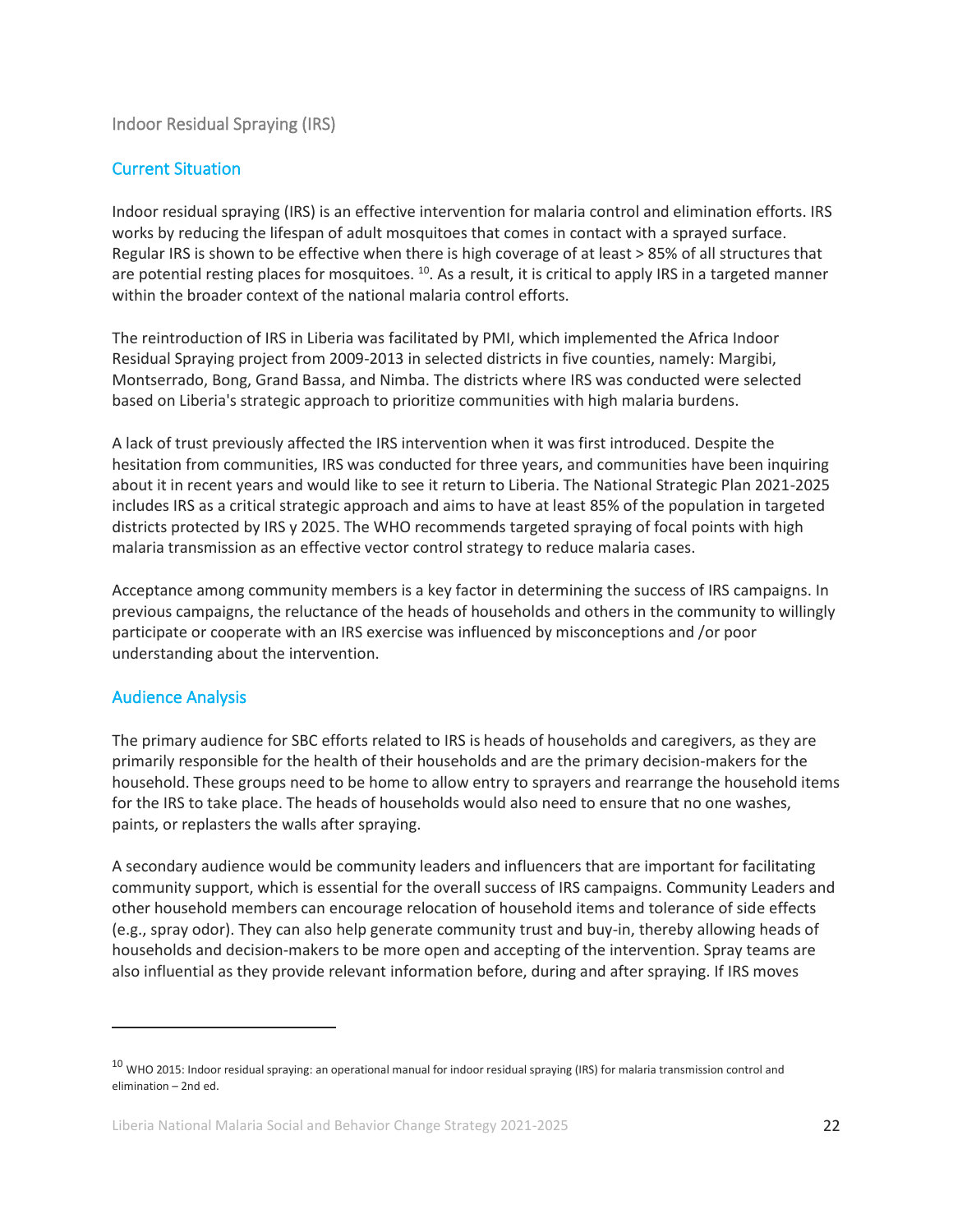forward in Liberia, additional research and focus on the interpersonal communication skills of the sprayers may be worthwhile.

#### Behavior-specific plan

<span id="page-31-0"></span>*Table 8: SBC Behavioral Objective 7- Increase the proportion of households that cooperate with spray operators and follow preand post- spray guidelines given by spray personnel to 80% by 2025.*

#### SBC Behavioral Objective 7

Increase the proportion of households that cooperate with spray operators and follow pre-and postspray guidelines given by spray personnel to 80% by 2025.

**Primary Audience:** Heads of Households, Caregivers

**Secondary Audience:** Community Leaders

**Communication Objective 1:** Reduce the proportion of heads of households who express fear or misconceptions about chemicals used for the IRS.

**Communication Objective 2**: Increase the proportion of heads of households that express acceptance and trust of IRS being used in their homes.

**Key Benefit:** Malaria is prevented, and the family is healthy. If the family accepts IRS, they will save money by not spending out-of-pocket to buy insecticides or miss work due to illness from malaria.

**Supporting Points:** IRS spraying takes only a day and lasts for up to four months, depending on the efficacy of the insecticide used. It kills mosquitoes as well as other insects. The family has good social standing for being healthy in the community.

#### **Channels/ Activities:**

- **Community:** Advocacy and town hall meetings; Door-to-door mobilization; **Faith and community leaders**
- **Mass Media:** Mass media (radio)
- **Cues to action**

**Gender:** The decision to allow sprayers will likely be made by the head of the household. SBC interventions should encourage couple's communication about the decision-making about spraying the house. Sometimes, sprayers will come when the male head of the household is away, and a female may not feel empowered to let strangers into the house. Also, moving the furniture may be seen as a man's role, so his approval is important.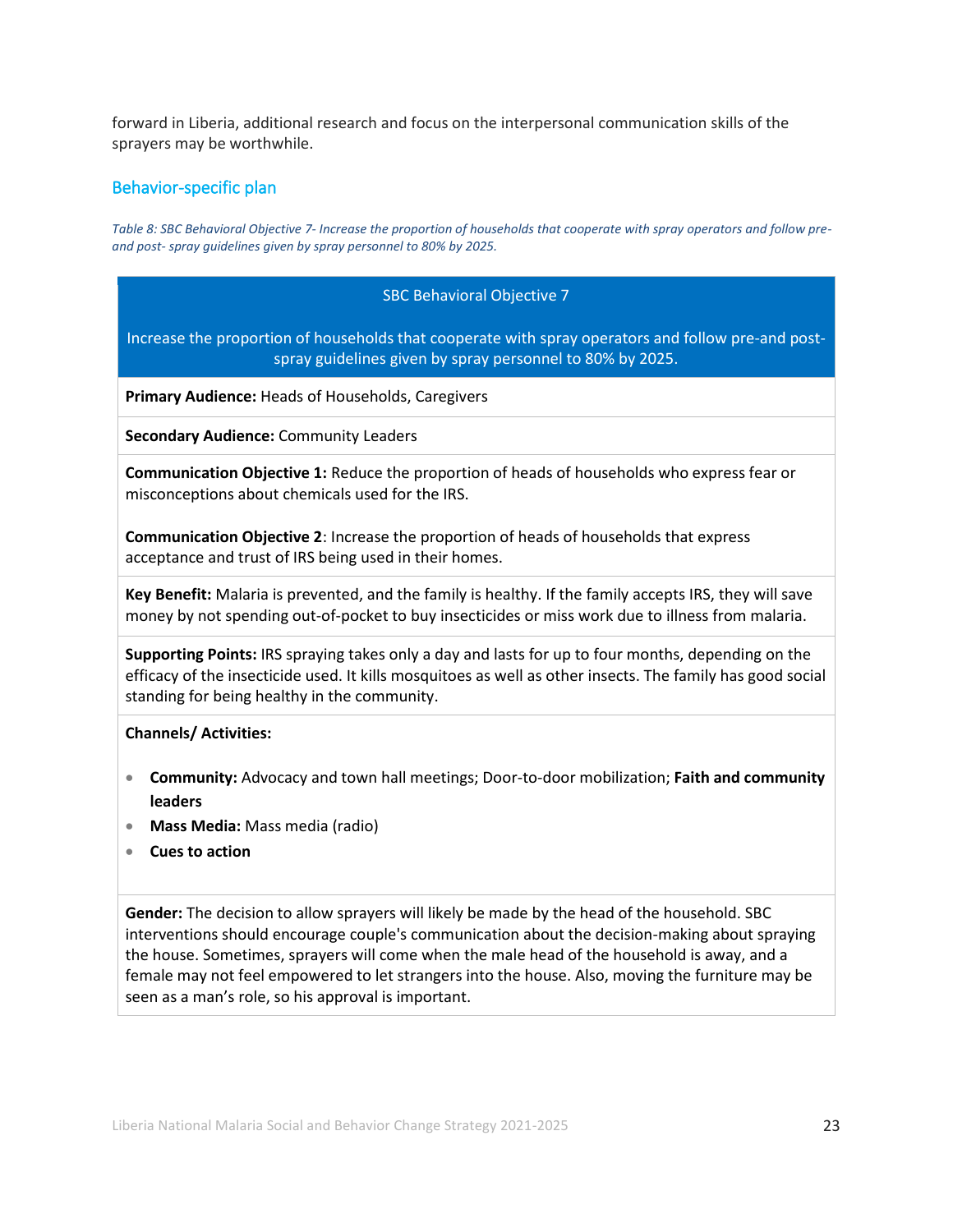### <span id="page-32-0"></span>Malaria in Pregnancy

**At a glance**: Malaria in pregnancy is a cross-cutting issue involving coordination among various partners. SBC activities to support interventions focus on addressing gaps in obtaining three or more doses of intermittent preventive therapy (IPTp3), in line with Liberia's newly updated National Guidelines for Malaria in Pregnancy (2021).

#### Current situation

IPTp3 trends indicate an increase from 11% in 2011 to 23% in 2016 and now 40% in 2019 (2019-20 DHS), but progress is still needed to achieve the 80% target set by the Malaria National Strategic Plan 2021- 2025.

According to results from the National Malaria Control Program health facility survey (2018), malaria was responsible for 57.3% of morbidity in pregnancy. However, most pregnant women are not receiving the recommended minimum 3+ doses for IPTp for malaria prevention, in part due to factors such as declines in ANC attendance from the first to the fourth visit. According to the LDHS 2019-2020, the percentage of women receiving one or more doses of IPTp increased from 58% in 2009 to 90% in 2019- 20, while the percentage receiving two or more doses increased from 47% to 70%. The LDHS 2019-2020 also notes a decline in rates from 90% for IPTp 1 to 70% for IPTp 2 and 40% for IPTp3+. Therefore, the Malaria Strategic Plan aims for at least 80% of pregnant women (disaggregated by age) to use ANC services to be protected with appropriate IPTp3+ doses during pregnancy. However, a 2019 LDHS also showed that only 40% of pregnant women took at least three doses of IPTp. In 2016, 45% did not take IPTp at all because of its perceived side effects.

Given the very high ANC rates across Liberia, 3+ doses of IPTp should be higher if delivered consistently. However, the current low rates of IPTp3 coverage suggests that facility level challenges, failure to administer IPTp, and/or issues with ANC registration may have a role to play. Another factor potentially contributing to the gap between IPTp1 and IPTp 3 could be that service providers do not routinely provide comprehensive information (including purpose, timing, side effects, and benefits) about malaria at ANC due to heavy workloads. The limited available data on this topic requires further research to inform the strategy to address providing comprehensive information on IPTp during ANC visits.

The NMCP and its partners will liaise with the Family Health Division, National Health Promotion Unit, and Ministry of Gender, Youth and Sports to leverage existing gender-responsive and youth-friendly SBC activities. These activities will promote health services to benefit women and young girls. In addition, this strategy will focus on integrating SBC malaria activities into other health services delivery, particularly (1) mental health, sexual and reproductive health including malaria; (2) innovation and digital health interventions created with and for adolescent boys and girls.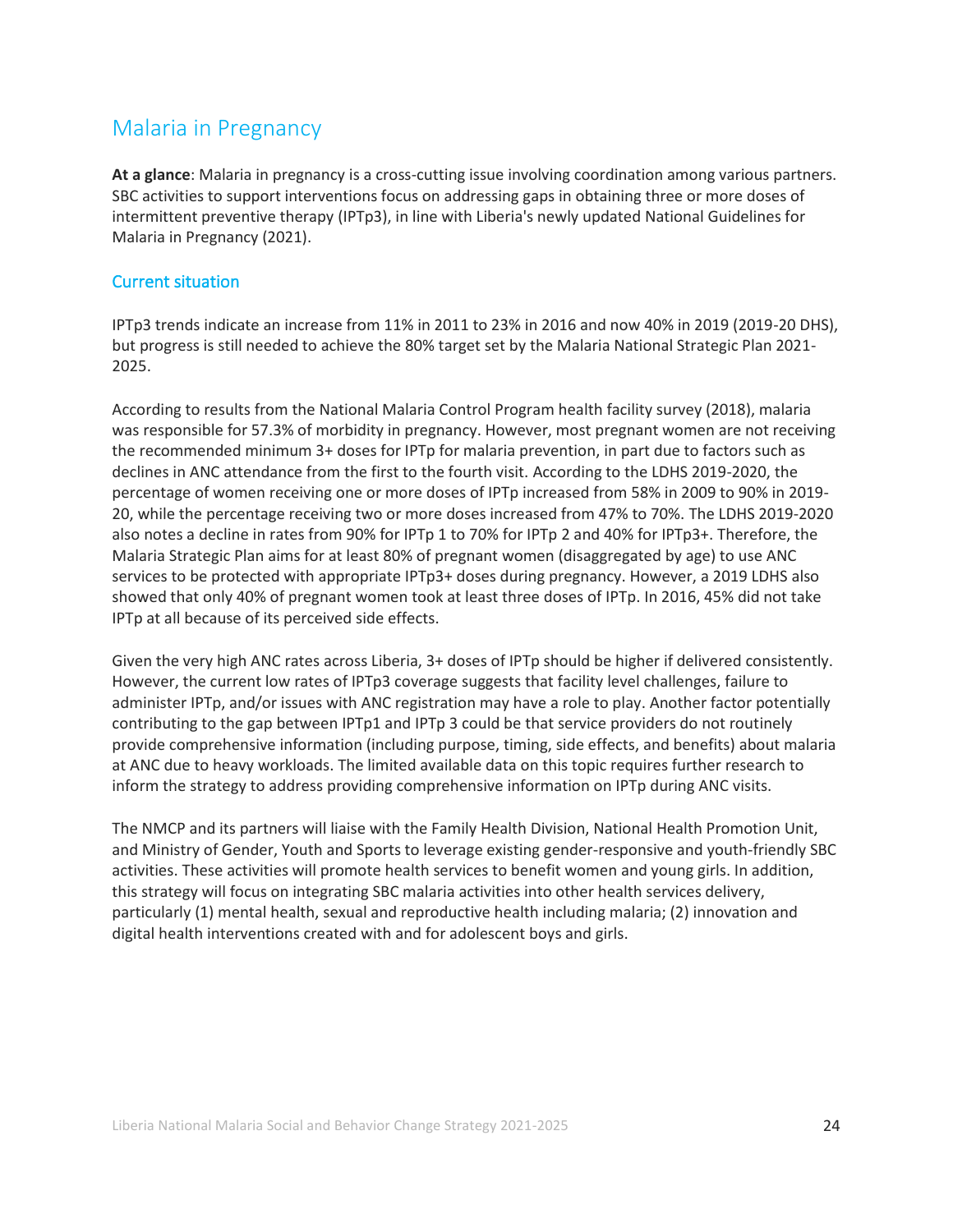#### Audience analysis

The primary audience in Liberia are females of reproductive age, particularly adolescent girls in their first and second pregnancies, who are vulnerable $^{11}$  and may face unique barriers. These barriers include being frequently unable to access health facilities independently (health worker requiring the presence of an adult), shame related to their pregnancy, poor adherence, and refusal to access resources often requiring extensive follow-up from healthcare workers, lack of social support due to the absence of the fathers of their babies and language barriers at the health facility. Additionally, adolescent girls face unique barriers in accessing health services that need to be addressed. For example, young pregnant women, especially first-time mothers, may have limited knowledge about the importance and benefits of early ANC, IPTp uptake, and consistent net use. According to the 2019-2020 LDHS, 71% of women in their first trimester of pregnancy attended the first ANC visit. Access for young pregnant girls (15-20 years old) may also have additional financial and social challenges, suggesting a need to encourage families to continue prioritizing these girls, especially those residing in rural areas.

The secondary audiences are the partner, head of household, and parent/guardian residing in urban and rural areas are. They play a significant role in helping pregnant women make decisions about their health and provide financial support. Service Providers play an essential role in providing high-quality antenatal care, including IPTp. These secondary audiences may help ensure that pregnant adolescents attend all ANC visits, take at least three doses of IPTp, and adhere to sleeping under treated ITNs.

#### Behavior-specific plan

<span id="page-33-0"></span>*Table 9: SBC Behavioral Objective 8- Increase IPT3+ uptake by pregnant women to 80% by 2025.*

#### SBC Behavioral Objective 8

Increase IPT3+ uptake by pregnant women to 80% by 2025.

**Primary Audience**: Pregnant women and facility-based services providers

**Secondary Audience**: Mothers, Grandmothers, Aunts, Community Members (TTM, CHAs/ CHVs, etc.).

**Communication Objective 1:** Increase the proportion of service providers who feel well-equipped to provide comprehensive information to pregnant women on the importance of taking IPT3+

**Communication Objective 2**: Increase the proportion of pregnant women who believe that S.P. safely prevents the adverse consequences of malaria

**Communication Objective 3**: Increase self-efficacy of pregnant women to request S.P. during ANC appointments

<sup>&</sup>lt;sup>11</sup> [https://www.who.int/gender/documents/gender\\_health\\_malaria.pdf](https://www.who.int/gender/documents/gender_health_malaria.pdf)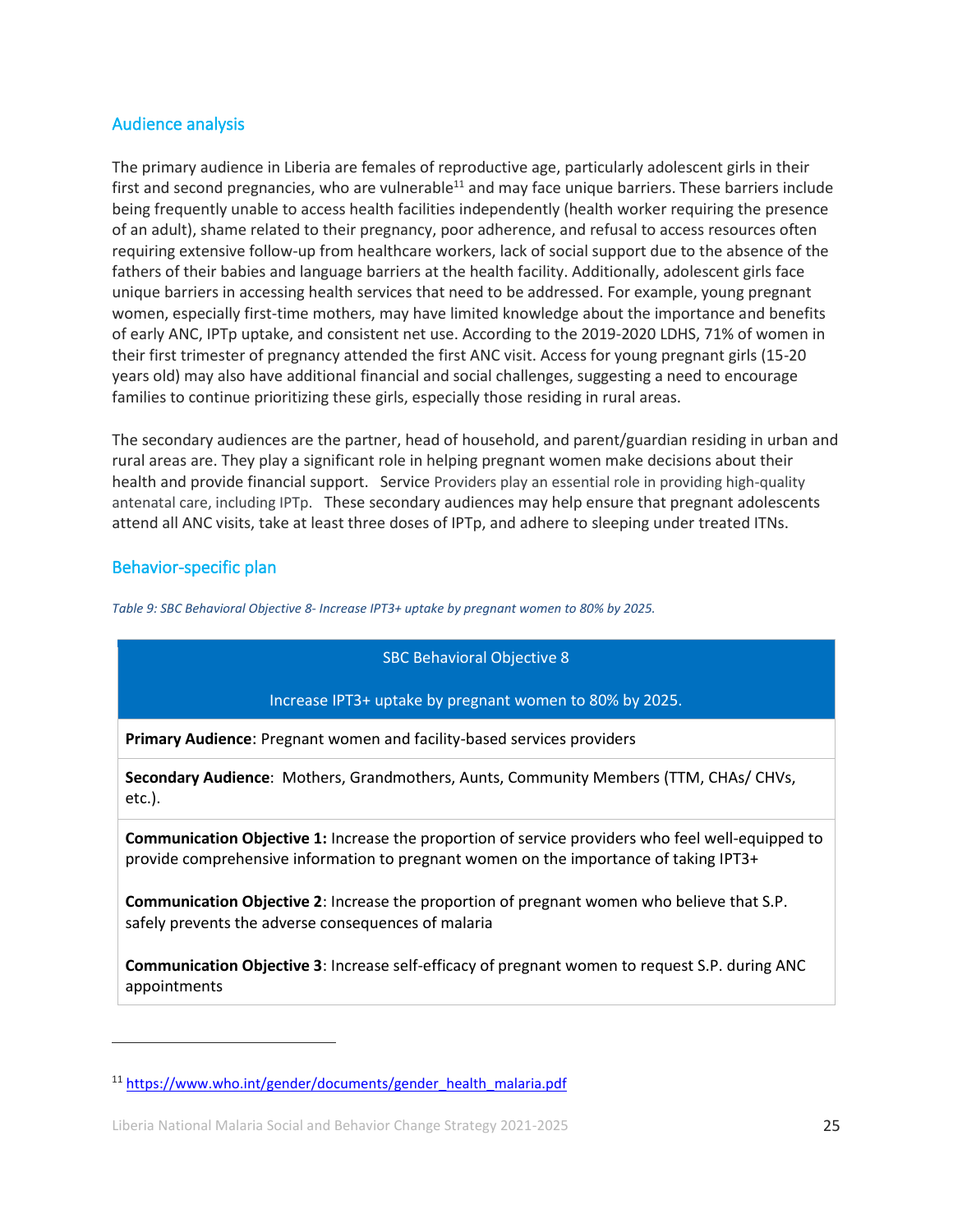**Key Benefit**: IPTp3+ uptake reduces the risk of malaria, thereby increasing the chances of a healthy pregnancy and a healthy baby.

**Supporting Points:** Pregnant women who attend all ANC services early and often take 3+ IPTp will prevent a malaria infection, complication, and intrauterine or maternal death. Fewer malaria cases will help an overburdened health system better care for pregnant women.

Channels/ Activities:

- **Umbrella media campaign;** Radio; Print; testimonials; SMS; Social Media
- **Community outreach**, including community drama, Video Clubs, advocacy and sensitization meetings, town halls, town criers, marketplaces, and dialogues; Faith and community leaders
- **Service providers**: Health talk; Job aids; Pre-service and in-service training
- **Cues to action**

**Gender:** Pregnant women should be supported by their parent/guardian or partner when visiting a facility for all ANC visits. Older parents/guardians should help with the financial costs of attending ANC and provide emotional support to the pregnant adolescent, and encourage her to seek care early, and where possible, accompany her on ANC visits. Providers should deliver high-quality care, regardless of the woman's age and relationship status

<span id="page-34-0"></span>*Table 10: SBC Behavioral Objective 9- Increase consistent and correct net use by pregnant women to 80% by 2025.*

#### SBC Behavioral Objective 9

Increase consistent and correct net use by pregnant women to 80% by 2025.

**Primary Audience**: Pregnant women (especially those with high-risk pregnancies such as adolescent mothers and older mothers)

**Secondary Audience**: Partner; Parents, Community Members (TTMs, CHAs/CHVs, and Community Structures), Service Providers

**Communication Objective 1:** Increase the proportion of pregnant women who perceive themselves at risk if they do not sleep under an ITN all year round.

**Communication Objective 2**: Increase the proportion of women who feel confident in their ability to discuss the benefits of ITN use and care with their spouse

**Communication Objective 3:** Increase the proportion of providers who feel confident that they can provide information on the importance of ITNs care and use and distribute ITNs to pregnant women at ANC clinics and during delivery when ITNs are available at the facility.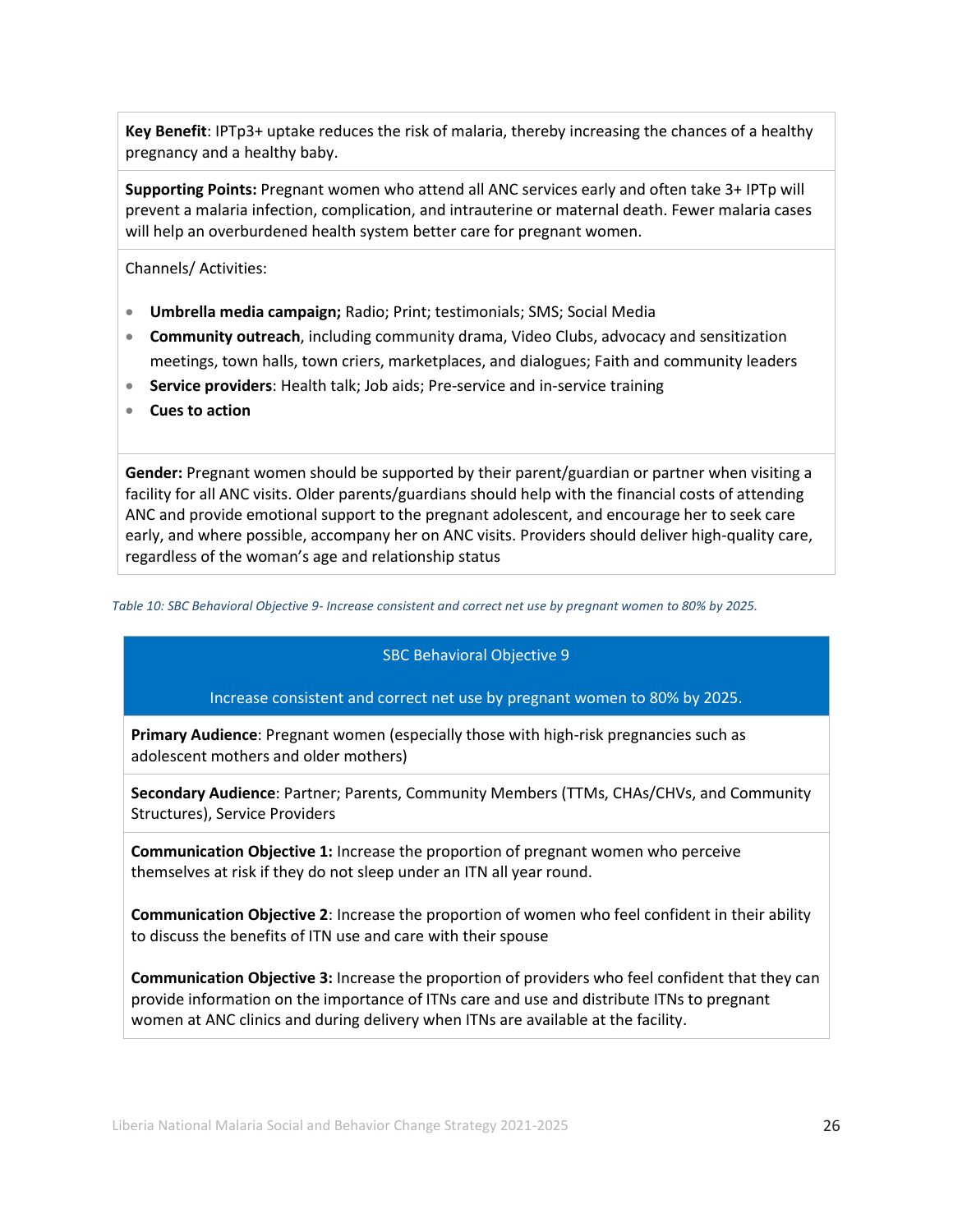**Key Benefit**: If pregnant women know the importance of using ITN and are encouraged by their parent/guardian or spouse to sleep under ITN everywhere and every night, it will prevent malaria infection during pregnancy, and the mother will have a healthy baby.

**Supporting Points:** The parent/guardian or spouse would save time and money if they encouraged the pregnant women to sleep under treated ITN everywhere and every night. This will prevent a malaria infection, pregnancy complications, and intrauterine or maternal death.

Channels/ activities:

- **Community: Community outreach**, including community drama, Video Clubs, advocacy and sensitization meetings, town halls, town criers, marketplaces, and dialogues; **Faith and community leaders**
- **Services:** Health talks; Service providers; Job aids
- **Mass media:** Umbrella media campaign; Radio; Print; testimonials; SMS messages; Social Media
- **Cues to action**

**Gender:** The parent/guardian or partner should support pregnant women to sleep under treated ITN everywhere and every night.

All pregnant women should be provided information on the proper use of nets regardless of their age and relationship status.

<span id="page-35-0"></span>*Table 11: SBC Behavioral Objective 10- By 2025, increase the % of pregnant girls (aged 10-19) who utilized MIP services to 50%.*

#### SBC Behavioral Objective 10

By 2025, increase the % of pregnant girls (aged 10-19) who utilized MIP services to 50%.

**Primary Audience**: Pregnant girls (aged 10-19)

**Secondary Audience**: Partner, Caregivers, Parents, Service Providers, Community Members (TTMs, CHAs/CHVs, and Community Structures)

**Communication Objective 1**: Increase the proportion of pregnant girls (10-19) with knowledge of malaria prevention methods, including MIP services

**Communication Objective 2:** Increase the proportion of partners/ caregivers who are supportive of pregnant girls (10-19) utilizing MIP services

**Communication Objective 3:** Increase the proportion of pregnant girls who believe it is important to attend ANC as soon as they know they are pregnant.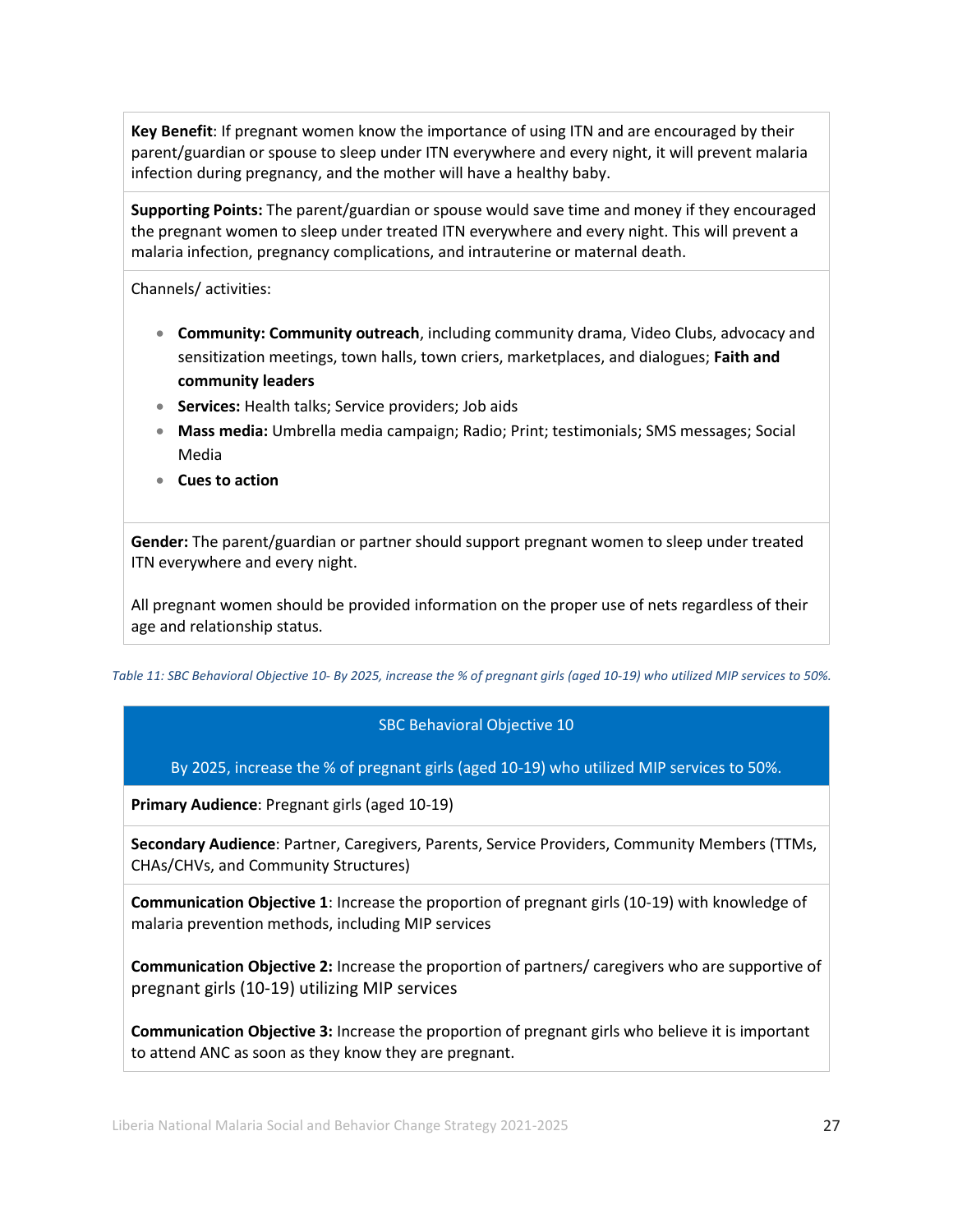**Key Benefit**: If you utilize MIP services, you will prevent malaria and its complications and have a healthy pregnancy and healthy baby

**Supporting Points:** The partner/ caregiver would save time and money if they provided information to pregnant girls on the importance of utilizing MIP services.

Channels/ activities:

- **Mass:** Umbrella media campaign; Radio; Print; Testimonials; SMS; Social Media
- **Community: Outreach, Faith and Community leaders**
- **Services:** Health talks; Service providers
- **Schools**: **School health teachers / Health Clubs and/or nurses** can also raise awareness of issues related to malaria prevention and treatment through class educational activities.
- **Cues to action**

**Gender**: Partner/caregiver should provide information to pregnant girls (10-19) on the importance of utilizing MIP services and support the uptake of MIP services. This may be difficult due to social stigma around unwed young girls getting pregnant.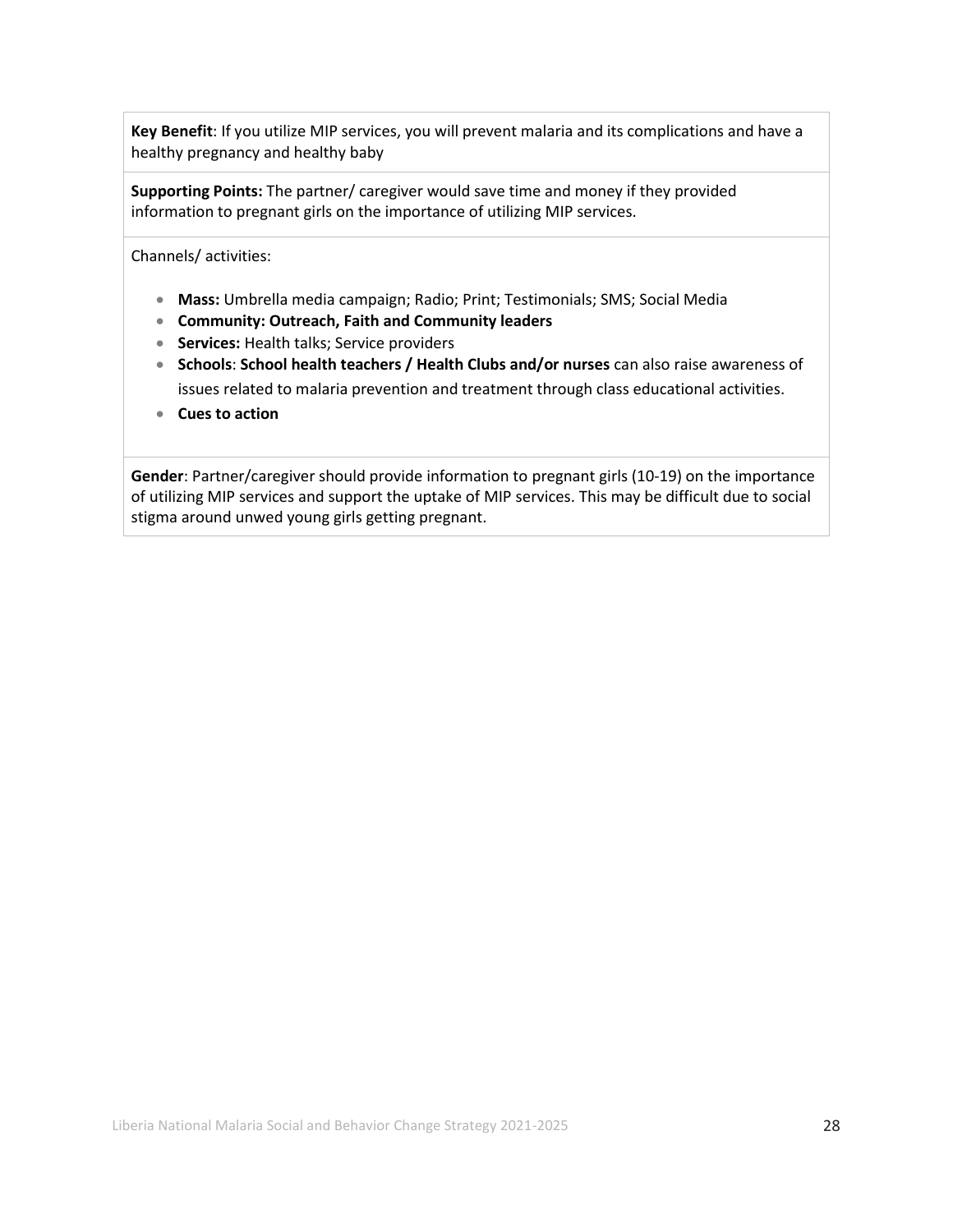## <span id="page-37-0"></span>Monitoring and Evaluation

The design and scope of SBC activities will be informed by data from population-based surveys like LDHS, LMIS, and malaria behavior surveys; routine information systems like HMIS and CBIS; operational research, annual knowledge attitude, and practice surveys; and other surveys. Importantly, upcoming malaria-focused surveys present opportunities to explore gaps in current understanding or evidence related to malaria prevention and treatment.

### <span id="page-37-1"></span>Routine /Monthly Monitoring of SBC activities

Monthly monitoring of SBC activities will be tracked using more than one approach. Several malariarelated accelerator behaviors are currently tracked and reported monthly via the DHIS-2. These include early care seeking, IPTp3 uptake, and prompt ACT treatment.

There is a need to include other malaria-related SBC indicators to complement what is currently being tracked through the monthly DHIS-2 reporting. For example, exposure to malaria messages, knowledge and use of bed nets, and specific malaria-related behavior amongst households-self-efficacy. Based on the concentration of where these behaviors are triggered and practiced, routine quarterly monitoring will involve staff from the county health team, district health team, facilities, and community members who are caregivers and community health workers.

Measuring and reporting the exposure to malaria messages, knowledge, and self-efficacy amongst households quarterly, has a huge attribution to other health accelerator behaviors and will contribute to designing high-quality, data-informed SBC activities. Additionally, it will help to assess attitudes and norms towards using ITNs and other malaria preventive behaviors inclusive of gender.

The tables below outline the behavioral and communication objectives, as well as details on planned monitoring efforts: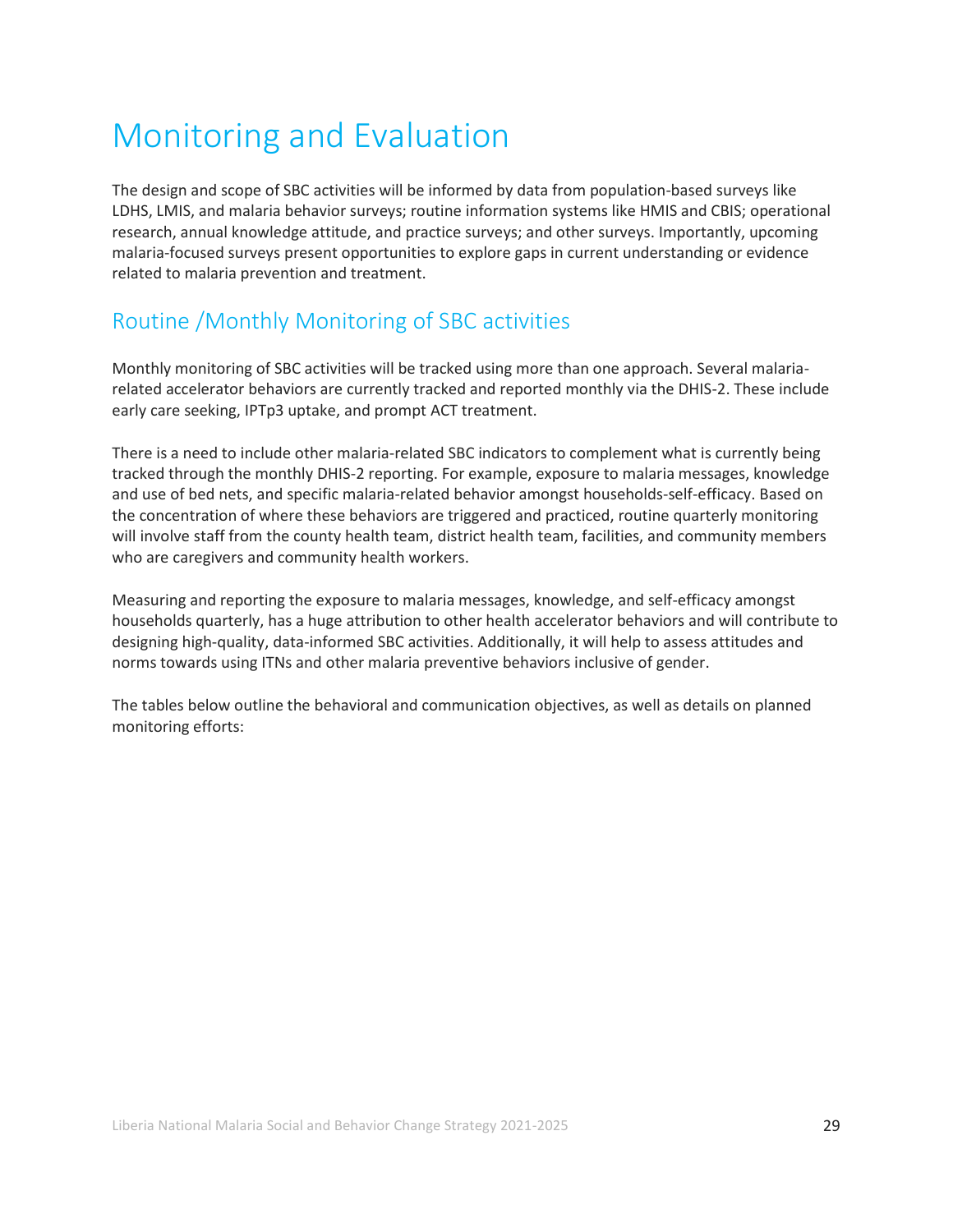### Monitoring and Evaluation Plan

#### *Table 12: M&E Plan - Malaria Case Management*

<span id="page-38-1"></span><span id="page-38-0"></span>

| <b>Malaria Case Management</b>                                                                                              |                            |                      |                           |                                                                                                          |                         |                  |                                                                |  |  |
|-----------------------------------------------------------------------------------------------------------------------------|----------------------------|----------------------|---------------------------|----------------------------------------------------------------------------------------------------------|-------------------------|------------------|----------------------------------------------------------------|--|--|
| <b>Indicator and Definition</b>                                                                                             | <b>Indicator Type</b>      | Rationale            | Data<br>Source            | <b>Baseline</b>                                                                                          | <b>Baseline</b><br>year | Target<br>(2025) | <b>Notes</b>                                                   |  |  |
| Proportion of children<br>under-five with fever and<br>diagnosed with malaria for<br>whom care is sought<br>within 24 hours | Behavior<br>objective      | Priority<br>Behavior | MIS,<br><b>DHS</b>        | 32%                                                                                                      | 2019-2020               | 75%              | This can be tracked through<br>the CBIS, HMIS.                 |  |  |
| Proportion of people who<br>take malaria treatment<br>only after testing positive<br>for malaria                            | Behavior<br>objective      | Priority<br>Behavior | <b>MBS</b>                |                                                                                                          |                         |                  | To be added in other<br>population-based survey<br>(LDHS, MIS) |  |  |
| Proportion of service<br>providers who support<br>testing before treating                                                   | Communication<br>objective | Priority<br>Behavior | <b>CBIS</b><br><b>MBS</b> | 92%<br>This is<br>based on<br>the<br>current<br>reduction<br>of clinical<br>malaria<br>diagnosis<br>2021 |                         | 100%             | Track through DHIS-2                                           |  |  |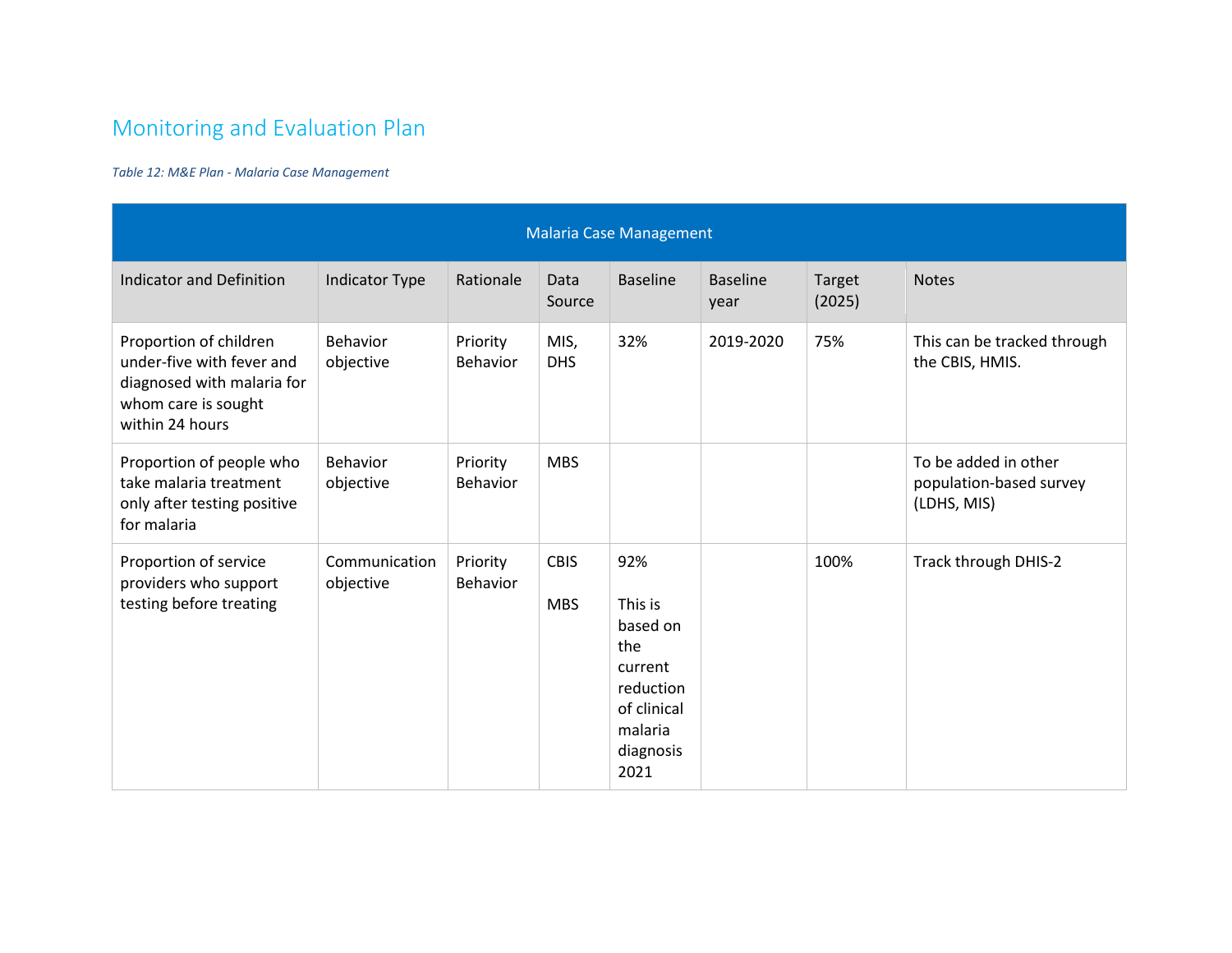| <b>Malaria Case Management</b>                                                                                                                                                |                                   |                                               |                                          |                                                                                                          |                         |                  |                                        |  |  |
|-------------------------------------------------------------------------------------------------------------------------------------------------------------------------------|-----------------------------------|-----------------------------------------------|------------------------------------------|----------------------------------------------------------------------------------------------------------|-------------------------|------------------|----------------------------------------|--|--|
| <b>Indicator and Definition</b>                                                                                                                                               | <b>Indicator Type</b>             | Rationale                                     | Data<br>Source                           | <b>Baseline</b>                                                                                          | <b>Baseline</b><br>year | Target<br>(2025) | <b>Notes</b>                           |  |  |
| Proportion of service<br>providers who conduct<br>testing before treating                                                                                                     | Behavior<br>objective             | Priority<br><b>Behavior</b>                   | <b>CBIS</b><br><b>HMIS</b><br><b>MBS</b> | 92%<br>This is<br>based on<br>the<br>current<br>reduction<br>of clinical<br>malaria<br>diagnosis<br>2021 |                         | 100%             | Track through DHIS-2 and<br><b>MBS</b> |  |  |
| Proportion of service<br>providers who have a<br>favorable attitude towards<br>administering ACT only for<br>confirmed malaria cases                                          | Provider<br>behavior<br>objective | Ideational<br>factor/<br>service<br>providers | <b>HMIS</b>                              | 68%                                                                                                      | 2020                    | 93%              | Continue tracking through<br>DHIS-2.   |  |  |
| Proportion of caregiver of<br>children under five years<br>old with fever and<br>diagnosed with Malaria in<br>the last two weeks for<br>whom advice or treatment<br>is sought | Behavior<br>objective             | Health<br>seeking<br>behavior                 | MIS,<br><b>DHS</b>                       | 81%                                                                                                      | 2019-2020               | 91%              | Track through MBS                      |  |  |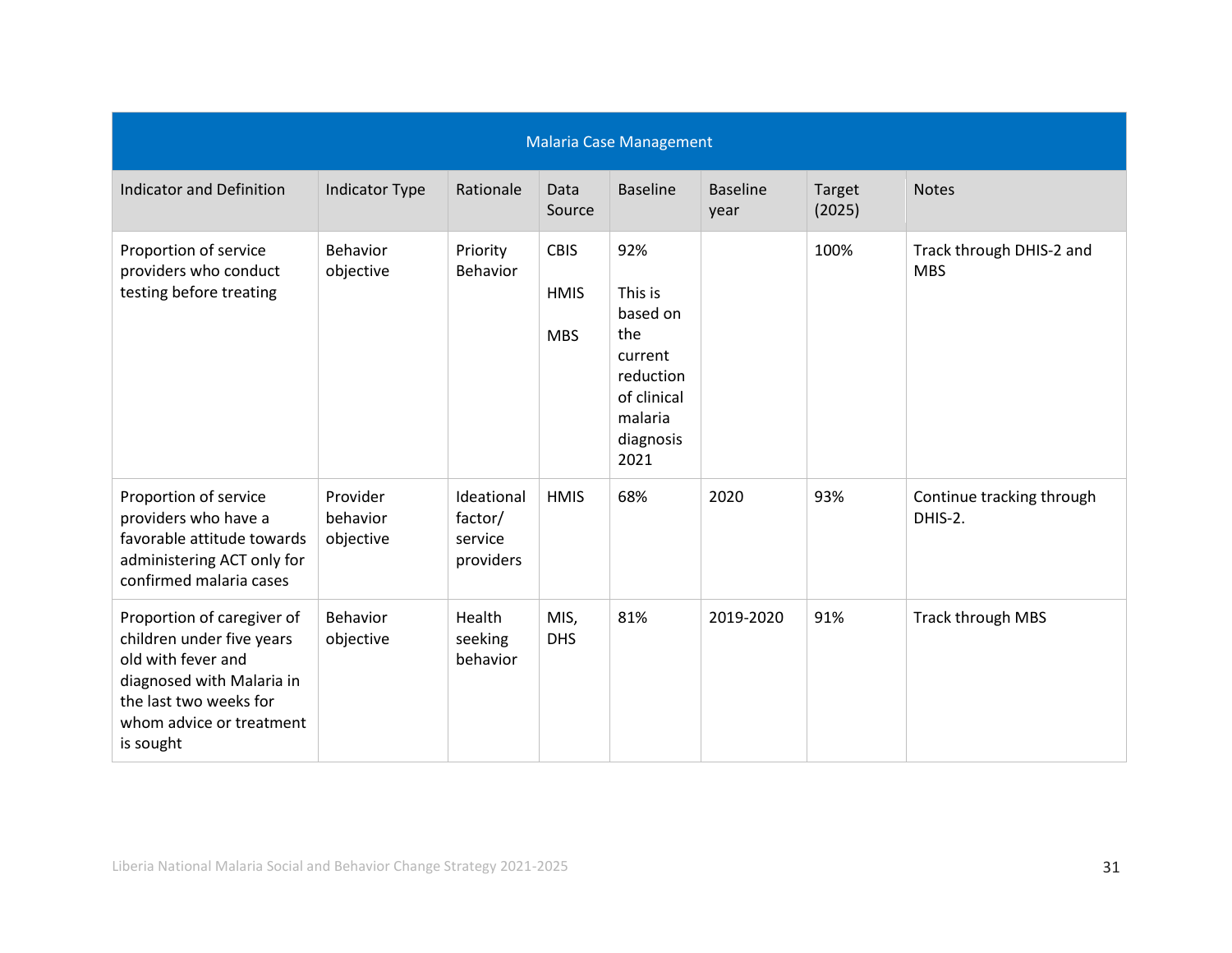<span id="page-40-0"></span>

| Insecticide-Treated Nets (ITN)                                                                                     |                              |                      |                                        |                 |                         |                  |                                                                                                                                                                                                                             |  |  |
|--------------------------------------------------------------------------------------------------------------------|------------------------------|----------------------|----------------------------------------|-----------------|-------------------------|------------------|-----------------------------------------------------------------------------------------------------------------------------------------------------------------------------------------------------------------------------|--|--|
| <b>Indicator and Definition</b>                                                                                    | <b>Indicator Type</b>        | Rationale            | Data Source                            | <b>Baseline</b> | <b>Baseline</b><br>year | Target<br>(2025) | Next steps                                                                                                                                                                                                                  |  |  |
| Proportion of people that<br>believe the majority of<br>their friends and<br>community sleep under<br>an ITN       | Communication<br>objective   | Net use              | <b>DHS</b><br>MIS, MICS,<br><b>MBS</b> |                 |                         | 65%              | Include this indicator in the<br>MBS questionnaire. Currently,<br>there is no baseline data for this<br>indicator. However, there will<br>be an MBS conducted by the<br>end of this year and will provide<br>baseline data. |  |  |
| Proportion of people who<br>know the use of ITN as a<br>preventive measure<br>against malaria                      | Communication<br>objective   | Knowledge            | MIS, MBS                               | 88%             | 2016                    | 95%              | Include this indicator in the<br>MBS questionnaire. This can<br>also be found in the post<br>distribution survey report of<br>2018                                                                                          |  |  |
| Proportion of the<br>population that slept<br>under an ITN the previous<br>night before the survey                 | Behavior<br>objective        | Priority<br>behavior | MIS, DHS                               | 39%             | 2016                    | 65%              | This is included in the MBS                                                                                                                                                                                                 |  |  |
| Proportion of the<br>population with access to<br>an ITN within their<br>household the night<br>before the survey. | <b>Behavior</b><br>objective | Priority<br>behavior | <b>DHS</b>                             | 25%             | 2019                    | 100%             | Breakthrough ACTION routinely<br>tracks and reports on this<br>indicator based on the latest<br>demographic surveys:<br>https://breakthroughactionandr                                                                      |  |  |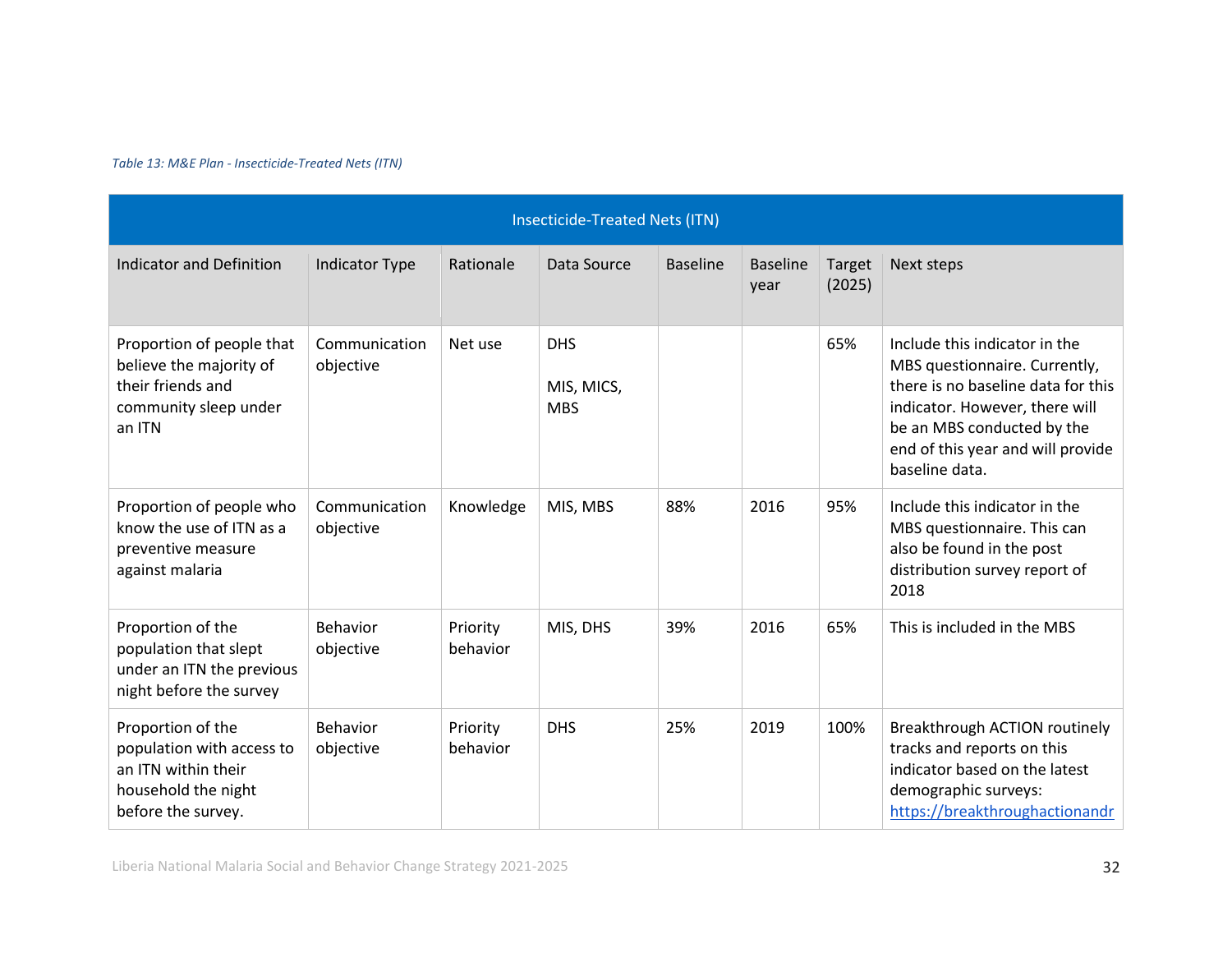| <b>Insecticide-Treated Nets (ITN)</b>                                                                  |                            |                      |                                                                                                                                            |                 |                         |                  |                                                                                                                |  |  |
|--------------------------------------------------------------------------------------------------------|----------------------------|----------------------|--------------------------------------------------------------------------------------------------------------------------------------------|-----------------|-------------------------|------------------|----------------------------------------------------------------------------------------------------------------|--|--|
| <b>Indicator and Definition</b>                                                                        | <b>Indicator Type</b>      | Rationale            | Data Source                                                                                                                                | <b>Baseline</b> | <b>Baseline</b><br>year | Target<br>(2025) | Next steps                                                                                                     |  |  |
|                                                                                                        |                            |                      |                                                                                                                                            |                 |                         |                  | esearch.org/resources/itn-use-<br>and-access-report/ This will be<br>reported as well from the<br>upcoming MIS |  |  |
| Proportion of people who<br>believe that ITN use<br>reduces their risk of<br>getting malaria           | Communication<br>objective | Ideational<br>factor | Attitudes,<br><b>Beliefs and</b><br>Practices<br>Relevant to<br>Malaria<br>Prevention<br>and<br>Treatment in<br>Liberia 2014<br><b>MBS</b> | 85%             | 2021                    | 95%              | This could be included in the<br><b>MBS</b>                                                                    |  |  |
| Proportion of children<br>under five who slept<br>under an ITN the previous<br>night before the survey | Behavior<br>objective      | Priority<br>behavior | MIS, DHS,<br><b>MICS</b>                                                                                                                   | 44%             | 2020                    | 80%              | This will be captured in the<br>2022 LMIS                                                                      |  |  |
| Proportion of pregnant<br>women who slept under<br>an ITN the previous night<br>before the survey      | Behavior<br>objective      | Priority<br>behavior | MIS, DHS,<br><b>MICS</b>                                                                                                                   | 47%             | 2020                    | 80%              | This will be captured in the<br>2022 LMIS                                                                      |  |  |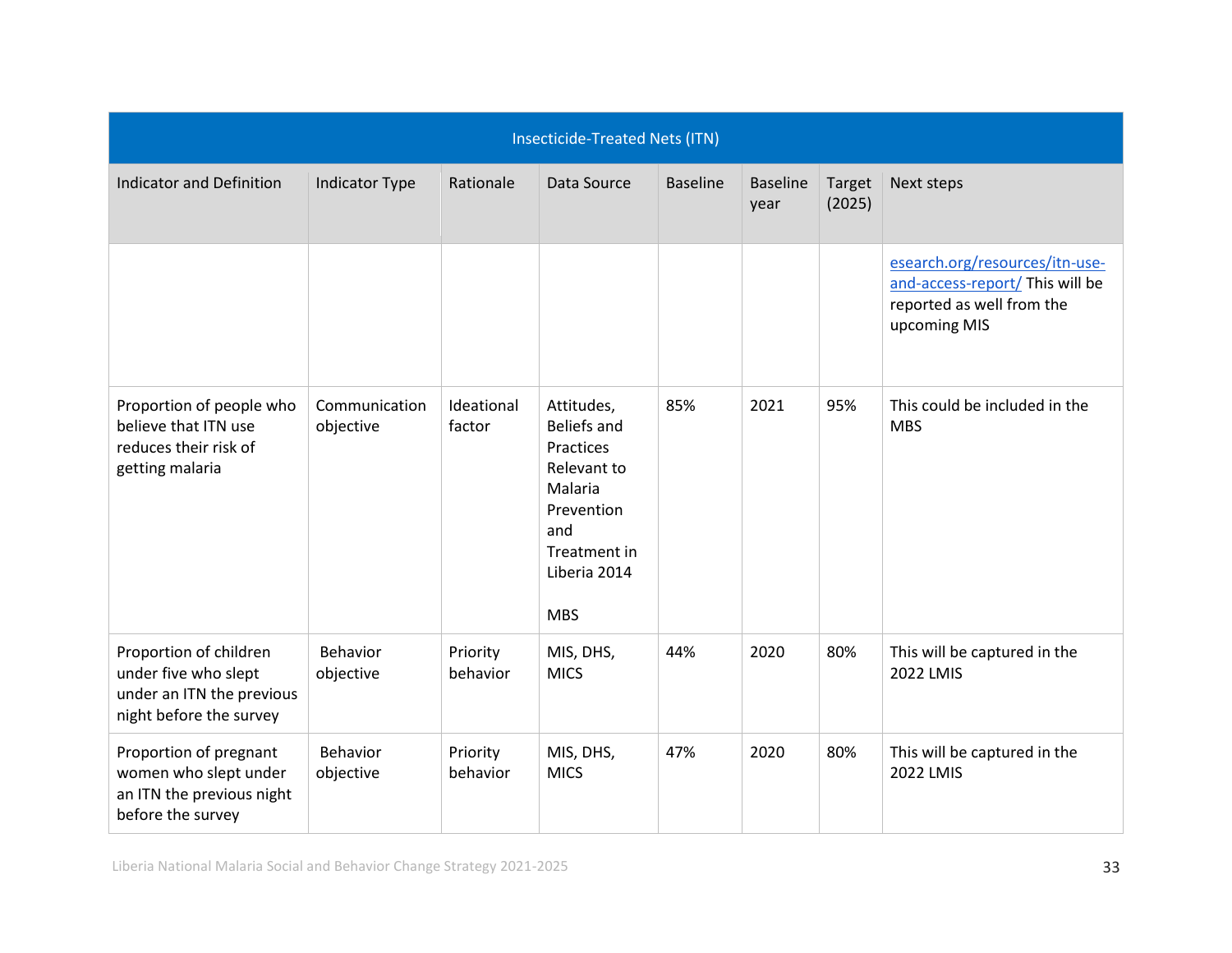*Table 14: M&E Plan - Indoor Residual Spraying (IRS)*

| <b>Indoor Residual Spraying</b>                                  |                            |                      |                |                 |                         |                  |            |  |  |
|------------------------------------------------------------------|----------------------------|----------------------|----------------|-----------------|-------------------------|------------------|------------|--|--|
| Indicator and Definition                                         | Indicator Type             | Rationale            | Data<br>Source | <b>Baseline</b> | <b>Baseline</b><br>year | Target<br>(2025) | Next steps |  |  |
| Proportion of people<br>who understand the<br>benefits of IRS    | Communication<br>objective | Knowledge            | TBD            | <b>TBD</b>      | TBD                     |                  |            |  |  |
| Proportion of people<br>with a favorable attitude<br>towards IRS | Communication<br>objective | Ideational<br>factor | <b>TBD</b>     | <b>TBD</b>      | TBD                     |                  |            |  |  |

#### <span id="page-42-0"></span>*Table 15: M&E Plan - Malaria in Pregnancy*

<span id="page-42-1"></span>

| <b>Malaria in Pregnancy</b>                                                     |                            |           |                     |                 |                         |                  |                                                 |
|---------------------------------------------------------------------------------|----------------------------|-----------|---------------------|-----------------|-------------------------|------------------|-------------------------------------------------|
| Indicator and Definition                                                        | <b>Indicator Type</b>      | Rationale | Data<br>Source      | <b>Baseline</b> | <b>Baseline</b><br>year | Target<br>(2025) | Next steps                                      |
| Proportion of adolescents<br>(10-19yrs) with knowledge<br>of malaria prevention | Communication<br>objective | Knowledge | MIS,<br><b>LDHS</b> | 0               | 2021                    | 50%              | This can be tracked through<br>the MIS and LDHS |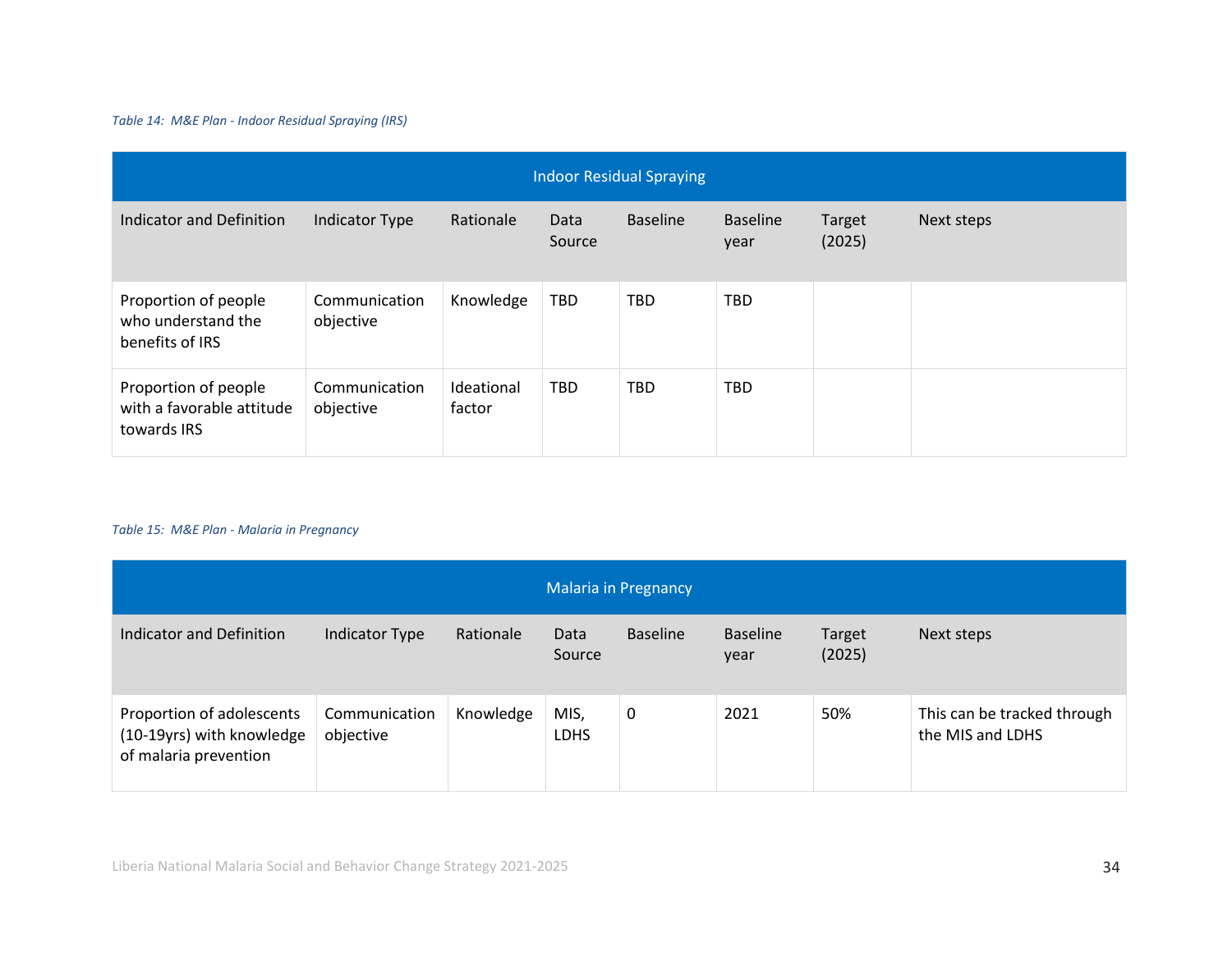| <b>Malaria in Pregnancy</b>                                                                                                                  |                                   |                                             |                                   |                 |                         |                  |                                                        |
|----------------------------------------------------------------------------------------------------------------------------------------------|-----------------------------------|---------------------------------------------|-----------------------------------|-----------------|-------------------------|------------------|--------------------------------------------------------|
| <b>Indicator and Definition</b>                                                                                                              | <b>Indicator Type</b>             | Rationale                                   | Data<br>Source                    | <b>Baseline</b> | <b>Baseline</b><br>year | Target<br>(2025) | Next steps                                             |
| Proportion of adolescent<br>girls (10-19 yrs) who sleep<br>under ITN the night before<br>the survey                                          | Behavior<br>objective             | Priority<br>behavior                        | MIS,<br><b>LDHS</b>               | $\mathbf 0$     | 2021                    | 50%              | This can be tracked through<br>the MIS and LDHS        |
| Proportion of pregnant<br>women at ANC that took<br>3+ doses of IPTp according<br>to national guideline                                      | Outcome                           | Priority<br>Behavior                        | <b>HMIS</b><br>MIS,<br><b>DHS</b> | 49%             | 2020                    | 74%              | Continue to track through<br>DHIS-2; Include in MBS    |
| Proportion of pregnant<br>girls (10-19 years) at ANC<br>that took 3+ doses of IPTp<br>according to the national<br>guideline                 | Behavior<br>objective             | Priority<br>behavior                        | HMIS,<br>MIS,<br><b>LDHS</b>      | $\mathbf 0$     | 2021                    | 50%              | This can be tracked through<br>the HMIS, MIS, and LDHS |
| % Of pregnant women<br>given nets during ANC1                                                                                                | Provider<br>behavior<br>objective | Priority<br>Service<br>Delivery<br>Behavior | <b>HMIS</b>                       | 71%             | 2020                    | 96%              | Include in LMIS<br>Track in DHIS-2                     |
| Proportion of pregnant<br>women with fever and<br>diagnosed of Malaria in<br>the last two weeks for<br>whom advice or treatment<br>is sought | Behavior<br>objective             | Priority<br>Service<br>Delivery<br>Behavior | MIS,<br><b>LDHS</b>               | 81%             | 2019-2020               | 91%              | Track through MBS                                      |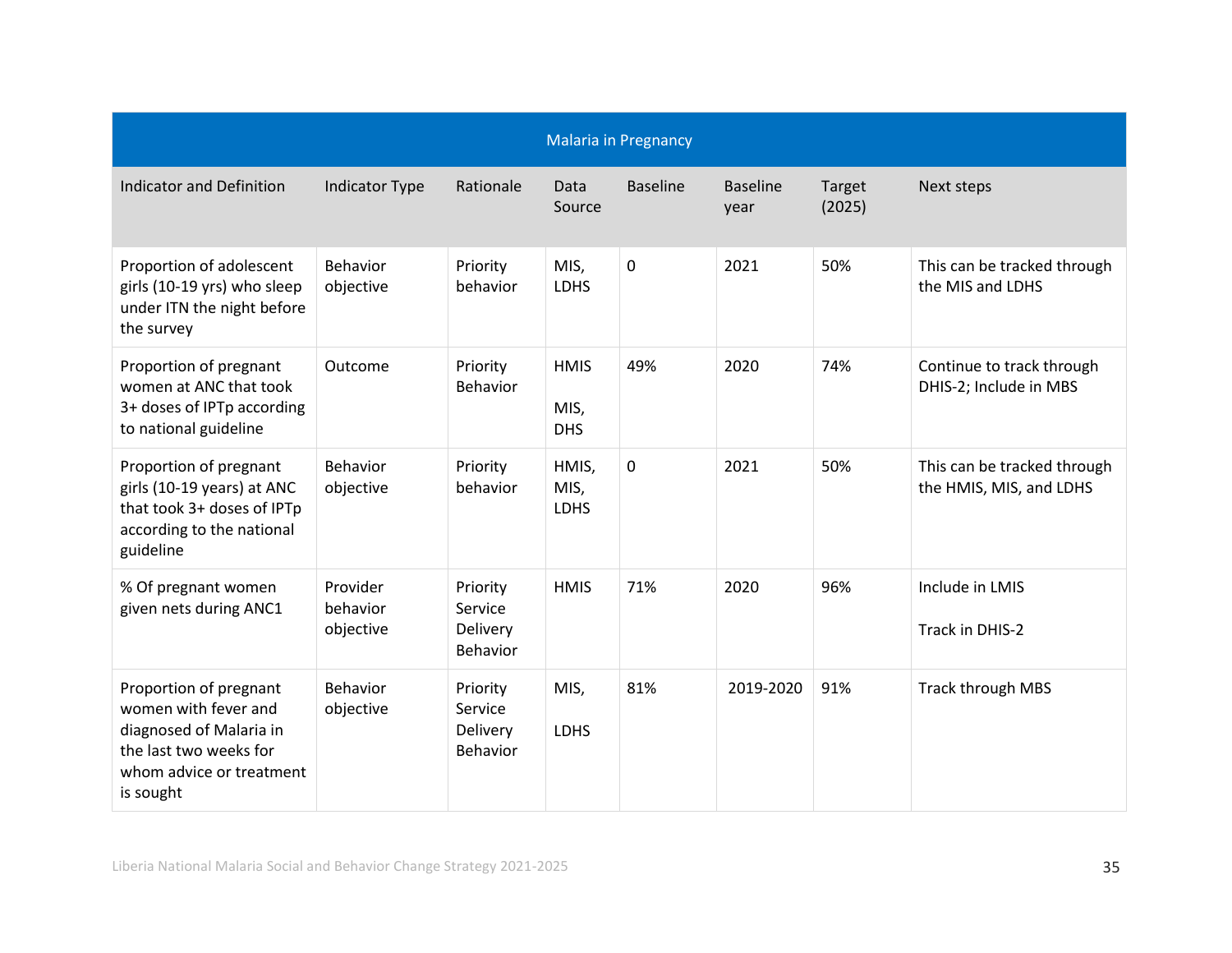*Table 16: M&E Plan - Cross Cutting Issues*

| Cross-cutting                                                                          |                          |                                  |                     |                 |                         |                  |                                                       |
|----------------------------------------------------------------------------------------|--------------------------|----------------------------------|---------------------|-----------------|-------------------------|------------------|-------------------------------------------------------|
| Indicator and Definition                                                               | Indicator<br><b>Type</b> | Rationale                        | Data<br>Source      | <b>Baseline</b> | <b>Baseline</b><br>year | Target<br>(2025) | Next steps                                            |
| Proportion of males who<br>are involved in their<br>partners health decision<br>making | Behavior<br>objective    | Priority<br>behaviors/<br>Gender | MIS,<br><b>LDHS</b> | 0               | 2021                    | 50%              | This will be included in the<br>upcoming MIS and LDHS |

### <span id="page-44-1"></span>Current Gaps in Existing SBC Data

#### *Table 17: Current Gaps in Existing SBC Data*

<span id="page-44-2"></span><span id="page-44-0"></span>

| <b>Topic</b> | Data Gaps Observed                                                                                                                                                                                                                                                                                                                                          | <b>Future Opportunities to Obtain SBC Data</b>                           |
|--------------|-------------------------------------------------------------------------------------------------------------------------------------------------------------------------------------------------------------------------------------------------------------------------------------------------------------------------------------------------------------|--------------------------------------------------------------------------|
| <b>SSSFC</b> | Prevalence of sub-standard, spurious, falsely labeled, falsified, and counterfeit<br>$\bullet$<br>(SSFFC) anti-malarial drugs                                                                                                                                                                                                                               |                                                                          |
| <b>IRS</b>   | Percent of households that cooperate with IRS spray operators and had their<br>$\bullet$<br>houses sprayed<br>Proportion of households reporting relatively low mosquito infestation after<br>$\bullet$<br>being sprayed<br>Percent of community influencers who facilitated community support for the<br>$\bullet$<br>overall success of the IRS campaign. | Gather all knowledge and perception data<br>about IRS amongst households |